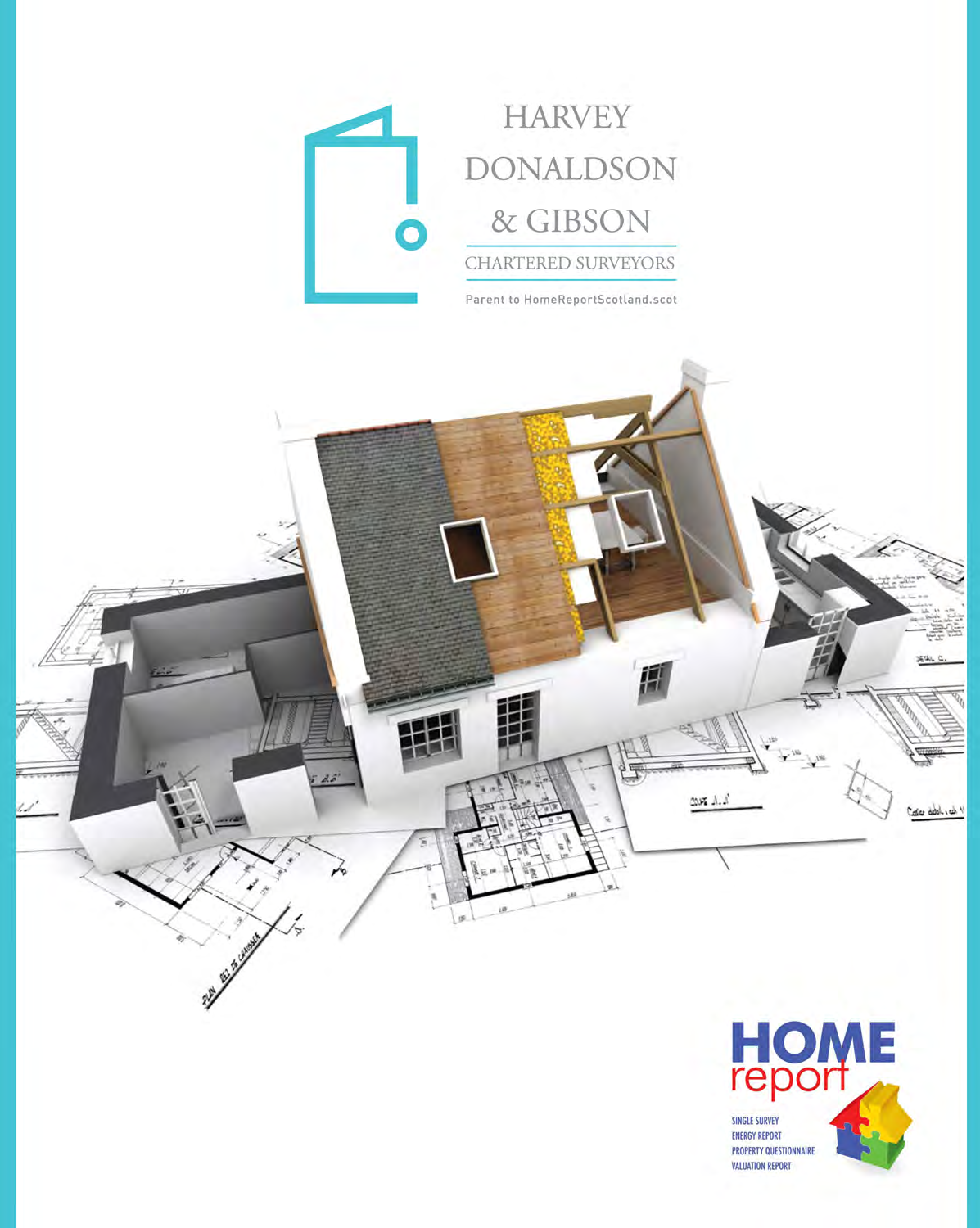

- 1. Single Survey
- 2. Energy Report
- 3. Property Questionnaire

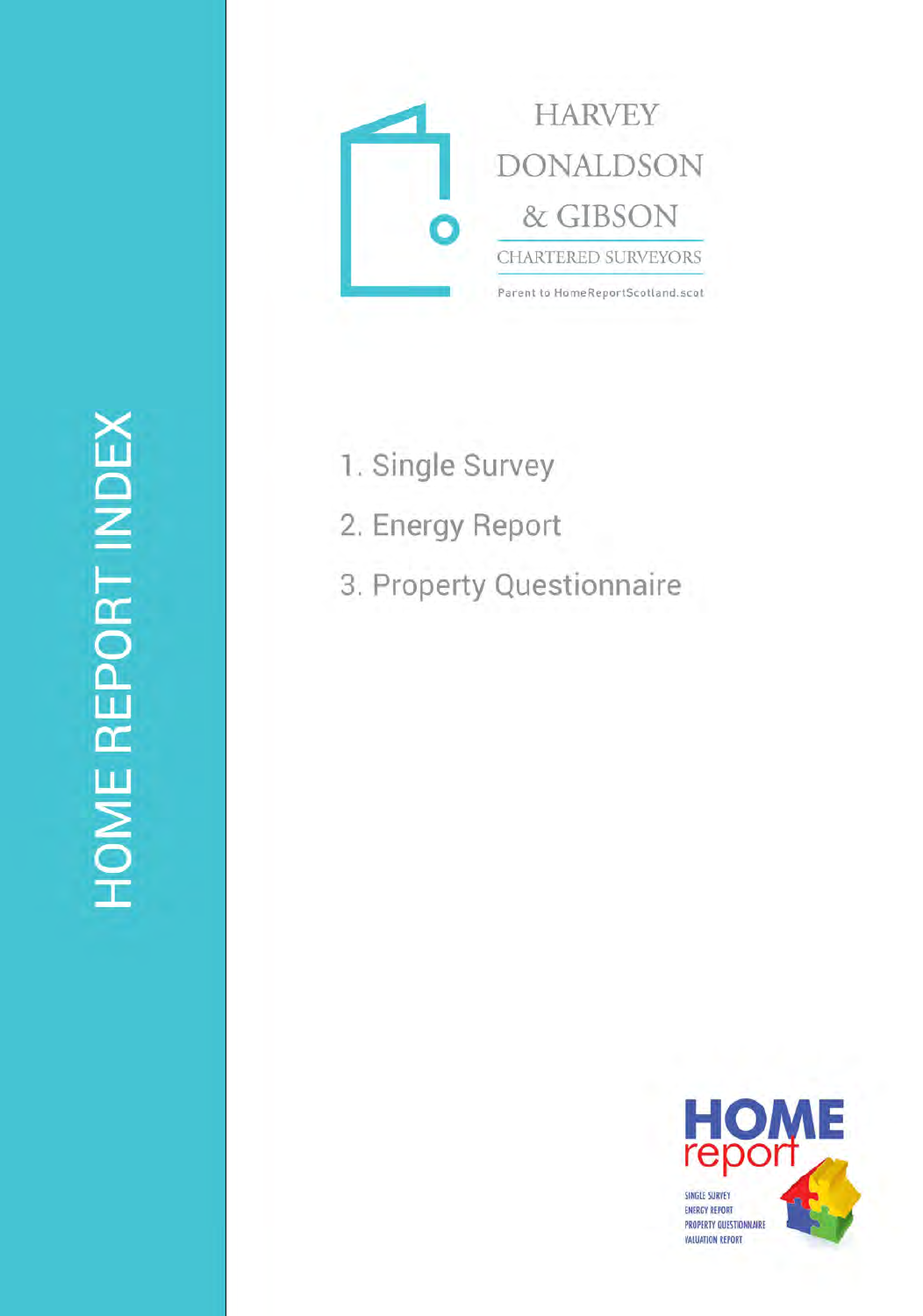### survey report on:

| <b>Property address</b><br>11 Mulberry Road,<br>Glasgow,<br>G43 2TR |  |
|---------------------------------------------------------------------|--|
|---------------------------------------------------------------------|--|

| <b>Customer</b> | Mr P Boyce & Mrs S Boyce |
|-----------------|--------------------------|
|-----------------|--------------------------|

| <b>Customer address</b> | 11 Mulberry Road,<br>Glasgow,<br>G43 2TR |
|-------------------------|------------------------------------------|
|-------------------------|------------------------------------------|

| <b>Prepared by</b><br>Harvey Donaldson And Gibson |
|---------------------------------------------------|
|---------------------------------------------------|

| Date of inspection | 15th March 2021 |
|--------------------|-----------------|
|--------------------|-----------------|

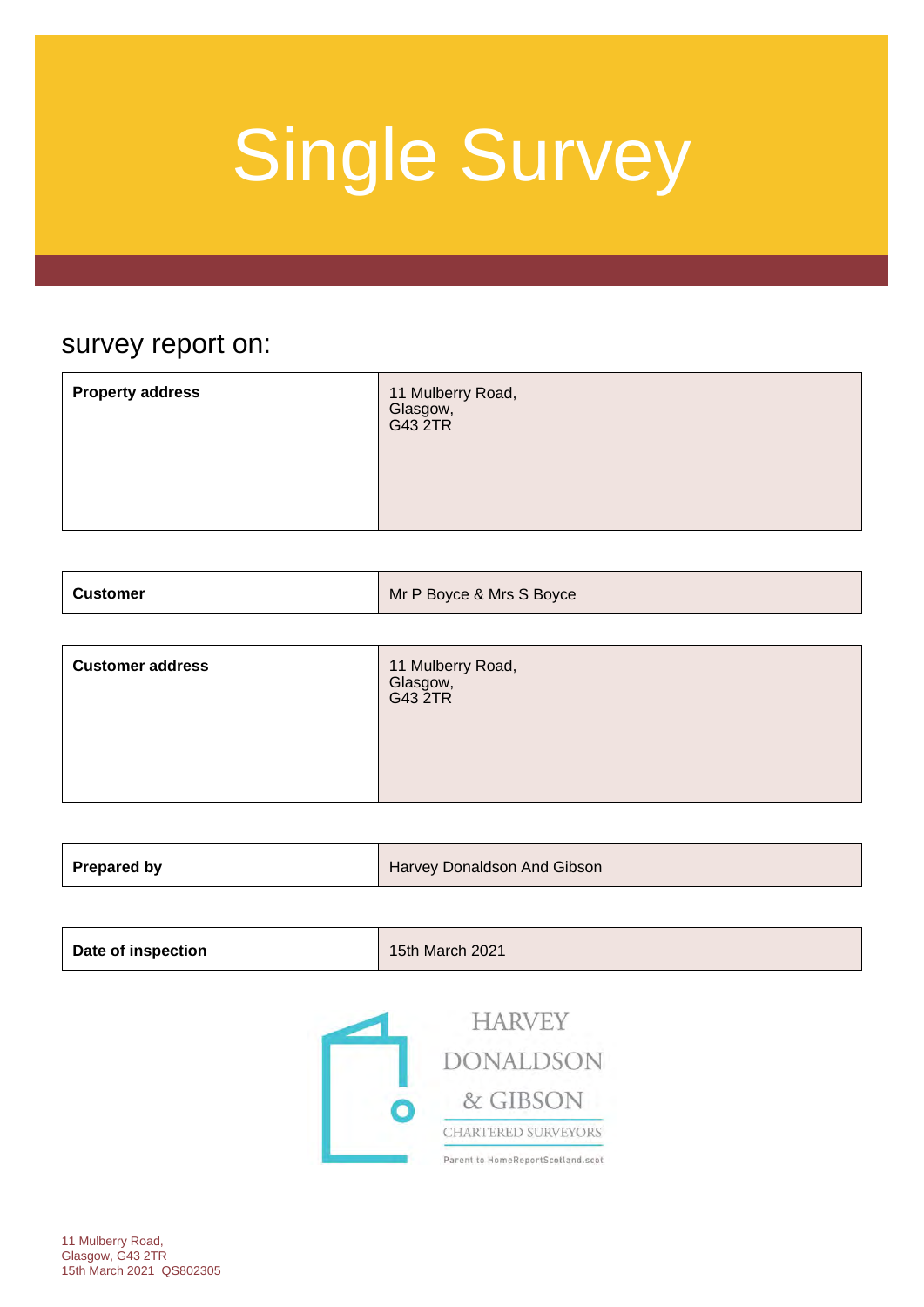### **PART 1 - GENERAL**

### **1.1 THE SURVEYORS**

The Seller has engaged the Surveyors to provide the Single Survey Report and a generic Mortgage Valuation Report for Lending Purposes. The Seller has also engaged the Surveyors to provide an Energy Report in the format prescribed by the accredited Energy Company.

The Surveyors are authorised to provide a transcript or retype of the generic Mortgage Valuation Report on to Lender specific pro-forma. Transcript reports are commonly requested by Brokers and Lenders. The transcript report will be in the format required by the Lender but will contain the same information, inspection date and valuation figure as the generic Mortgage Valuation Report and the Single Survey. The Surveyors will decline any transcript request which requires the provision of information additional to the information in the Report and the generic Mortgage Valuation Report until the Seller has conditionally accepted an offer to purchase made in writing.

Once the Seller has conditionally accepted an offer to purchase made in writing, the Purchaser's lender or conveyancer may request that the Surveyors provide general comment on standard appropriate supplementary documentation. In the event of a significant amount of documentation being provided to the Surveyors, an additional fee may be incurred by the Purchaser. Any additional fee will be agreed in writing.

If information is provided to the Surveyors during the conveyancing process which materially affects the valuation stated in the Report and generic Mortgage Valuation Report, the Surveyors reserve the right to reconsider the valuation. Where the Surveyors require to amend the valuation in consequence of such information, they will issue an amended Report and generic Mortgage Valuation Report to the Seller. It is the responsibility of the Seller to ensure that the amended Report and generic Mortgage Valuation Report are transmitted to every prospective Purchaser.

The individual Surveyor will be a member of the Royal Institution of Chartered Surveyors who is competent to survey, value and report upon Residential Property<sup>1</sup>.

If the Surveyors have had a previous business relationship within the past two years with the Seller or Seller's Agent or relative to the property, they will be obliged to indicate this by ticking the adjacent box.  $\boxed{\times}$ 

The ultimate holding company of Harvey Donaldson & Gibson is Countrywide plc. In Scotland, Countrywide plc also own Slater Hogg & Howison and Countrywide North. A full list of estate agents owned or under franchise to Countrywide plc is available on request. Harvey Donaldson & Gibson trades as an entirely separate company and has no financial interest whatsoever in the disposal of the property being inspected.

The Surveyors have a written complaints handling procedure. This is available from the offices of the Surveyors at the address stated.

### **1.2 THE REPORT**

The Surveyors will not provide an amended Report on the Property, except to correct factual inaccuracies.

The Report will identify the nature and source of information relied upon in its preparation.

The Surveyor shall provide a Market Value of the Property, unless the condition of the Property is such that it would be inappropriate to do so. A final decision on whether a loan will be granted rests with the Lender who may impose retentions in line with their lending criteria. The date of condition and value of the property will be the date of inspection.

Prior to 1 December 2008, Purchasers have normally obtained their own report from their chosen Surveyor. By contrast, a Single Survey is instructed by the Seller and made available to all potential Purchasers in expectation that the successful Purchaser will have relied upon it. The Royal Institution of

1 Which shall be in accordance with the current RICS Valuation Standards (The Red Book) and RICS Codes of Conduct.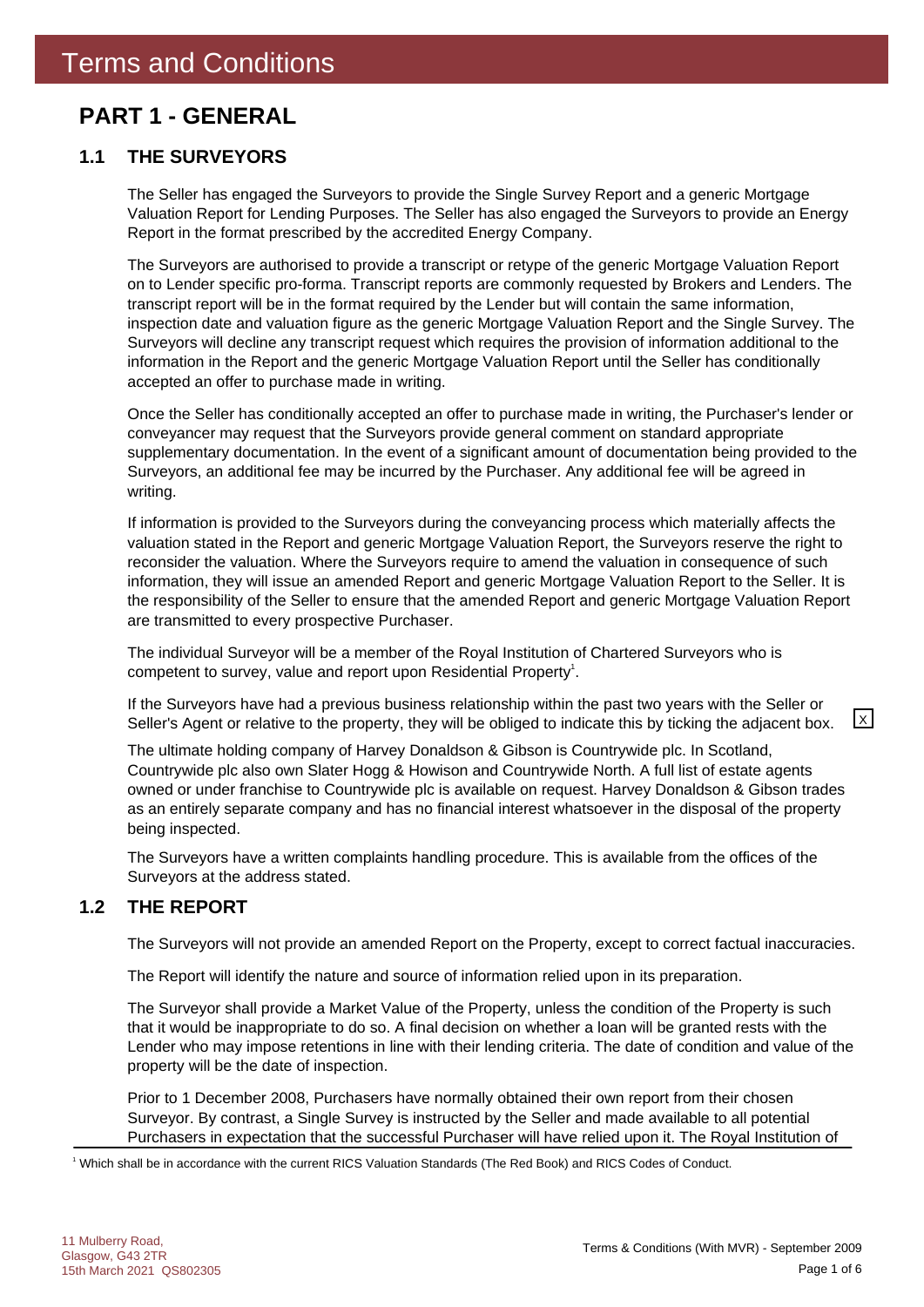Chartered Surveyors rules require disclosure of any potential conflict of interest when acting for the Seller and the Purchaser in the same transaction. The Single Survey may give rise to a conflict of interest and if this is of concern to any party they are advised to seek their own independent advice.

The Report and any expressions or assessments in it are not intended as advice to the Seller or Purchaser or any other person in relation to an asking price or any other sales or marketing decisions. The Report is based solely on the Property and is not to be relied upon in any manner whatsoever when considering the valuation or condition of any other property.

If certain minor matters are mentioned in the Report it should not be assumed that the Property is free of other minor defects.

Neither the whole nor any part of the Report may be published in any way, reproduced or distributed by any party other than the Seller, prospective purchasers and the Purchaser and their respective professional advisers without the prior written consent of the Surveyors.

### **1.3 LIABILITY**

The Report is prepared with the skill and care reasonably to be expected of a competent residential surveyor who is a member of the Royal Institution of Chartered Surveyors.

The Report is addressed to the Seller and was prepared in the expectation that it (or a complete copy) along with these Terms and Conditions (or a complete copy) would (or, as the case might be, would have been) be disclosed and delivered to:

- the Seller;
- any person(s) noting an interest in purchasing the Property from the Seller;
- any person(s) who make(s) (or on whose behalf is made) an offer to purchase the Property, whether or not that offer is accepted by the Seller;
- the Purchaser; and
- $\bullet$  the professional advisers of any of these.

The Surveyors acknowledge that their duty of skill and care in relation to the Report is owed to the Seller and to the Purchaser. The Surveyors accept no responsibility or liability whatsoever in relation to the Report to persons other than the Seller and the Purchaser. The Seller and Purchaser should be aware that if a Lender seeks to rely on this Report they do so at their own risk. In particular, the Surveyors accept no responsibility or liability whatsoever to any Lender in relation to the Report. Any such Lender relies upon the Report entirely at their own risk.

### **1.4 GENERIC MORTGAGE VALUATION REPORT**

The Surveyors undertake to the Seller that they will prepare a generic Mortgage Valuation Report, which will be issued along with the Single Survey. It is the responsibility of the Seller to ensure that the generic Mortgage Valuation Report is provided to every potential Purchaser.

### **1.5 TRANSCRIPT MORTGAGE VALUATION FOR LENDING PURPOSES**

The Surveyors undertake that on being asked to do so by a prospective purchaser, or his/her professional advisor or Lender, they will prepare a Transcript Mortgage Valuation Report for Lending Purposes on terms and conditions to be agreed between the Surveyors and Lender and solely for the use of the Lender and upon which the Lender may rely. The decision as to whether finance will be provided is entirely a matter for the Lender. The Transcript Mortgage Valuation Report will be prepared from information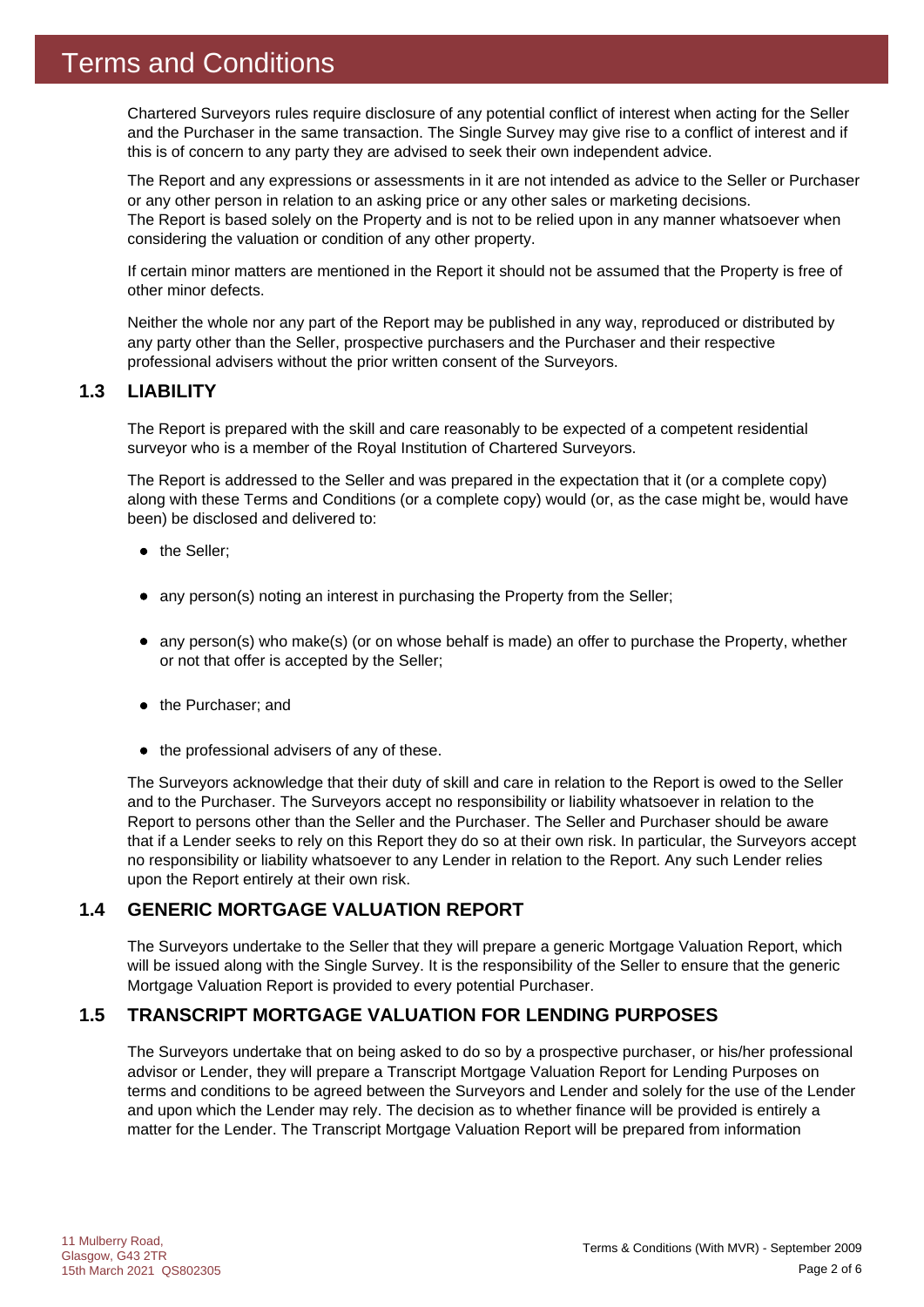contained in the Report and the generic Mortgage Valuation Report.<sup>2</sup>

### **1.6 INTELLECTUAL PROPERTY**

All intellectual property rights whatsoever (including copyright) in and to the Report, excluding the headings and rubrics, are the exclusive property of the Surveyors and shall remain their exclusive property unless they assign the same to any other party in writing.

### **1.7 PAYMENT**

The Surveyors are entitled to refrain from delivering the Report to anyone until the fee and other charges for it notified to the Seller have been paid. Additional fees will be charged for subsequent inspections and Reports.

### **1.8 CANCELLATION**

The Seller will be entitled to cancel the inspection by notifying the Surveyor's office at any time before the day of the inspection.

The Surveyor will be entitled not to proceed with the inspection (and will so report promptly to the Seller) if after arriving at the property, the Surveyor concludes that it is of a type of construction of which the Surveyor has insufficient specialist knowledge to be able to provide the inspection satisfactorily. The Surveyor will also be entitled not to proceed if after arriving at the property, the surveyor concludes that the property is exempt under Part 3 of The Housing (Scotland) Act 2006 as detailed in the (Prescribed Documents) Regulations 2008. If there is a potential threat to their health or personal safety, the inspection may be postponed or cancelled, at the Surveyor's discretion.

In the case of cancellation or the inspection not proceeding, the Surveyor will refund any fees paid by the Seller for the inspection and Report, except for expenses reasonably incurred and any fee due in light of the final paragraph of this section.

In the case of cancellation by the Seller, for whatever reason, after the inspection has taken place but before a written report is issued, the Surveyor will be entitled to raise an invoice equivalent to 80% of the agreed fee.

### **1.9 PRECEDENCE**

If there is any incompatibility between these Terms and Conditions and the Report, these Terms and Conditions take precedence.

### **1.1 DEFINITIONS**

- the "Lender" is the party who has provided or intends or proposes to provide financial assistance to the Purchaser towards the purchase of the Property and in whose favour a standard security will be granted over the Property;
- the "Transcript Mortgage Valuation Report for Lending Purposes" means a separate report, prepared by the Surveyor, prepared from information in the Report and the generic Mortgage Valuation Report, but in a style and format required by the Lender. The Transcript Mortgage Valuation Report for Lending Purposes will be prepared with the skill and care reasonably to be expected from a surveyor who is a member of the Royal Institution of Chartered Surveyors and who is competent to survey, value and report on the Property;
- the "Generic Mortgage Valuation Report" means a separate report, prepared by the Surveyor from information in the Report but in the Surveyor's own format;

 $^2$  Which shall be in accordance with the current RICS Valuation Standards (The Red Book) and RICS Rules of Conduct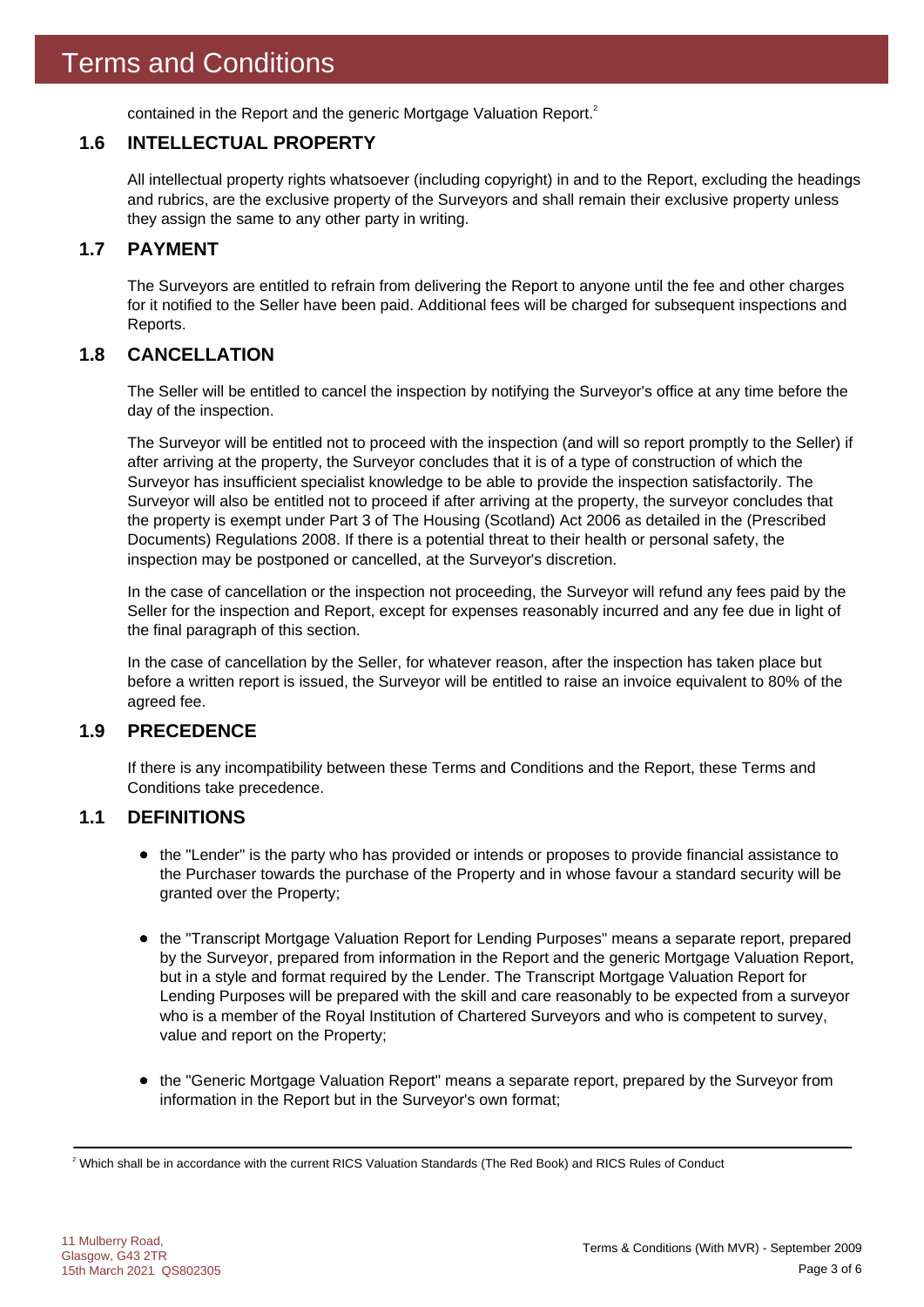### Terms and Conditions

- the "Market Value" *is the estimated amount for which a property should exchange on the date of valuation between a willing buyer and a willing seller in an arm's-length transaction after proper marketing wherein the parties had each acted knowledgeably, prudently and without compulsion;*
- the "Property" is the property which forms the subject of the Report;
- the "Purchaser" is the person (or persons) who enters into a contract to buy the Property from the Seller;
- a "prospective Purchaser" is anyone considering buying the Property;
- the "Report" is the report, of the kind described in Part 2 of these Terms and Conditions and in the form set out in part 1 of Schedule 1 of the Housing (Scotland) Act 2006 (Prescribed Documents) Regulations 2008;
- $\bullet$  the "Seller" is/are the proprietor(s) of the Property;
- the "Surveyor" is the author of the Report on the Property; and
- the "Surveyors" are the firm or company of which the Surveyor is an employee, director, member or partner (unless the Surveyor is not an employee, director, member or partner, when the "Surveyors" means the Surveyor) whose details are set out at the head of the Report.
- the "Energy Report" is the advice given by the accredited Energy Company, based on information collected by the Surveyor during the Inspection, and also includes an Energy Performance Certificate, in a Government approved format.

### **PART 2 - DESCRIPTION OF THE REPORT**

### **2.1 THE SERVICE**

The Single Survey is a Report by an independent Surveyor, prepared in an objective way regarding the condition and value of the Property on the day of the inspection, and who is a member of the Royal Institution of Chartered Surveyors. It includes an Energy Report as required by Statute and this is in the format of the accredited Energy Company. In addition, the Surveyor has agreed to supply a generic Mortgage Valuation Report.

### **2.2 THE INSPECTION**

The Inspection is a general surface examination of those parts of the Property which are accessible: in other words, *visible and readily available for examination from ground and floor levels, without risk of causing damage to the Property or injury to the Surveyor.*

All references to visual inspection refer to an inspection from within the property at floor level and from ground level within the site and adjoining public areas, without the need to move any obstructions. Any references to left or right are taken facing the front of the property.

The Inspection is carried out with the Seller's permission, without causing damage to the building or contents. Furniture, stored items and insulation are not moved.

Unless identified in the report the Surveyor will assume that no harmful or hazardous materials have been used in the construction. The presence or possible consequences of any site contamination will not be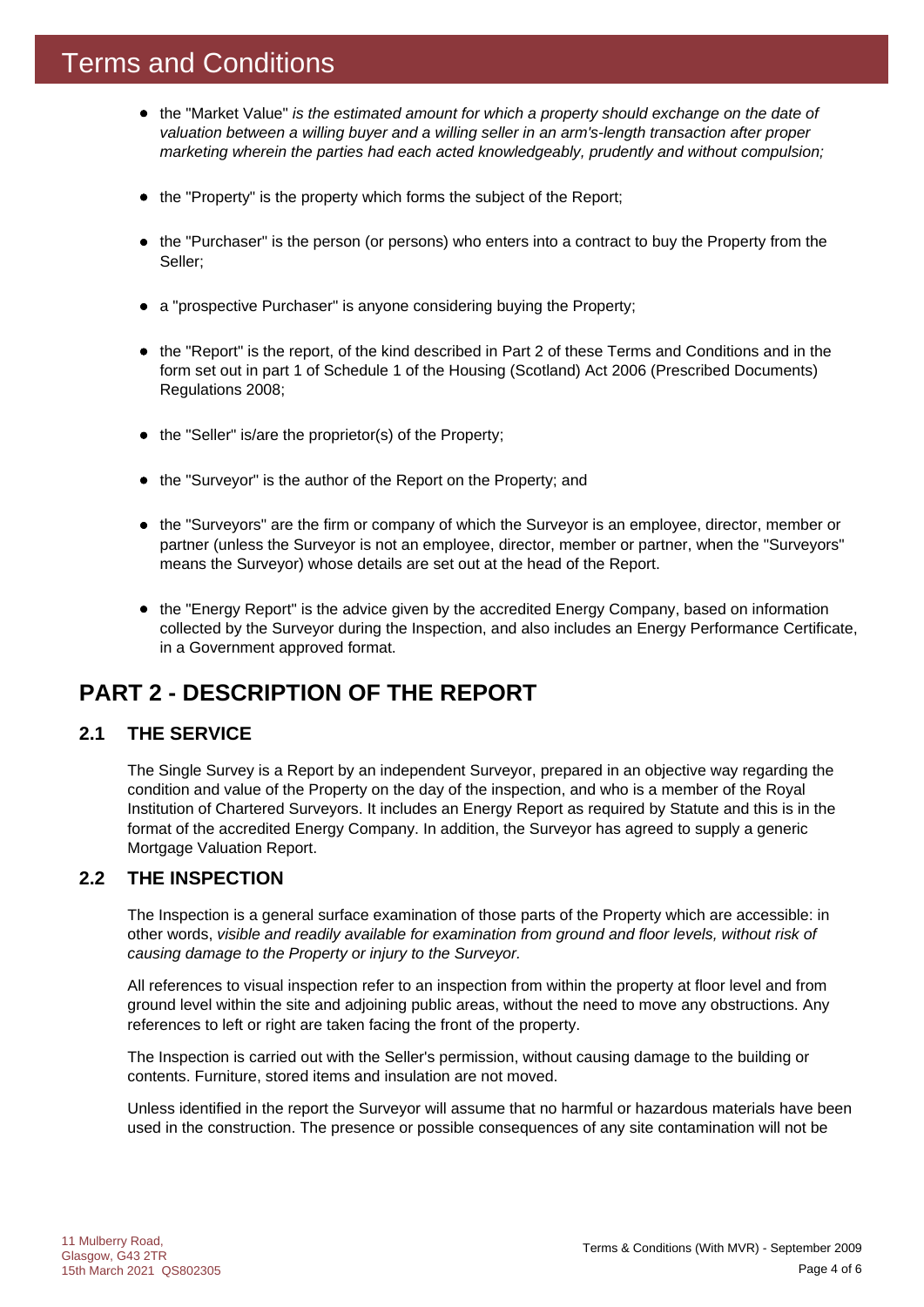researched.

The Surveyor will not carry out an asbestos inspection, and will not be acting as an asbestos inspector in completing a Single Survey of properties that may fall within the Control of Asbestos in the Workplace Regulations. In the case of flats it will be assumed that there is a duty holder, as defined in the Regulations and that a Register of Asbestos and effective Management Plan is in place, which does not require any expenditure, or pose a significant risk to health. No enquiry of the duty holder will be made.

### **2.3 THE REPORT**

The Report will be prepared by the Surveyor who carried out the property inspection and will describe various aspects of the property as defined by the headings of the Single Survey report with the comments being general and unbiased. The report on the location, style and condition of the property, will be concise and will be restricted to matters that could have a material effect upon value and will omit items that, in the Surveyor's opinion, are not significant. If certain minor matters are mentioned, it should not be interpreted that the property is free of any other minor defects.

Throughout the Report, the following repair categories will be used to give an overall opinion of the state of repair and condition of the property.

- 1 Category 3: Urgent repairs or replacement are needed now. Failure to deal with them may cause problems to other parts of the property or cause a safety hazard. Estimates for repairs or replacement are needed now.
- 2 Category 2: Repairs or replacement requiring future attention, but estimates are still advised.
- 3 Category 1: No immediate action or repair is needed.

**WARNING:** If left unattended, even for a relatively short period, Category 2 repairs can rapidly develop into more serious Category 3 repairs. The existence of Category 2 or Category 3 repairs may have an adverse effect on marketability, value and the sale price ultimately achieved for the property. This is particularly true during slow market conditions when the effect can be considerable.

Parts of the property, which cannot be seen or accessed, will not be reported upon and this will be stated. If the Surveyor suspects that a defect may exist within an unexposed area and which could have a material effect upon the value, he may recommend further investigation by specialist contractors.

### **2.4 SERVICES**

Surveyors are not equipped or qualified to test the services and therefore no comment can be interpreted as implying that the design, installation and function of the services are in accordance/compliance with regulations, safety and efficiency expectations. However, comment is made where there is cause to suspect significant defects or shortcomings with the installations. No tests are made of any services or appliances.

### **2.5 ACCESSIBILITY**

A section is included to help identify the basic information interested parties need to know to decide whether to view a property.

### **2.6 ENERGY REPORT**

A section is included that makes provision for an Energy Report, relative to the property. The Surveyor will collect physical data from the property and provide such data in a format required by an accredited Energy Company. The Surveyor cannot of course accept liability for any advice given by the Energy Company.

### **2.7 VALUATION AND CONVEYANCER ISSUES**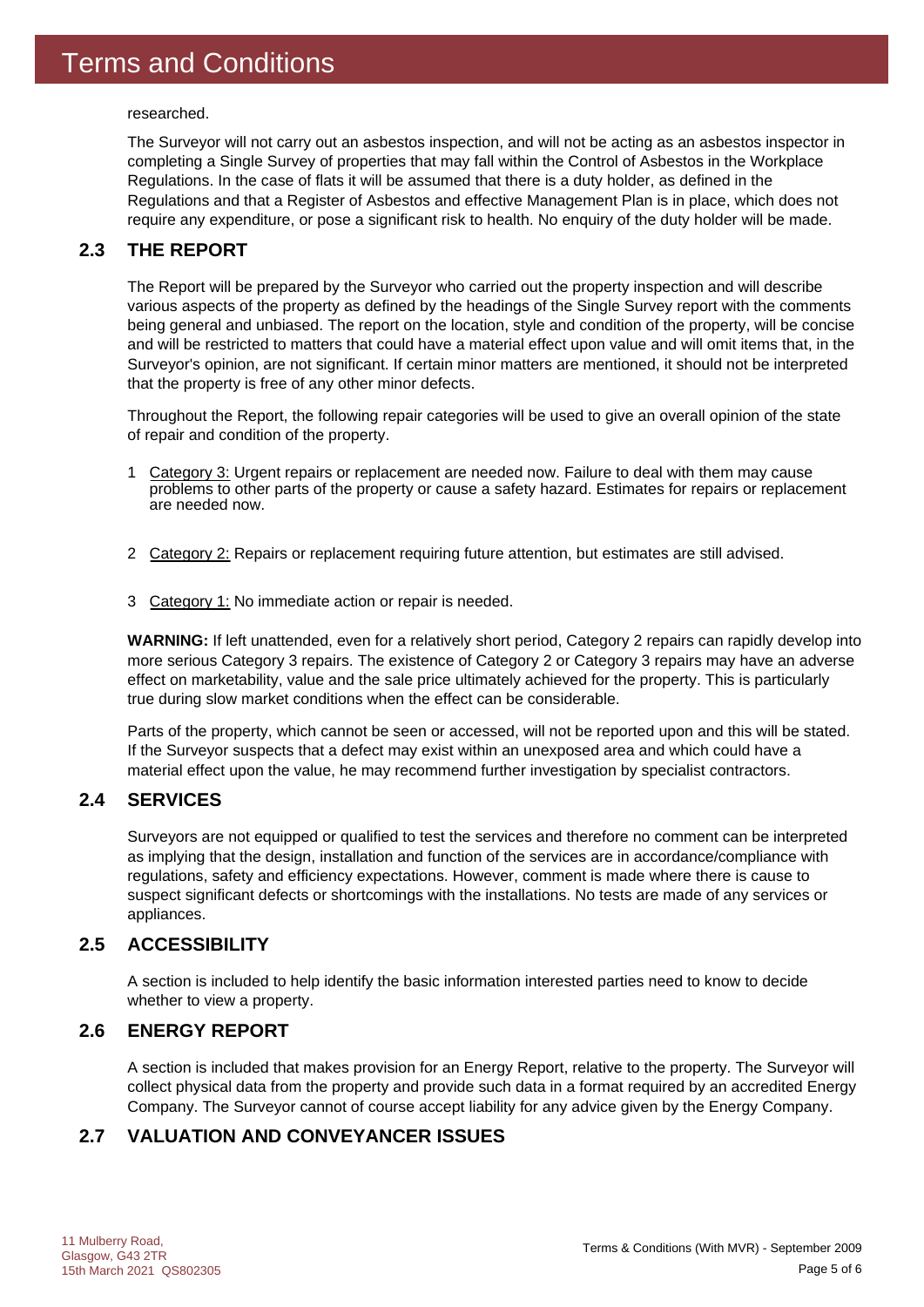The last section of the Report contains matters considered relevant to the Conveyancer (Solicitor). It also contains the Surveyor's opinion both of the market value of the property and of the re-instatement cost, as defined below.

"Market Value" *The estimated amount for which a property should exchange on the date of valuation between a willing buyer and a willing seller in an arm's-length transaction after proper marketing wherein the parties had each acted knowledgeably, prudently and without compulsion.* In arriving at the opinion of the Market Value the Surveyor also makes various standard assumptions covering, for example, vacant possession; tenure and other legal considerations; contamination and hazardous materials; the condition of un-inspected parts; the right to use mains services; and the exclusion of curtains, carpets etc. from the valuation. In the case of flats, the following further assumptions are made that:

- There are rights of access and exit over all communal roadways, corridors, stairways etc. and to use communal grounds, parking areas, and other facilities;
- There are no particularly troublesome or unusual legal restrictions;
- There is no current dispute between the occupiers of the flats or any outstanding claims or losses; and the costs of repairs to the building are shared among the co-proprietors on an equitable basis.

Any additional assumption, or any found not to apply, is reported.

"Re-instatement cost" *is an estimate for insurance purposes of the current cost of rebuilding the Property in its present form* unless otherwise stated. This includes the cost of rebuilding the garage and permanent outbuildings, site clearance and professional fees, but excludes VAT (except on the fees).

Sellers or prospective Purchasers may consider it prudent to instruct a reinspection and revaluation after a period of 12 weeks (or sooner if appropriate) to reflect changing circumstances in the market and/or in the physical condition of the Property.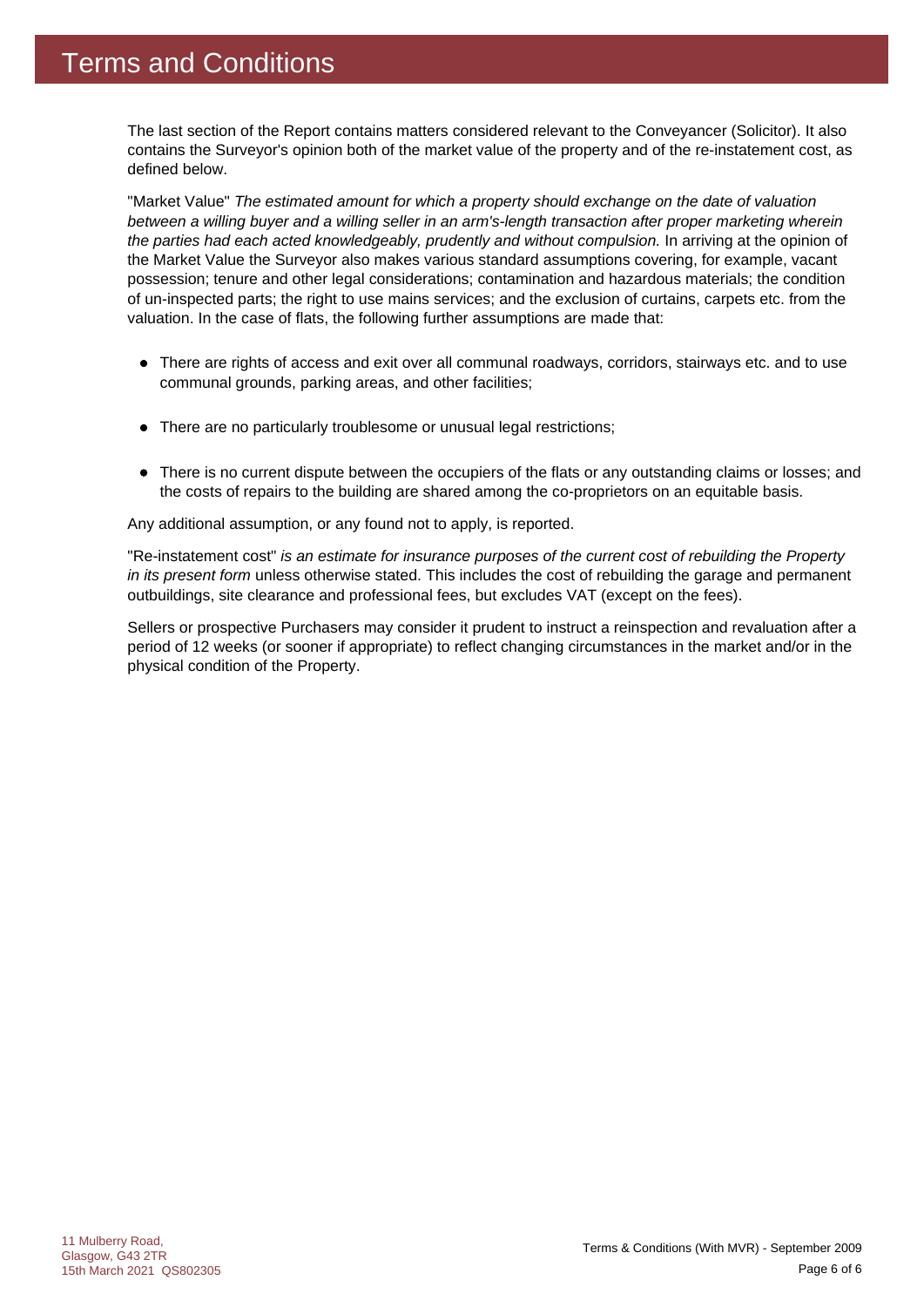### **1. Information and scope of inspection**

This section tells you about the type, accommodation, neighbourhood, age and construction of the property. It also tells you about the extent of the inspection and highlights anything that the surveyor could not inspect.

All references to visual inspection refer to an inspection from within the property without moving any obstructions and externally from ground level within the site and adjoining public areas. Any references to left or right in a description of the exterior of the property refer to the view of someone standing facing that part of the property from the outside.

The inspection is carried out without causing damage to the building or its contents and without endangering the occupiers or the surveyor. Heavy furniture, stored items and insulation are not moved. Unless identified in the report the surveyor will assume that no harmful or hazardous materials or techniques have been used in the construction. The presence or possible consequences of any site contamination will not be researched.

Services such as TV/cable connection, internet connection, swimming pools and other leisure facilities etc. will not be inspected or reported on.

| The subjects comprise a two storey semi-detached house.                                                        |
|----------------------------------------------------------------------------------------------------------------|
|                                                                                                                |
| The Accommodation comprises -                                                                                  |
| Ground floor: Entrance Hall, Living room, Family room, Kitchen /<br>Dining room on open plan and Separate w.c. |
| First floor: Hall landing, Master Bedroom with en suite shower<br>room, Three Bedrooms and Bathroom.           |
|                                                                                                                |

| Gross internal floor area (m <sup>2</sup> ) | 162 |
|---------------------------------------------|-----|
|                                             |     |

| <b>Neighbourhood and location</b> | The neighbourhood is residential.         |
|-----------------------------------|-------------------------------------------|
|                                   |                                           |
| Age                               | 96 years.                                 |
|                                   |                                           |
| Weather                           | It was dry at the time of the inspection. |
|                                   |                                           |
| <b>Chimney stacks</b>             | None.                                     |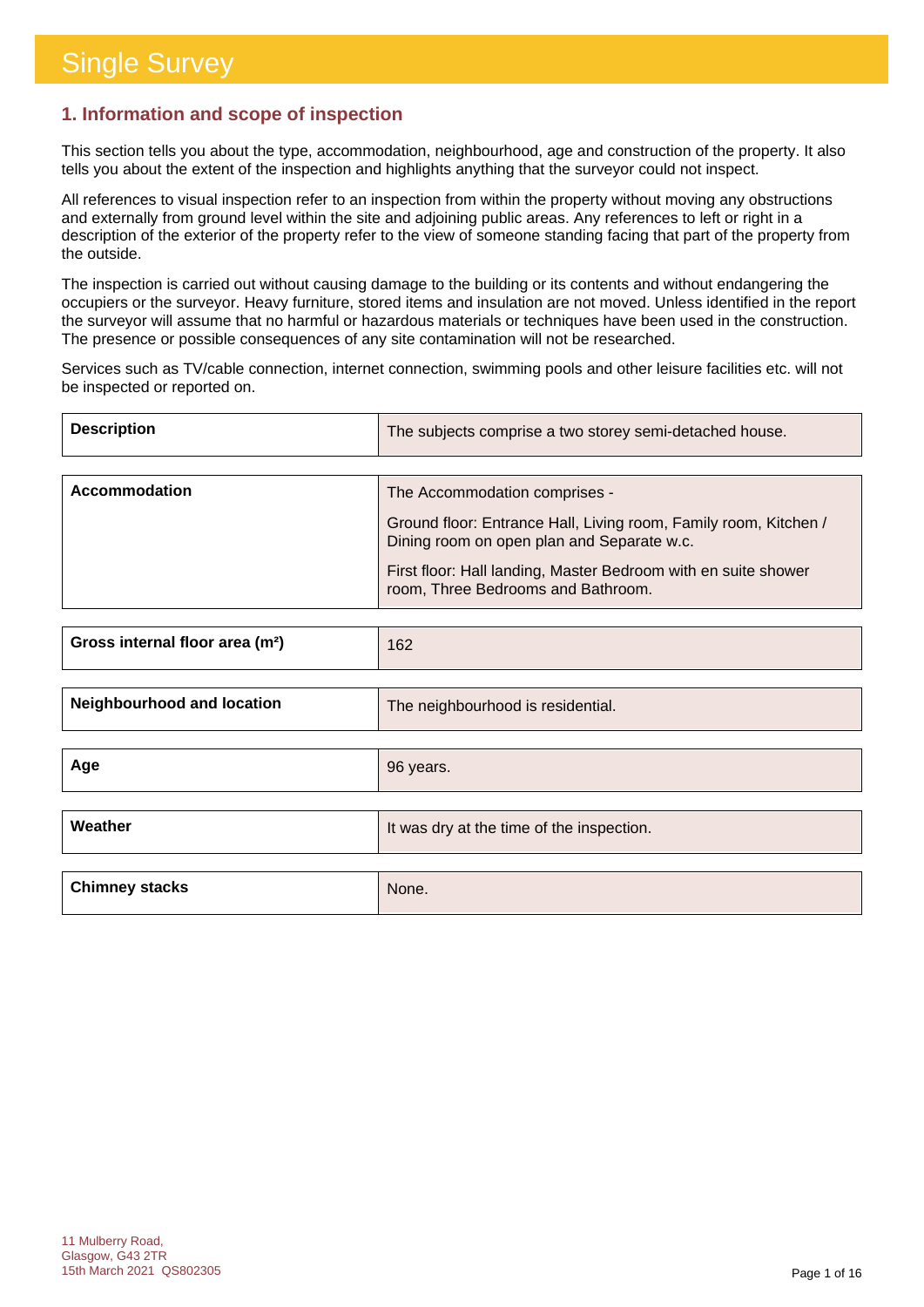| Roofing including roof space | Sloping roofs were visually inspected with the aid of<br>binoculars where appropriate.                                                                                 |
|------------------------------|------------------------------------------------------------------------------------------------------------------------------------------------------------------------|
|                              | Flat roofs were visually inspected from vantage points within<br>the property and where safe and reasonable to do so from a<br>3m ladder externally.                   |
|                              | Roof spaces were visually inspected and were entered where<br>there was safe and reasonable access, normally defined as<br>being from a 3m ladder within the property. |
|                              | If this is not possible, then physical access to the roof space<br>may be taken by other means if the Surveyor deems it safe<br>and reasonable to do so.               |
|                              | The roof is pitched, timber framed and covered with concrete<br>interlocking tiles.                                                                                    |
|                              | The roof to the rear extension is of a flat deck section which is clad<br>in bituminous felt.                                                                          |
|                              |                                                                                                                                                                        |

| <b>Rainwater fittings</b> | Visually inspected with the aid of binoculars where<br>appropriate.                                                                         |
|---------------------------|---------------------------------------------------------------------------------------------------------------------------------------------|
|                           | It was not raining at the time of the inspection and it is therefore not<br>possible to confirm that all joints are completely water tight. |
|                           | The rainwater fittings are a mixture of cast iron and upvc. design.                                                                         |
|                           |                                                                                                                                             |
|                           |                                                                                                                                             |

| <b>Main walls</b> | Visually inspected with the aid of binoculars where<br>appropriate.                                                          |
|-------------------|------------------------------------------------------------------------------------------------------------------------------|
|                   | Foundations and concealed parts were not exposed or<br>inspected.                                                            |
|                   | The main walls are of traditional cavity brick construction, finished<br>in both pointed stonework and roughcast externally. |

| Windows, external doors and joinery | Internal and external doors were opened and closed where<br>keys were available. |
|-------------------------------------|----------------------------------------------------------------------------------|
|                                     | Random windows were opened and closed where possible.                            |
|                                     | Doors and windows were not forced open.                                          |
|                                     | The windows are of a pvc double glazed design.                                   |
|                                     | The front door is of a timber design.                                            |
|                                     | The rear doors are of pvc design.                                                |

| <b>External decorations</b> | <b>Visually inspected.</b>       |
|-----------------------------|----------------------------------|
|                             | The external joinery is painted. |
|                             |                                  |

| <b>Conservatories / porches</b> | None. |
|---------------------------------|-------|
|                                 |       |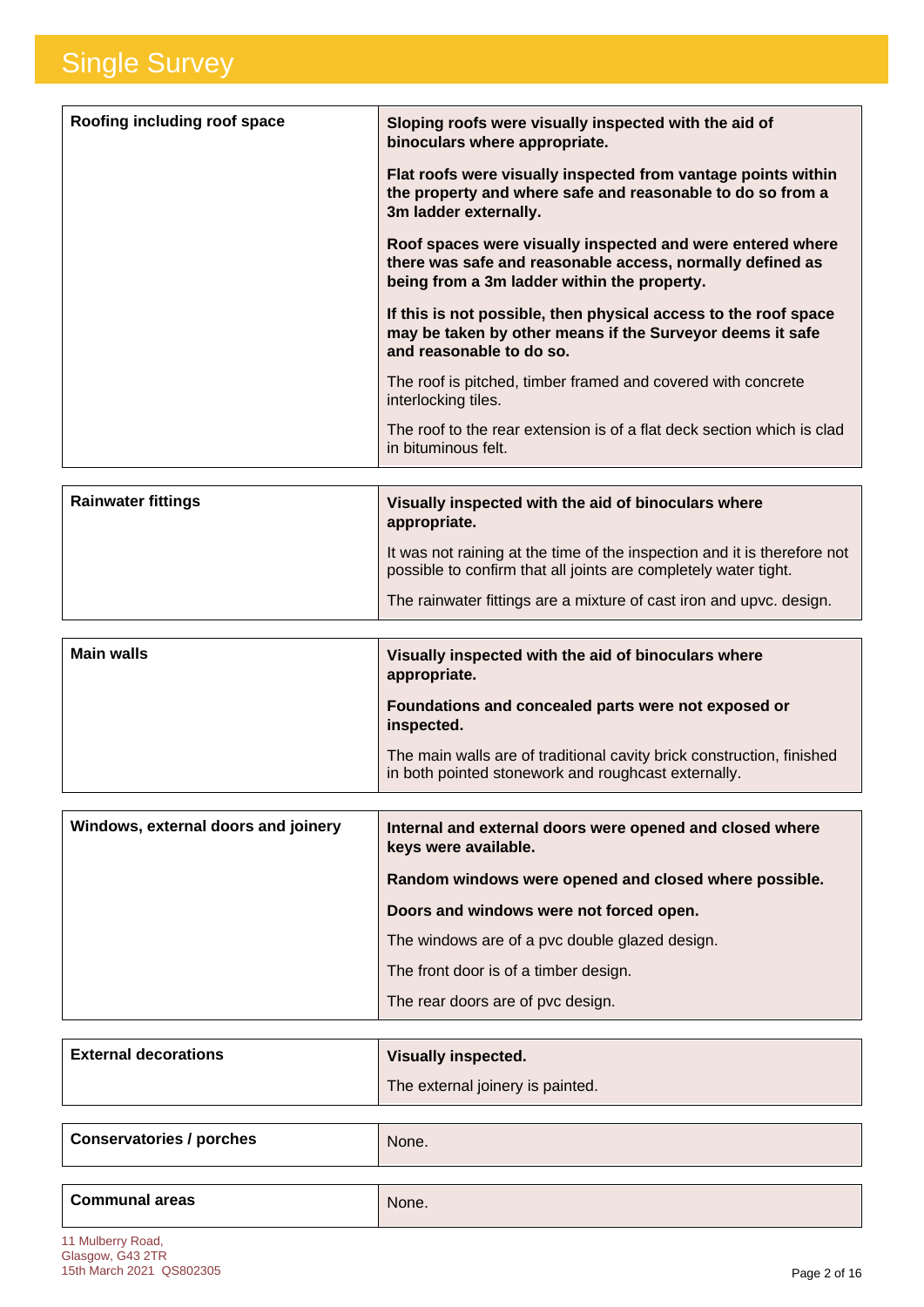| Garages and permanent outbuildings | Visually inspected.                                         |
|------------------------------------|-------------------------------------------------------------|
|                                    | The roof is pitched and covered with cement sheet cladding. |
|                                    | The walls are of pre cast concrete panels.                  |

| <b>Outside areas and boundaries</b> | <b>Visually inspected.</b>                                                                                                                                                                                                                                                                                                                                                   |
|-------------------------------------|------------------------------------------------------------------------------------------------------------------------------------------------------------------------------------------------------------------------------------------------------------------------------------------------------------------------------------------------------------------------------|
|                                     | There are garden grounds to the front, side and rear, with driveway<br>parking, adequately bounded.                                                                                                                                                                                                                                                                          |
|                                     | The property benefits from electric gates to the front elevation.                                                                                                                                                                                                                                                                                                            |
|                                     | There are tree's growing in the rear garden which are within<br>influencing distance of the rear boundary wall. No evidence of<br>damage was noted to the boundary wall at the time of the<br>inspection but root growth from trees can cause damage to<br>building foundations and underground services which can lie<br>undetected for some time before becoming apparent. |

| <b>Ceilings</b> | Visually inspected from floor level.  |
|-----------------|---------------------------------------|
|                 | The ceilings are of a plaster design. |

| Internal walls | Visually inspected from floor level.                                                             |
|----------------|--------------------------------------------------------------------------------------------------|
|                | Using a moisture meter, walls were randomly tested for<br>dampness where considered appropriate. |
|                | The internal walls are of a plaster design.                                                      |

| <b>Floors including sub floors</b> | Surfaces of exposed floors were visually inspected. No<br>carpets or floor coverings were lifted.                                                                                                                                                          |
|------------------------------------|------------------------------------------------------------------------------------------------------------------------------------------------------------------------------------------------------------------------------------------------------------|
|                                    | Sub-floor areas were inspected only to the extent visible from<br>a readily accessible and unfixed hatch by way of an inverted<br>"head and shoulders" inspection at the access point.                                                                     |
|                                    | Physical access to the sub floor area may be taken if the<br>Surveyor deems it is safe and reasonable to do so, and<br>subject to a minimum clearance of 1m between the underside<br>of floor joists and the solum as determined from the access<br>hatch. |
|                                    | The floors are of a suspended timber construction.                                                                                                                                                                                                         |
|                                    | Fixed and fitted floor coverings are laid throughout.                                                                                                                                                                                                      |

| Internal joinery and kitchen fittings | Built-in cupboards were looked into but no stored items were<br>moved.         |
|---------------------------------------|--------------------------------------------------------------------------------|
|                                       | Kitchen units were visually inspected excluding appliances.                    |
|                                       | Kitchen fittings comprise a range of wall and base units and work<br>surfaces. |
|                                       | The internal doors are timber panelled.                                        |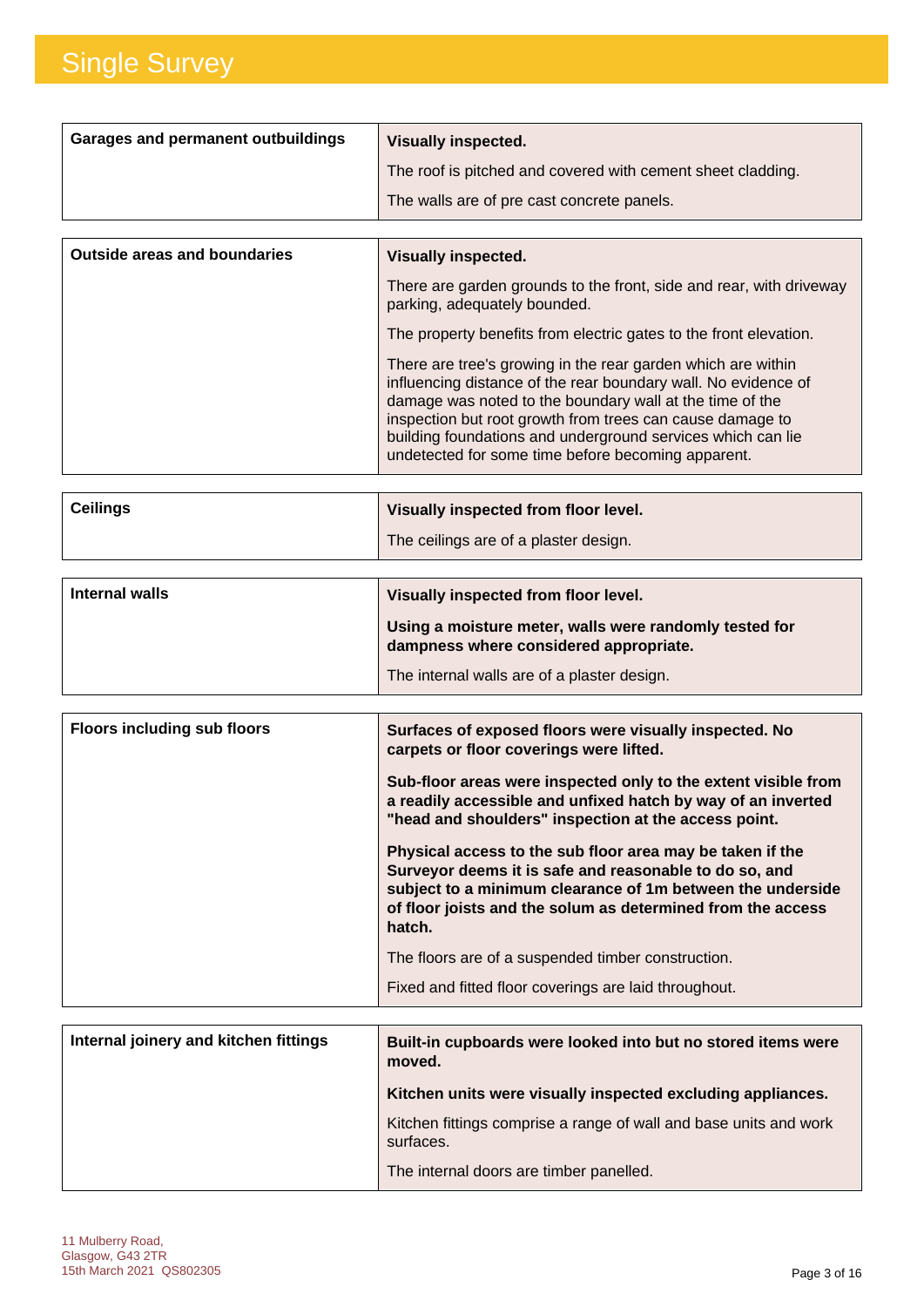| <b>Chimney breasts and fireplaces</b> | <b>Visually inspected.</b>                                                                                |
|---------------------------------------|-----------------------------------------------------------------------------------------------------------|
|                                       | No testing of the flues or fittings was carried out.                                                      |
|                                       | An open gas fire is located within the living room. This was not<br>tested at the date of our inspection. |

| Internal decorations | <b>Visually inspected.</b>                                    |
|----------------------|---------------------------------------------------------------|
|                      | Papered and painted walls and ceilings, and painted woodwork. |
|                      | Walls within the bathroom and kitchen are partially tiled.    |

| <b>Cellars</b> | None. |
|----------------|-------|
|                |       |

| <b>Electricity</b> | Accessible parts of the wiring were visually inspected without<br>removing fittings. No tests whatsoever were carried out to the<br>system or appliances. Visual inspection does not assess any<br>services to make sure they work properly and efficiently and<br>meet modern standards. If any services are turned off, the<br>surveyor will state that in the report and will not turn them on. |
|--------------------|----------------------------------------------------------------------------------------------------------------------------------------------------------------------------------------------------------------------------------------------------------------------------------------------------------------------------------------------------------------------------------------------------|
|                    | A mains supply of electricity is connected to the property, the<br>electrical meter and fusebox located in the hall cupboard.                                                                                                                                                                                                                                                                      |

| <b>Gas</b> | Accessible parts of the system were visually inspected<br>without removing fittings. No tests whatsoever were carried<br>out to the system or appliances. Visual inspection does not<br>assess any services to make sure they work properly and<br>efficiently and meet modern standards. If any services are<br>turned off, the surveyor will state that in the report and will<br>not turn them on. |
|------------|-------------------------------------------------------------------------------------------------------------------------------------------------------------------------------------------------------------------------------------------------------------------------------------------------------------------------------------------------------------------------------------------------------|
|            | Gas is supplied from the mains.                                                                                                                                                                                                                                                                                                                                                                       |

| Water, plumbing, bathroom fittings | Visual inspection of the accessible pipework, water tanks,<br>cylinders and fittings without removing any insulation. |
|------------------------------------|-----------------------------------------------------------------------------------------------------------------------|
|                                    | No tests whatsoever were carried out to the system or<br>appliances.                                                  |
|                                    | Water is supplied from the mains.                                                                                     |
|                                    | The shower room contains a shower, wash hand basin and w.c                                                            |
|                                    | The en suite shower room contains a shower cubicle, wash hand<br>basin and WC.                                        |
|                                    | The WC contains a wash hand basin and WC.                                                                             |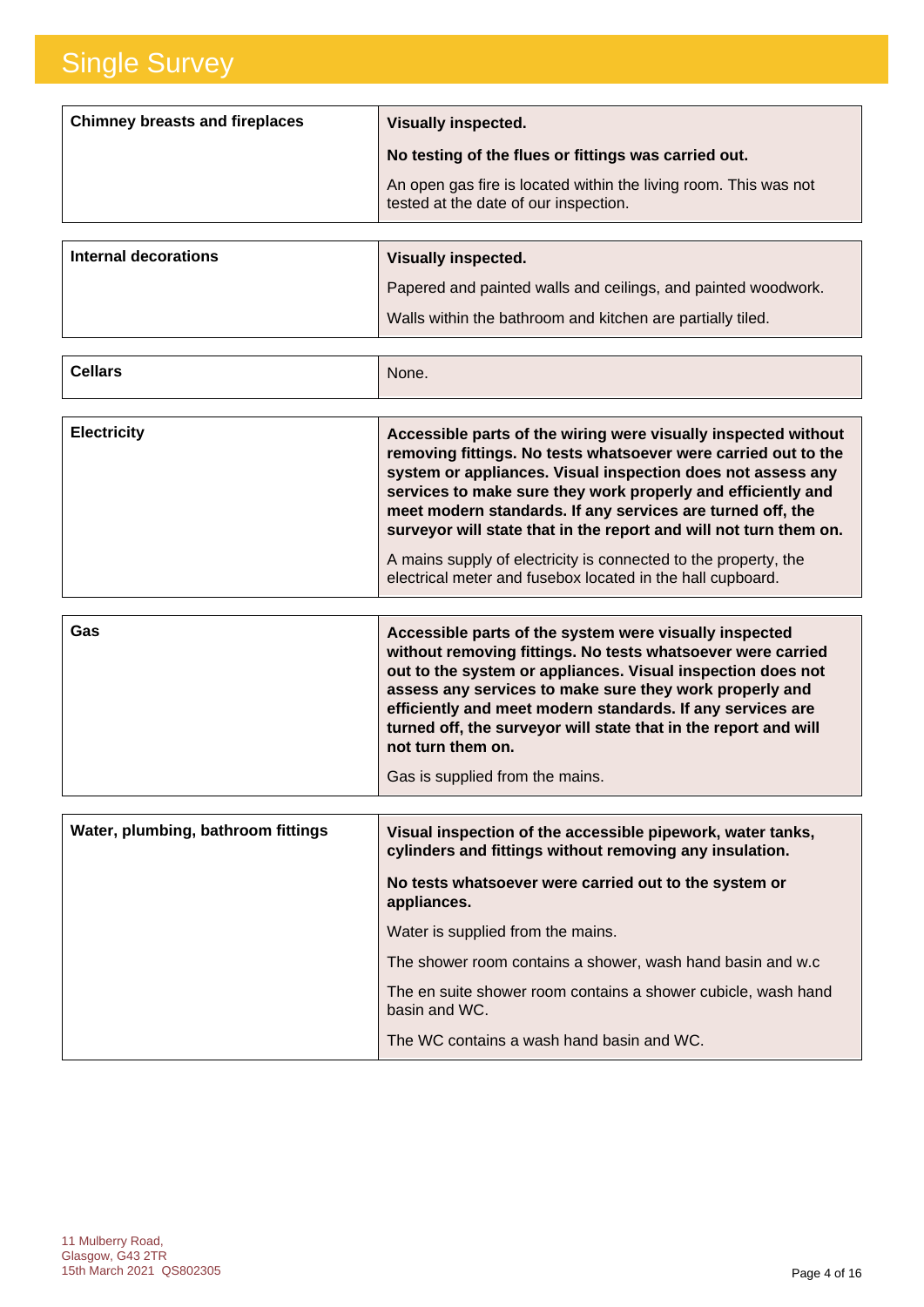| <b>Heating and hot water</b> | Accessible parts of the system were visually inspected apart<br>from communal systems, which were not inspected.<br>No tests whatsoever were carried out to the system or<br>appliances.                                                                                          |
|------------------------------|-----------------------------------------------------------------------------------------------------------------------------------------------------------------------------------------------------------------------------------------------------------------------------------|
|                              | The property is centrally heated by means of a gas fired system,<br>comprising a combination boiler located in the store room. Heating<br>to the rooms is provided by water filled radiators. The system is of<br>a type designed to provide instantaneous hot water upon demand. |

| <b>Drainage</b> | Drainage covers etc were not lifted.             |
|-----------------|--------------------------------------------------|
|                 | Neither drains nor drainage systems were tested. |
|                 | Mains drainage is understood to be connected.    |
|                 |                                                  |
| .               |                                                  |

| Fire, smoke and burglar alarms | Visually inspected.                                                  |
|--------------------------------|----------------------------------------------------------------------|
|                                | No tests whatsoever were carried out to the system or<br>appliances. |
|                                | The property has a smoke detector and a burglar alarm.               |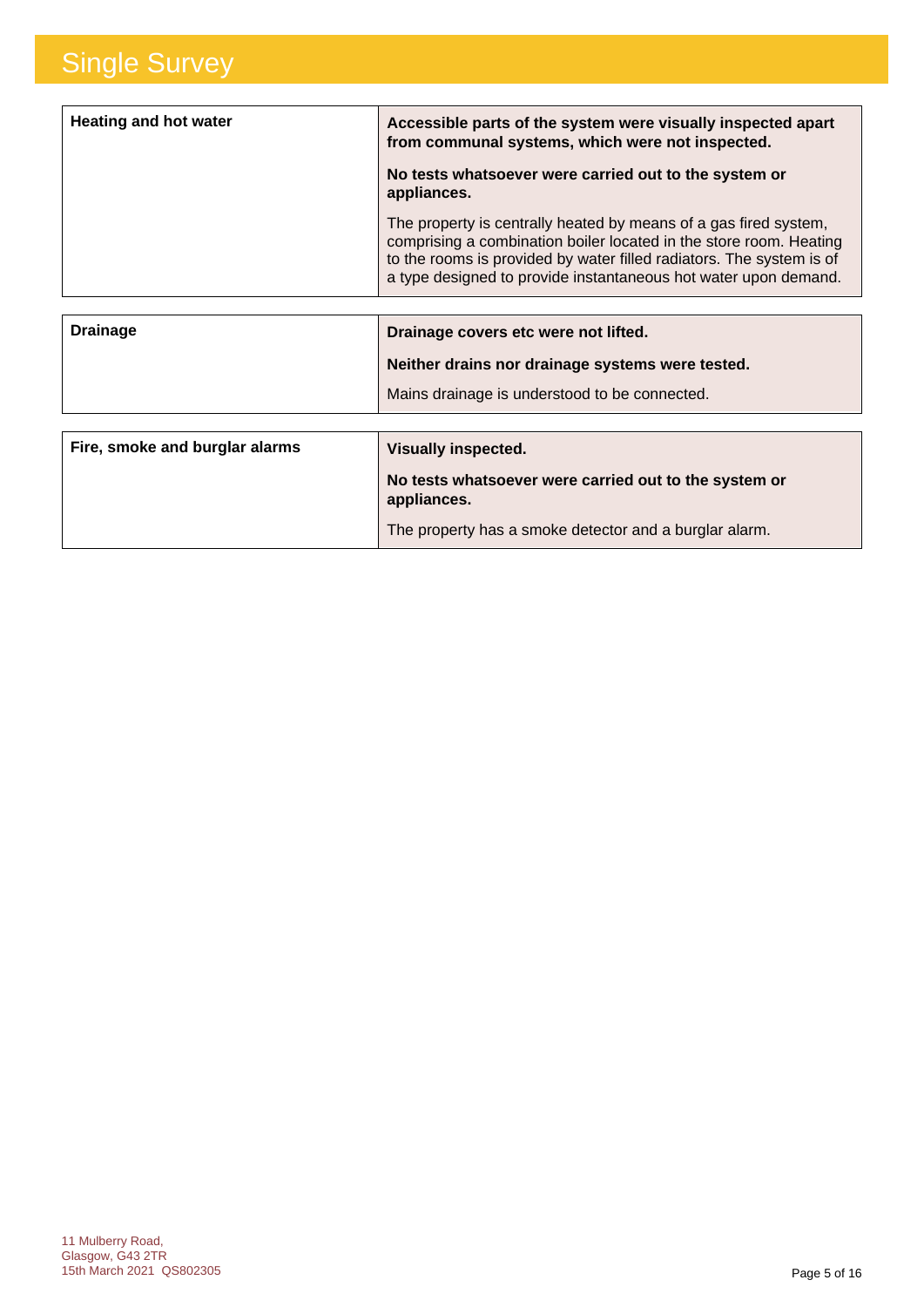| Any additional limits to inspection | For flats / maisonettes                                                                                                                                                                                                                                                                                                                                             |
|-------------------------------------|---------------------------------------------------------------------------------------------------------------------------------------------------------------------------------------------------------------------------------------------------------------------------------------------------------------------------------------------------------------------|
|                                     | Only the subject flat and internal communal areas giving<br>access to the flat were inspected.                                                                                                                                                                                                                                                                      |
|                                     | If the roof space or under-building / basement is communal,<br>reasonable and safe access is not always possible. If no<br>inspection was possible, this will be stated. If no inspection<br>was possible, the surveyor will assume that there are no<br>defects that will have a material effect on the valuation.                                                 |
|                                     | The building containing the flat, including any external<br>communal areas, was visually inspected only to the extent<br>that the surveyor is able to give an opinion on the general<br>condition and standard of maintenance.                                                                                                                                      |
|                                     | At the date of our inspection the property was occupied and<br>furnished in places which restricted the inspection.                                                                                                                                                                                                                                                 |
|                                     | Fixed and fitted floor coverings were laid at the date of our<br>inspection which restricted the inspection.                                                                                                                                                                                                                                                        |
|                                     | No access was gained to the sub floor. The surveyor would be<br>willing to re-inspect provided that suitable access arrangements<br>can be made.                                                                                                                                                                                                                    |
|                                     | A limited inspection was possible of the roof void.                                                                                                                                                                                                                                                                                                                 |
|                                     | Not all windows were tested. An external inspection was carried out<br>from ground level within the boundaries of the property and from<br>adjoining highways.                                                                                                                                                                                                      |
|                                     | Areas of the property that were covered, unexposed or inaccessible<br>have not been inspected. It cannot be confirmed that such areas<br>are free from infestation, decay or other defects.                                                                                                                                                                         |
|                                     | It should be appreciated that further defects can arise after the date<br>of our inspection.                                                                                                                                                                                                                                                                        |
|                                     | The report does not include an asbestos inspection. However,<br>asbestos was widely used in the building industry until around<br>2000, when it became a banned substance. If the possibility of<br>asbestos based products has been reported within the limitations<br>of the inspection and you have concerns you should engage a<br>qualified asbestos surveyor. |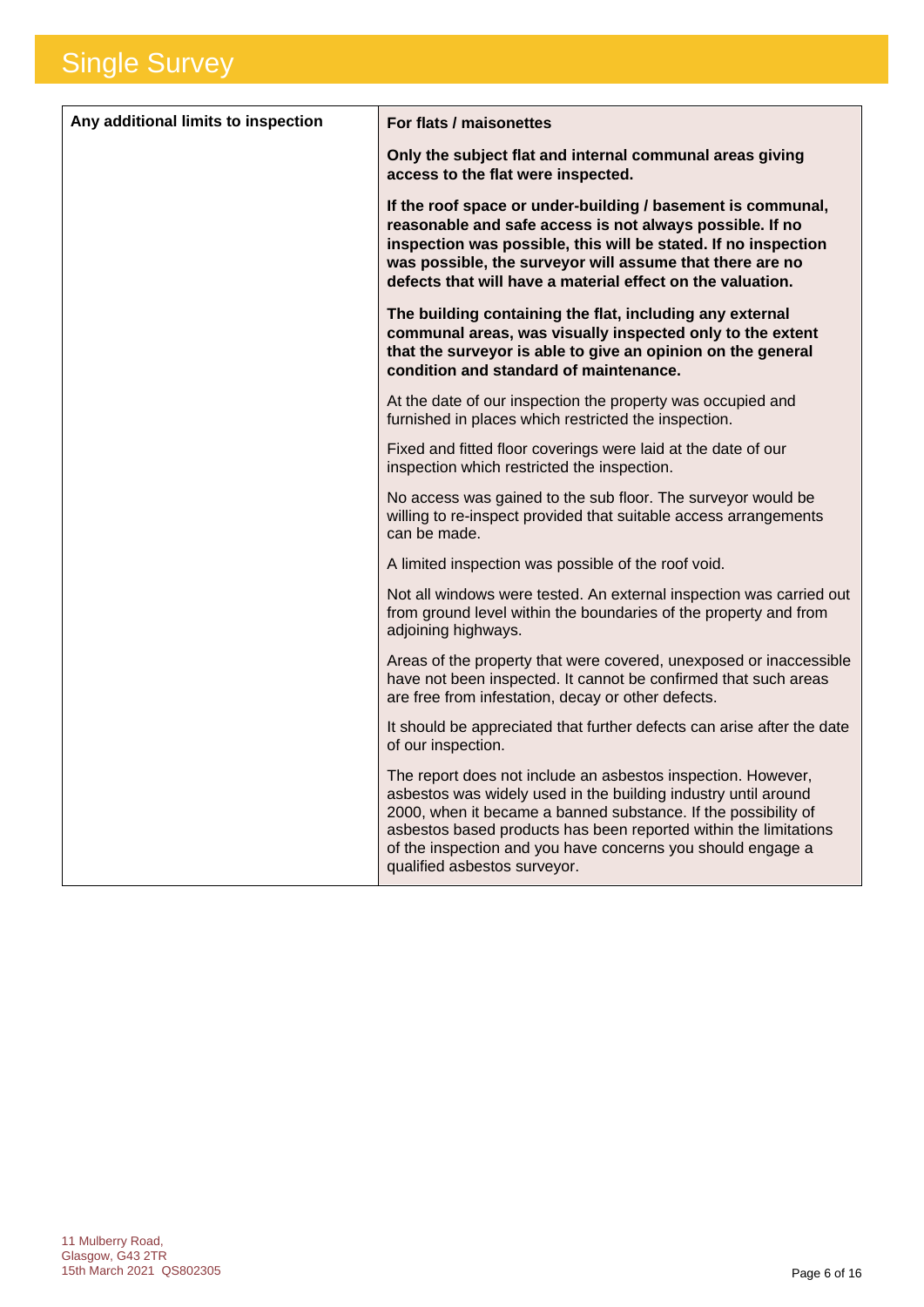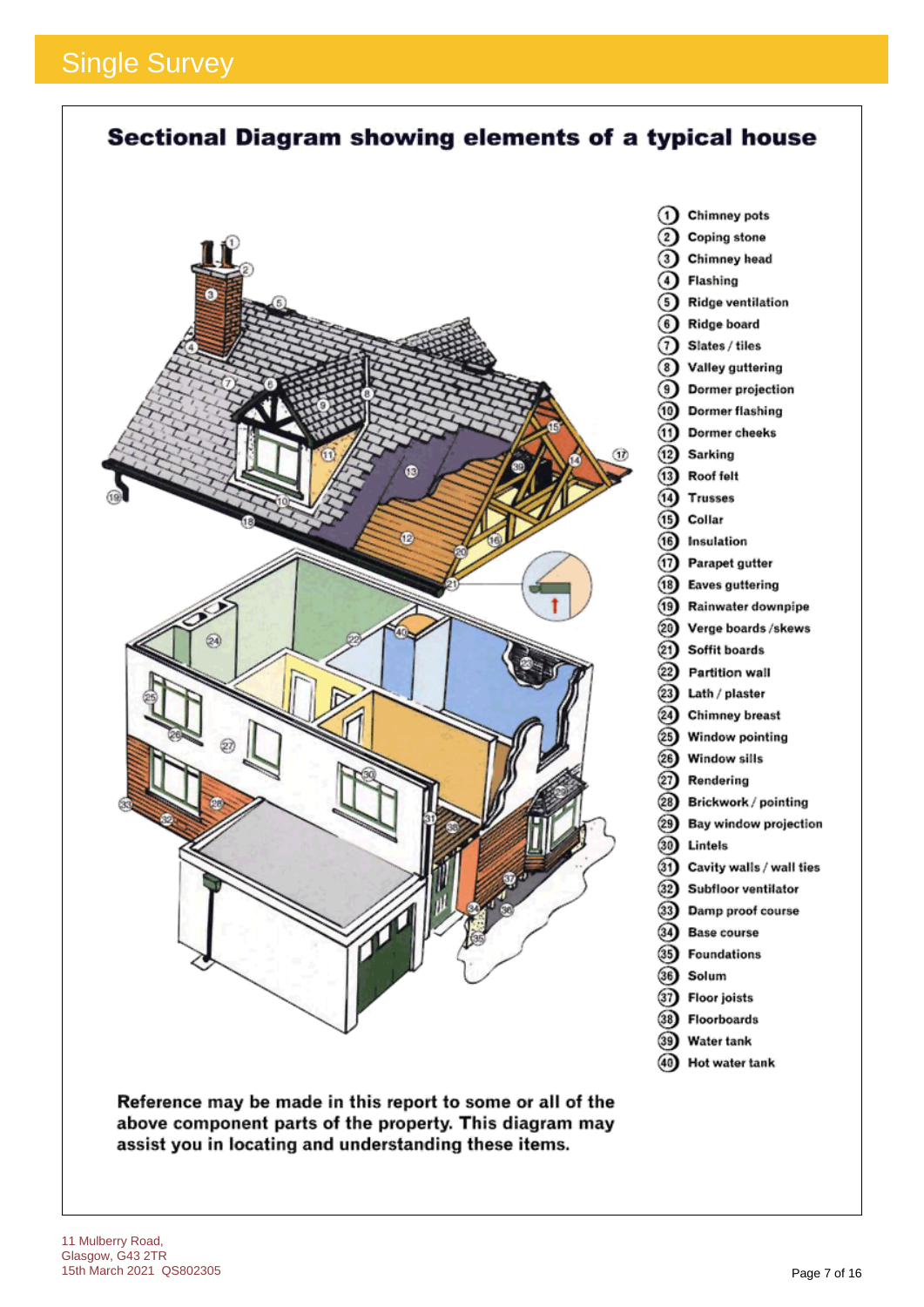### **2. Condition**

This section identifies problems and tells you about the urgency of any repairs by using one of the following three categories:

| <b>Category 3</b>                                                                                                                                                                                                       | <b>Category 2</b>                                                                         | <b>Category 1</b>                           |
|-------------------------------------------------------------------------------------------------------------------------------------------------------------------------------------------------------------------------|-------------------------------------------------------------------------------------------|---------------------------------------------|
| Urgent repairs or replacement are<br>needed now. Failure to deal with<br>them may cause problems to other<br>parts of the property or cause a<br>safety hazard. Estimates for repairs<br>or replacement are needed now. | Repairs or replacement requiring<br>future attention, but estimates are<br>still advised. | No immediate action or repair is<br>needed. |

| <b>Structural movement</b> |                                                                                                                                                                                                                                                                                                                                                                                                                                                                                                                                              |
|----------------------------|----------------------------------------------------------------------------------------------------------------------------------------------------------------------------------------------------------------------------------------------------------------------------------------------------------------------------------------------------------------------------------------------------------------------------------------------------------------------------------------------------------------------------------------------|
| <b>Repair category</b>     |                                                                                                                                                                                                                                                                                                                                                                                                                                                                                                                                              |
| <b>Notes</b>               | No obvious significant structural movement noted, on the basis of a single<br>inspection.<br>All buildings move daily and seasonally as a result of external factors such as<br>gravity, temperature, moisture content and vibrations. Consequently most<br>buildings will have minor non structural cracks related to these factors. Minor<br>cracks can be filled during normal redecoration but often recur seasonally due to<br>normal movement in a building. Non structural cracks of this nature will not be<br>recorded or reported. |

| Dampness, rot and infestation |                                                                                                                                                                                                                                                                                                                                                      |
|-------------------------------|------------------------------------------------------------------------------------------------------------------------------------------------------------------------------------------------------------------------------------------------------------------------------------------------------------------------------------------------------|
| <b>Repair category</b>        |                                                                                                                                                                                                                                                                                                                                                      |
| <b>Notes</b>                  | An electronic moisture meter was used to measure levels of dampness, at<br>random locations, to lower wall surfaces and floors, where accessible and without<br>moving furniture or lifting floor coverings, if present. No obvious significant<br>dampness, timber decay or infestation noted, within the limitations imposed on<br>the inspection. |

| <b>Chimney stacks</b>  |                          |
|------------------------|--------------------------|
| <b>Repair category</b> | $\overline{\phantom{a}}$ |
| <b>Notes</b>           | Not applicable.          |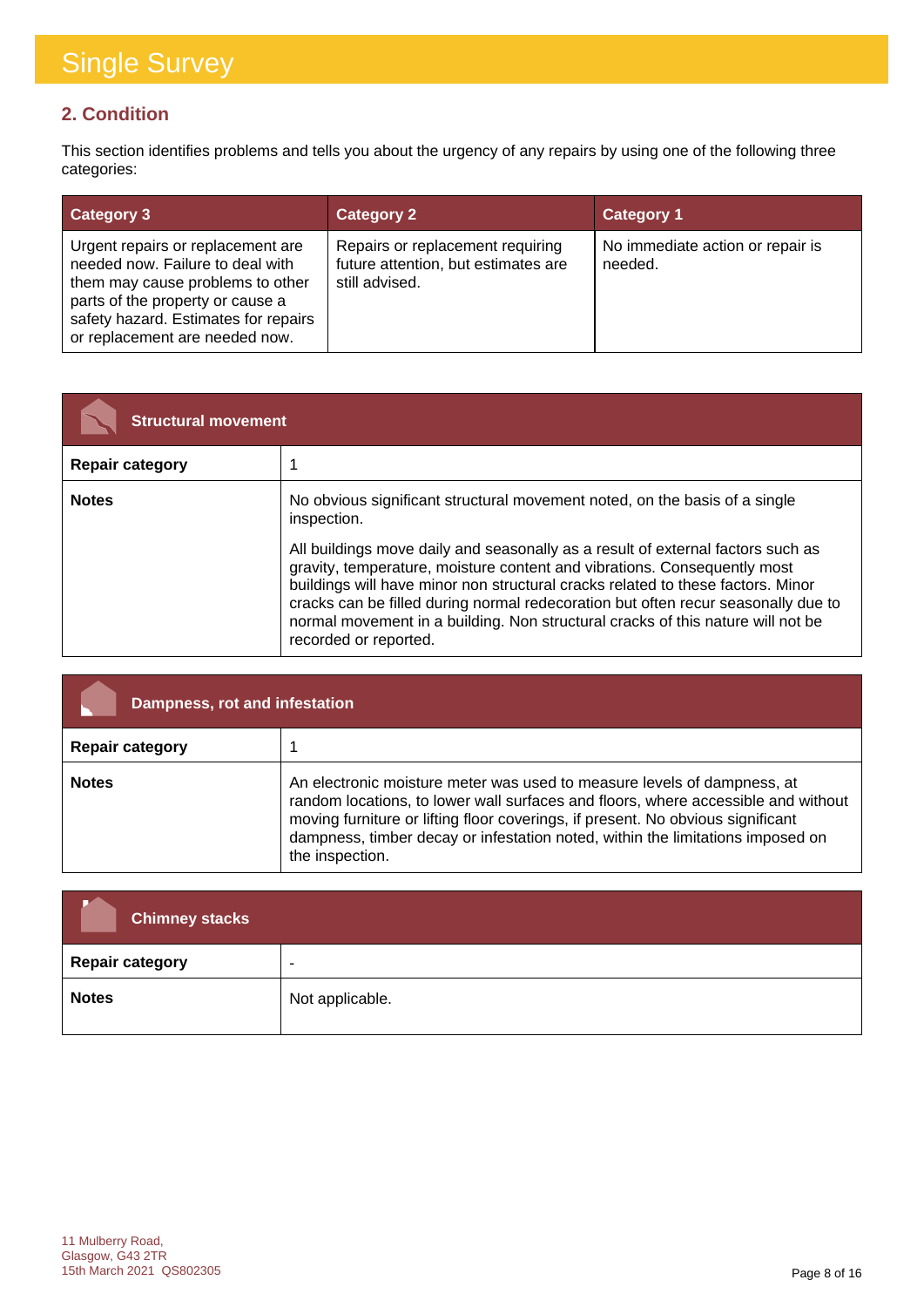| Roofing including roof space |                                                                                                                                                                                                                                                                                                                                                                                                                                                                                                                                                                                                                                                                                                                |
|------------------------------|----------------------------------------------------------------------------------------------------------------------------------------------------------------------------------------------------------------------------------------------------------------------------------------------------------------------------------------------------------------------------------------------------------------------------------------------------------------------------------------------------------------------------------------------------------------------------------------------------------------------------------------------------------------------------------------------------------------|
| <b>Repair category</b>       |                                                                                                                                                                                                                                                                                                                                                                                                                                                                                                                                                                                                                                                                                                                |
| <b>Notes</b>                 | No significant matters were noted at the date of our inspection. It should be<br>appreciated that a property of this age and type the roof structure and covering<br>will require regular, ongoing maintenance and eventual renewal.<br>Localised condensation staining was noted within the roof void.<br>The roof to the rear extension is of a flat deck section which is clad in bituminous<br>felt. This type of roof covering has an unpredictable life span and can fail without<br>warning, at which time repair or replacement will be required. The owner has<br>advised that the flat roof covering was replaced c. 2018. Any documentation<br>relating to this should be sought prior to purchase. |

| <b>Rainwater fittings</b> |                                                                                                                                                                                                                                                           |
|---------------------------|-----------------------------------------------------------------------------------------------------------------------------------------------------------------------------------------------------------------------------------------------------------|
| <b>Repair category</b>    |                                                                                                                                                                                                                                                           |
| <b>Notes</b>              | No significant disrepair was noted to rainwater goods. It will however be<br>appreciated that the inspection was carried out during dry weather conditions.<br>Sometimes defects in rainwater goods are only apparent during, or after heavy<br>rainfall. |

| <b>Main walls</b>      |                                                                                                                                                                                                                                                                                           |
|------------------------|-------------------------------------------------------------------------------------------------------------------------------------------------------------------------------------------------------------------------------------------------------------------------------------------|
| <b>Repair category</b> |                                                                                                                                                                                                                                                                                           |
| <b>Notes</b>           | No obvious significant defects were noted to accessible wall surfaces. The main<br>walls are in reasonable condition allowing for age and weathering, however<br>localised cracking was noted to the stonework, but this is considered<br>commensurate with the age and type of property. |

| Windows, external doors and joinery |                                                                                  |
|-------------------------------------|----------------------------------------------------------------------------------|
| <b>Repair category</b>              |                                                                                  |
| <b>Notes</b>                        | No obvious significant defects were noted to windows, doors or external joinery. |

| <b>External decorations</b><br>$\sqrt{2}$ |                                       |
|-------------------------------------------|---------------------------------------|
| <b>Repair category</b>                    |                                       |
| <b>Notes</b>                              | No obvious significant defects noted. |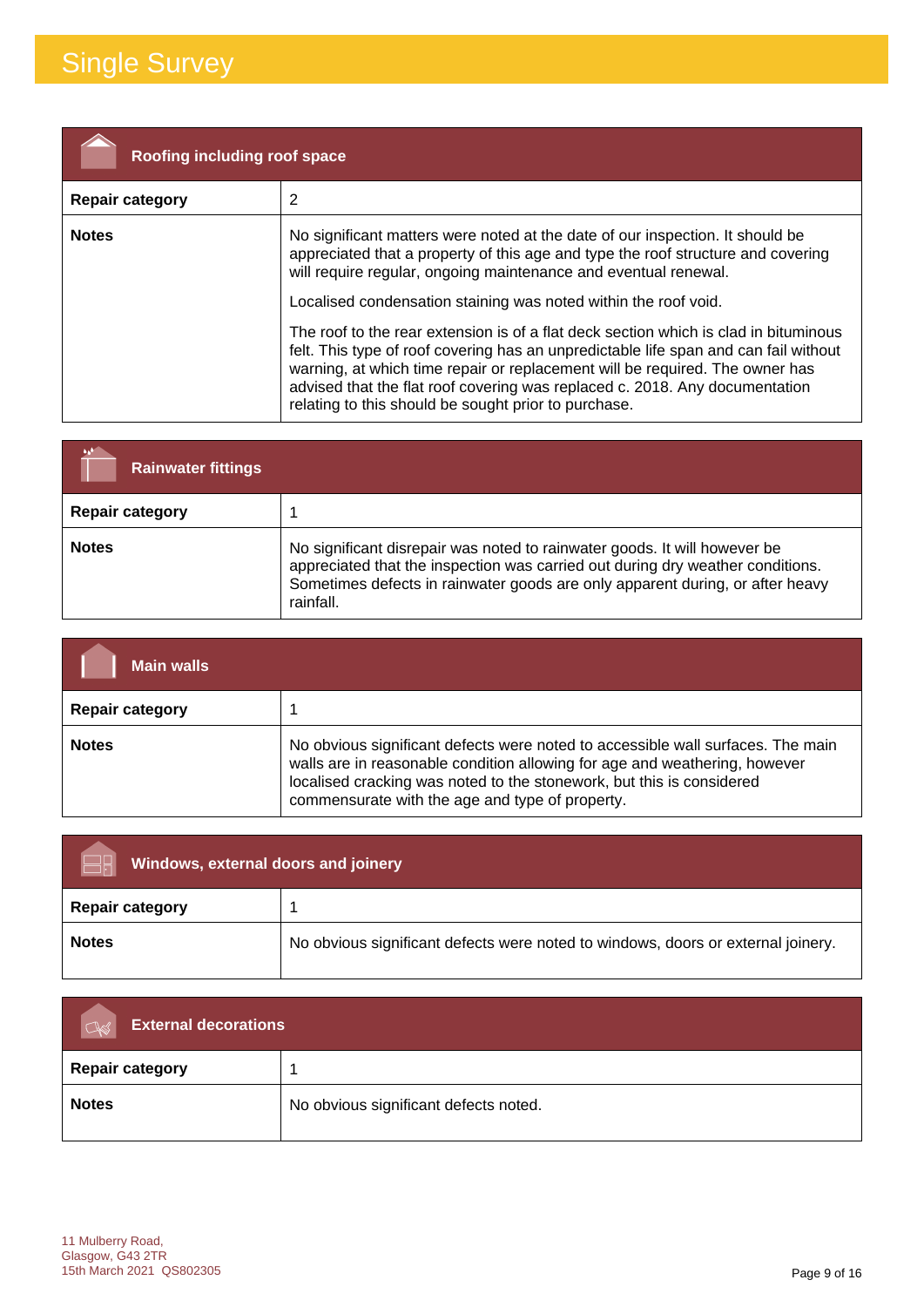| 圃<br><b>Conservatories/porches</b> |                          |
|------------------------------------|--------------------------|
| <b>Repair category</b>             | $\overline{\phantom{a}}$ |
| <b>Notes</b>                       | Not applicable.          |

| Communal areas<br><b>LARS</b> |                 |
|-------------------------------|-----------------|
| <b>Repair category</b>        | -               |
| <b>Notes</b>                  | Not applicable. |

| <b>Garages and permanent outbuildings</b> |                                                     |
|-------------------------------------------|-----------------------------------------------------|
| <b>Repair category</b>                    |                                                     |
| <b>Notes</b>                              | No obvious significant defects noted to the garage. |

| Outside areas and boundaries |                                                           |
|------------------------------|-----------------------------------------------------------|
| <b>Repair category</b>       |                                                           |
| <b>Notes</b>                 | Outside areas and boundaries appear adequate for purpose. |

| <b>Ceilings</b>        |                                                                |
|------------------------|----------------------------------------------------------------|
| <b>Repair category</b> |                                                                |
| <b>Notes</b>           | No obvious significant defects were noted to ceiling surfaces. |

| <b>Internal walls</b>  |                                                                  |
|------------------------|------------------------------------------------------------------|
| <b>Repair category</b> |                                                                  |
| <b>Notes</b>           | No obvious significant defects were noted to the internal walls. |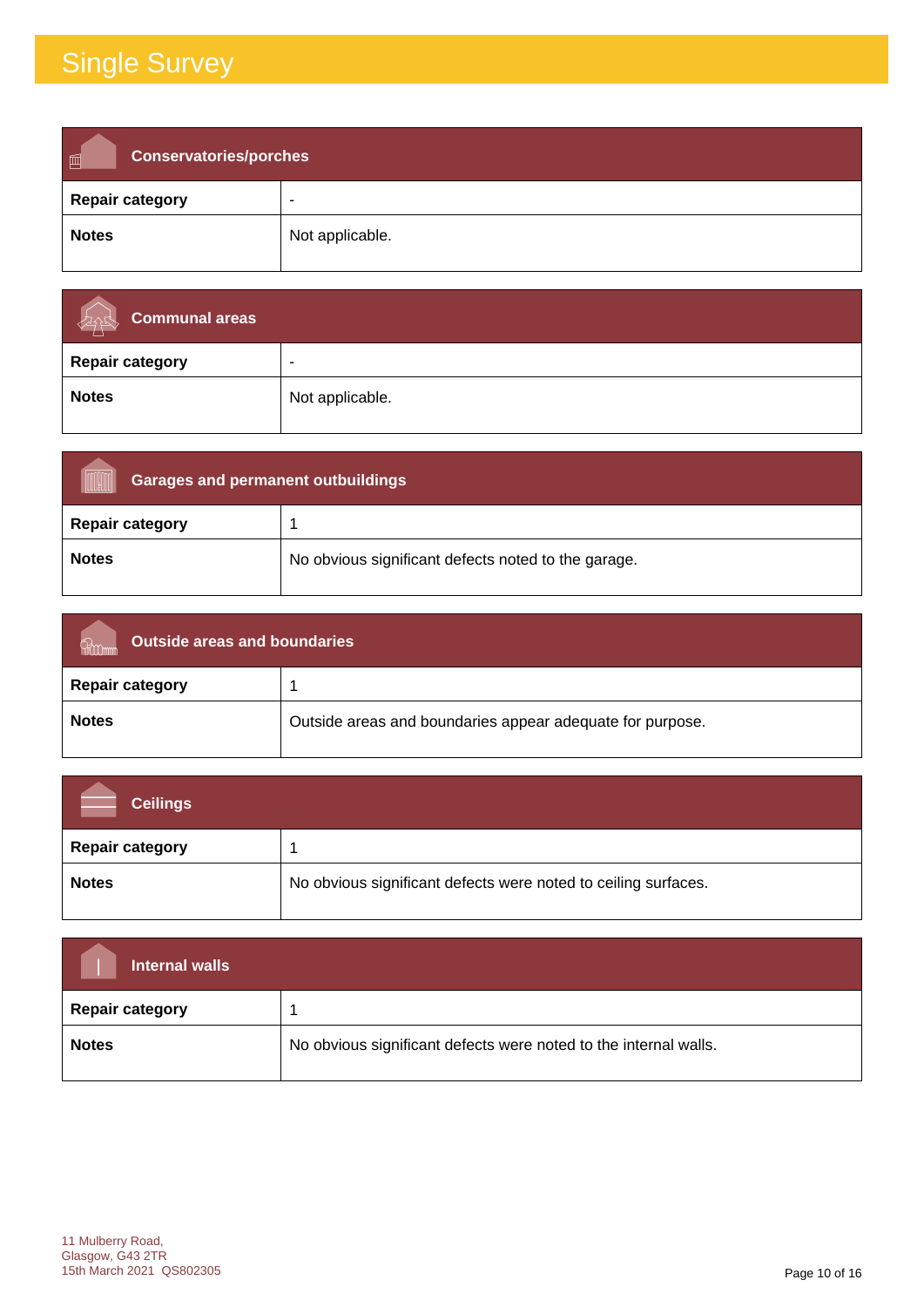| <b>Floors including sub-floors</b> |                                                                                                                           |
|------------------------------------|---------------------------------------------------------------------------------------------------------------------------|
| <b>Repair category</b>             |                                                                                                                           |
| <b>Notes</b>                       | No obvious significant defects were noted to flooring, within the limitations<br>imposed by fully fitted floor coverings. |

| Internal joinery and kitchen fittings |                                                                                                                                                       |
|---------------------------------------|-------------------------------------------------------------------------------------------------------------------------------------------------------|
| <b>Repair category</b>                |                                                                                                                                                       |
| <b>Notes</b>                          | The kitchen units are of a modern type and appeared in a satisfactory condition.<br>The internal joinery was found to be in a satisfactory condition. |
|                                       | There are timber panel doors incorporating a glass design – Presence of safety<br>glass cannot be verified.                                           |

| <b>Chimney breasts and fireplaces</b><br>$\blacksquare$ |                                                                                                           |
|---------------------------------------------------------|-----------------------------------------------------------------------------------------------------------|
| <b>Repair category</b>                                  |                                                                                                           |
| <b>Notes</b>                                            | An open gas fire is located within the living room. This was not tested at the date<br>of our inspection. |

| <b>Internal decorations</b><br>$\overline{D}$ |                                            |  |
|-----------------------------------------------|--------------------------------------------|--|
| <b>Repair category</b>                        |                                            |  |
| <b>Notes</b>                                  | Internal decorations are fresh throughout. |  |

| <b>Cellars</b><br>$\overline{\mathbb{R}}$ |                 |
|-------------------------------------------|-----------------|
| Repair category                           | ۰               |
| <b>Notes</b>                              | Not applicable. |

| <b>Electricity</b>     |                                                                                                                                                                                                                                                                                                                                                                                                                                                                                                         |
|------------------------|---------------------------------------------------------------------------------------------------------------------------------------------------------------------------------------------------------------------------------------------------------------------------------------------------------------------------------------------------------------------------------------------------------------------------------------------------------------------------------------------------------|
| <b>Repair category</b> |                                                                                                                                                                                                                                                                                                                                                                                                                                                                                                         |
| <b>Notes</b>           | It is likely that only the most recently re-wired properties will have electrical<br>installations which fully comply with current regulations. The installation in this<br>property appears relatively modern but there is no evidence of a recent test.<br>It is recommended good practice that all electrical installations should be checked<br>periodically, approximately every ten years or when a property changes hands.<br>This should be regarded as a routine safety and maintenance check. |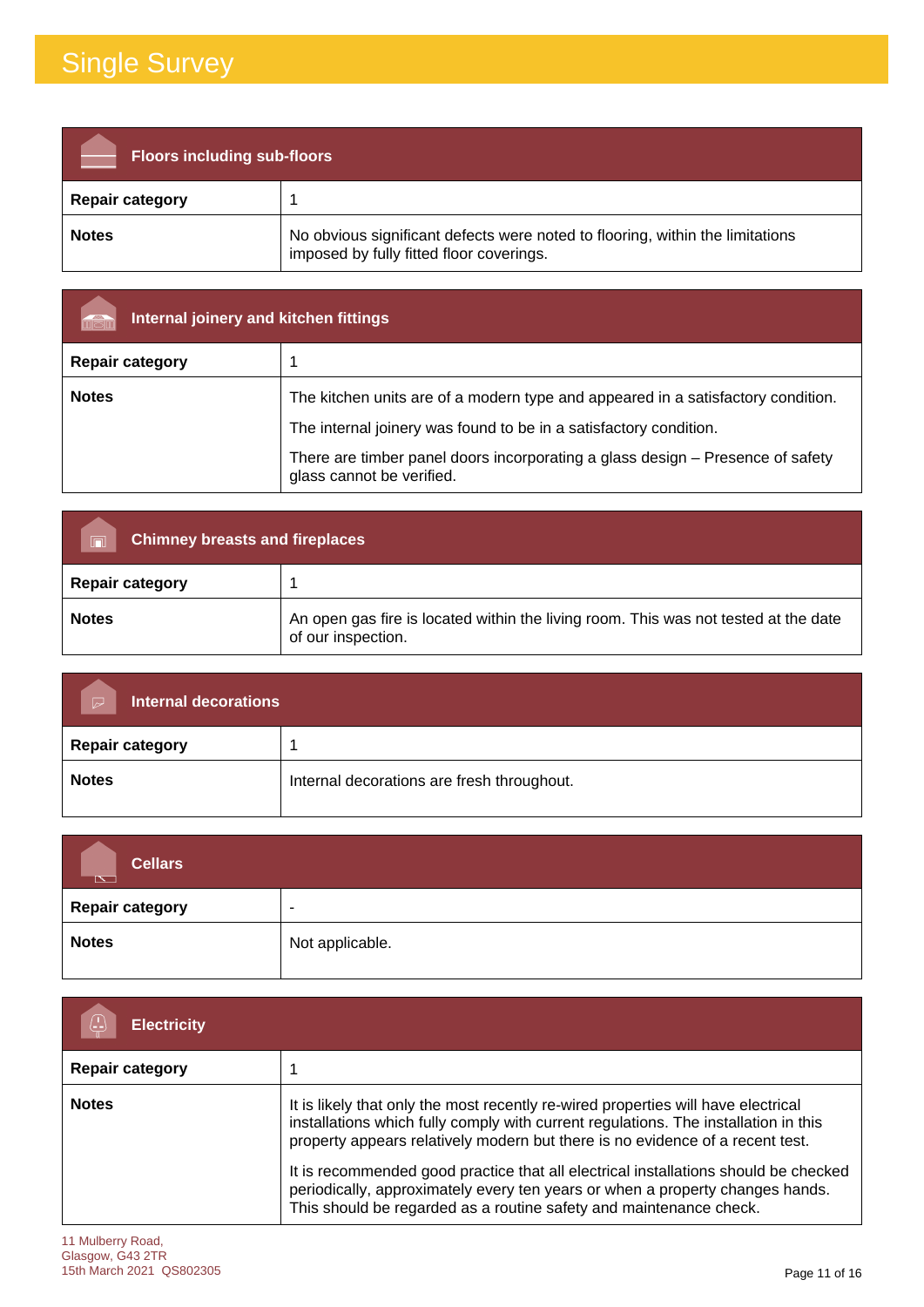| Gas                    |                                                                                                                                                       |  |
|------------------------|-------------------------------------------------------------------------------------------------------------------------------------------------------|--|
| <b>Repair category</b> |                                                                                                                                                       |  |
| <b>Notes</b>           | No obvious significant defects noted. All gas appliances should be tested and<br>thereafter regularly maintained by a Gas Safe registered contractor. |  |

| Water, plumbing and bathroom fittings |                                                                                                                                                                                                                                                              |
|---------------------------------------|--------------------------------------------------------------------------------------------------------------------------------------------------------------------------------------------------------------------------------------------------------------|
| <b>Repair category</b>                |                                                                                                                                                                                                                                                              |
| <b>Notes</b>                          | The property is connected to mains supplies of water.                                                                                                                                                                                                        |
|                                       | The sanitary fittings appeared in a generally satisfactory condition commensurate<br>with its type and age.                                                                                                                                                  |
|                                       | It is important to maintain a watertight finish around the various fittings and<br>appliances to prevent water spillage causing damage to surrounding surfaces<br>and concealed areas. It is not possible to comment on the condition of concealed<br>areas. |

| [IIIIIIII]<br><b>Heating and hot water</b> |                                                                                                                                                                                                                                                                                                                                                                                                       |  |
|--------------------------------------------|-------------------------------------------------------------------------------------------------------------------------------------------------------------------------------------------------------------------------------------------------------------------------------------------------------------------------------------------------------------------------------------------------------|--|
| <b>Repair category</b>                     |                                                                                                                                                                                                                                                                                                                                                                                                       |  |
| <b>Notes</b>                               | A gas fired central heating system has been installed. This appears in functional<br>condition. This will require ongoing and regular servicing. In absence of recent<br>servicing documentation it is normal practice for central heating systems to be<br>checked immediately upon taking occupation and at annual intervals thereafter. A<br>Gas Safe heating engineer can provide further advice. |  |

| <b>Drainage</b>        |                                                                                                                |
|------------------------|----------------------------------------------------------------------------------------------------------------|
| <b>Repair category</b> |                                                                                                                |
| <b>Notes</b>           | No obvious significant defects were noted to the drainage system, within the<br>limitations of the inspection. |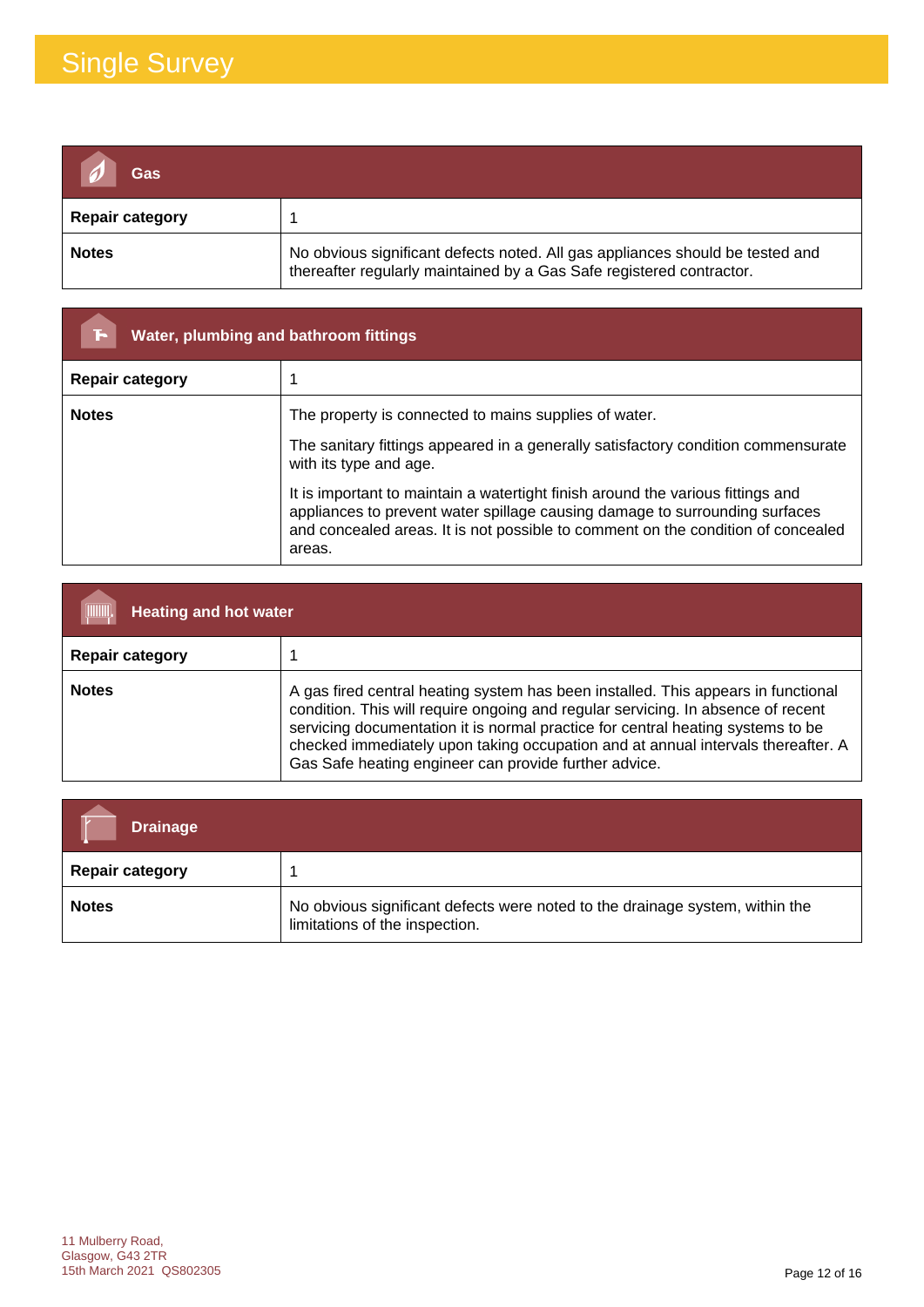Set out below is a summary of the condition of the property which is provided for reference only. You should refer to the previous comments for detailed information.

| <b>Structural movement</b>            | 1 |
|---------------------------------------|---|
| Dampness, rot and infestation         | 1 |
| Chimney stacks                        |   |
| Roofing including roof space          | 2 |
| Rainwater fittings                    | 1 |
| Main walls                            | 1 |
| Windows, external doors and joinery   | 1 |
| <b>External decorations</b>           | 1 |
| Conservatories/porches                |   |
| Communal areas                        |   |
| Garages and permanent outbuildings    | 1 |
| Outside areas and boundaries          | 1 |
| Ceilings                              | 1 |
| Internal walls                        | 1 |
| Floors including sub-floors           | 1 |
| Internal joinery and kitchen fittings | 1 |
| Chimney breasts and fireplaces        | 1 |
| Internal decorations                  | 1 |
| Cellars                               |   |
| Electricity                           | 1 |
| Gas                                   | 1 |
| Water, plumbing and bathroom fittings | 1 |
| Heating and hot water                 | 1 |
| Drainage                              | 1 |

### **Category 3**

Urgent repairs or replacement are needed now. Failure to deal with them may cause problems to other parts of the property or cause a safety hazard. Estimates for repairs or replacement are needed now.

### **Category 2**

Repairs or replacement requiring future attention, but estimates are still advised.

### **Category 1**

No immediate action or repair is needed.

### **Remember**

The cost of repairs may influence the amount someone is prepared to pay for the property. We recommend that relevant estimates and reports are obtained in your own name.

#### **Warning**

If left unattended, even for a relatively short period, Category 2 repairs can rapidly develop into more serious Category 3 repairs. The existence of Category 2 or Category 3 repairs may have an adverse effect on marketability, value and the sale price ultimately achieved for the property. This is particularly true during slow market conditions where the effect can be considerable.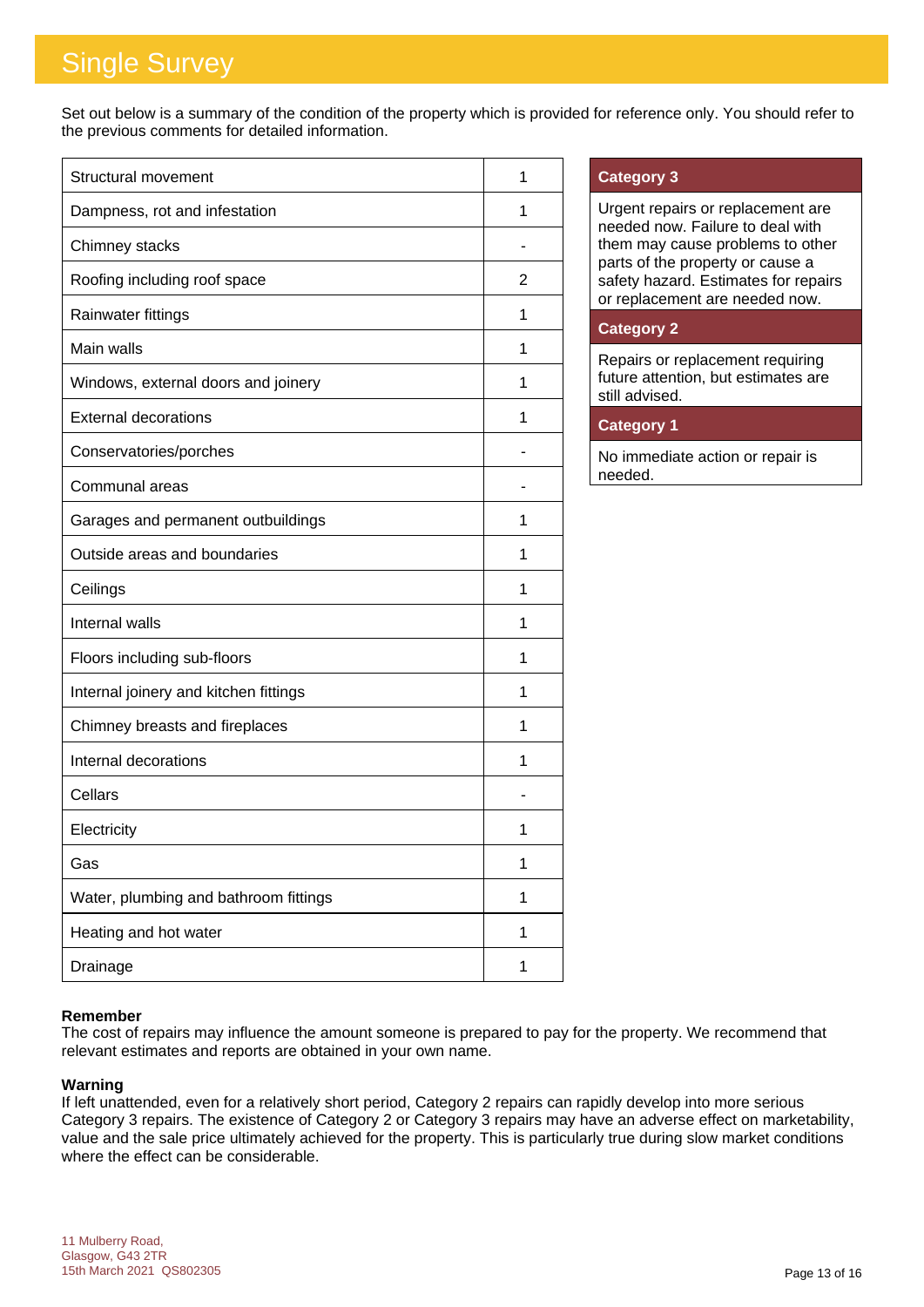### **3. Accessibility information**

### **Guidance notes on accessibility information**

*Three steps or fewer to a main entrance door of the property:*

In flatted developments the 'main entrance' would be the flat's own entrance door, not the external door to the communal stair. The 'three steps or fewer' are counted from external ground level to the flat's entrance door. Where a lift is present, the count is based on the number of steps climbed when using the lift.

#### *Unrestricted parking within 25 metres:*

For this purpose, 'Unrestricted parking' includes parking available by means of a parking permit. Restricted parking includes parking that is subject to parking restrictions, as indicated by the presence of solid yellow, red or white lines at the edge of the road or by a parking control sign, parking meters or other coin-operated machines.

| 1. Which floor(s) is the living accommodation on?                                      | Ground floor             |
|----------------------------------------------------------------------------------------|--------------------------|
| 2. Are there three steps or fewer to a main entrance door of the property?             | Yes <sub>l</sub><br>No l |
| 3. Is there a lift to the main entrance door of the property?                          | $N_0$ $X$<br>Yes         |
| 4. Are all door openings greater than 750mm?                                           | $N0$ $X$<br>Yes          |
| 5. Is there a toilet on the same level as the living room and kitchen?                 | Yes <sub>l</sub><br>No.  |
| 6. Is there a toilet on the same level as a bedroom?                                   | Yes <sub>l</sub><br>No.  |
| 7. Are all rooms on the same level with no internal steps or stairs?                   | $No \mid X$<br>Yes       |
| 8. Is there unrestricted parking within 25 metres of an entrance door to the building? | Yes <sub>l</sub><br>No l |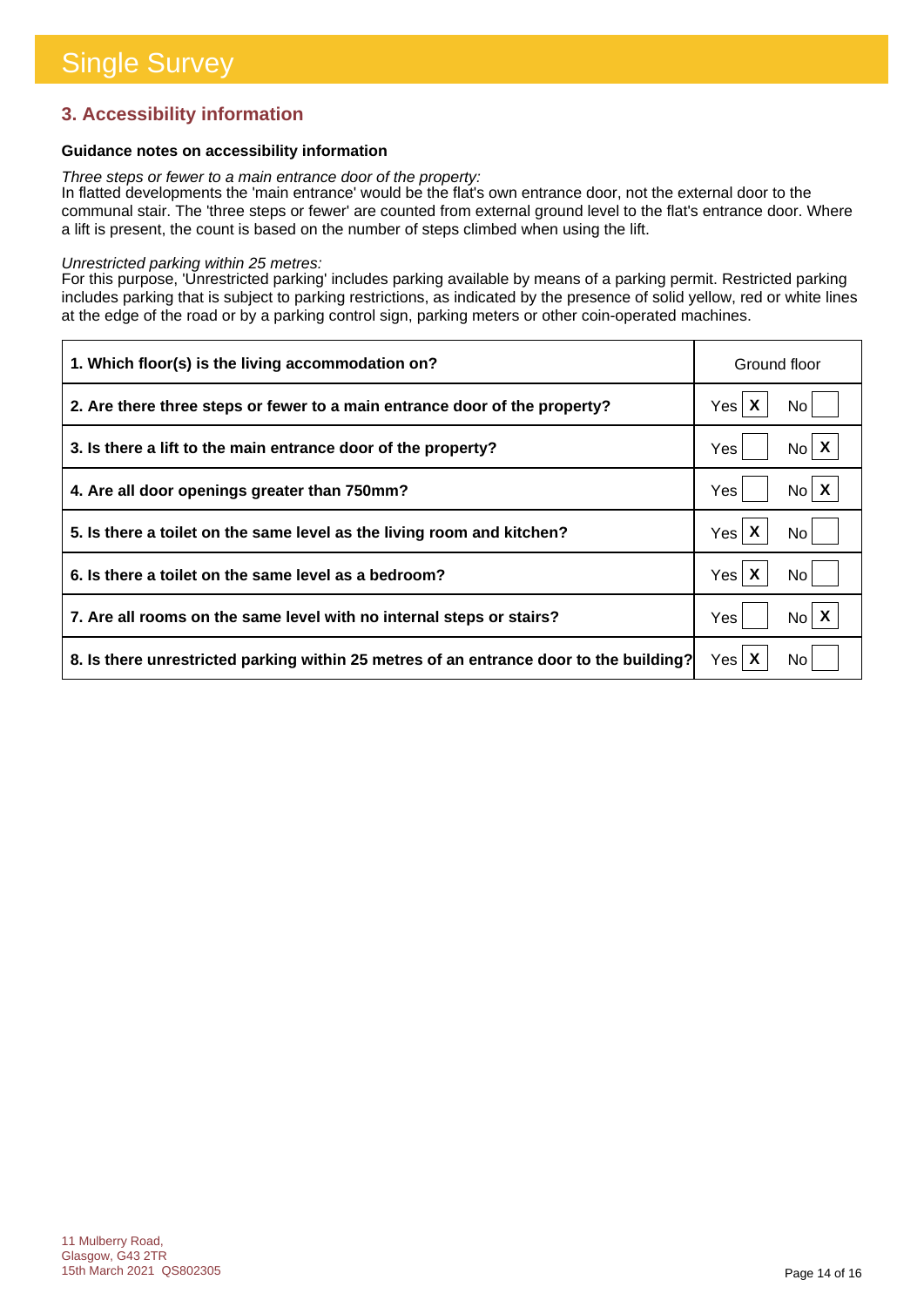### **4. Valuation and conveyancer issues**

This section highlights information that should be checked with a solicitor or licensed conveyancer. It also gives an opinion of market value and an estimated reinstatement cost for insurance purposes.

#### **Matters for a solicitor or licensed conveyancer**

The outright ownership details have not been checked by the surveyor, It is assumed that there are no unusually onerous provisions in the title documents.

In line with our normal practice, it is specifically assumed that the property and its value are unaffected by any matters which would or should be revealed to a competent Completing Solicitor by a local search and replies to the usual enquiries, or by any statutory notice and planning proposal.

Where defects or repairs have been identified within this report it is recommended that, prior to entering into any legally binding sale or purchases contracts, further specialists advice and estimates should be obtained, to establish the implications, if any, on a potential offer to purchase or the sale price likely to be achieved for the property.

The property is situated in an area of past mining activity. The conveyancer should obtain a mining report from the Coal Authority to provide information as to historical and future mining activity and whether the property has been subject to any compensation claims, ensuring that the property is not adversely affected. the valuation assumed the content will reveal nothing adverse.

The valuation is made on the basis that any alterations that may have been carried out to the property satisfy all relevant legislation and have full certification where appropriate. While not necessarily an exhaustive list, alterations noted at the time of our inspection include the re positioning of the garage and a single storey extension to the rear.

#### **Estimated reinstatement cost for insurance purposes**

£365,000 (Three hundred and sixty five thousand pounds).

The re-building cost for insurance purposes is for the subject property only and is given solely as a guide, as it is assumed the building as a whole is insured under a single policy.

### **Valuation and market comments**

In its present condition the opinion of valuation for the Outright Ownership interest with vacant possession on 15th March 2021 is £550,000 (Five Hundred and Fifty Thousand pounds sterling).

| Signed | Security Print Code $[650403 = 7435]$ O |
|--------|-----------------------------------------|
|        | <b>Electronically signed</b>            |

| <b>Report author</b> | <b>Greg Scrimgeour</b> |
|----------------------|------------------------|
|                      |                        |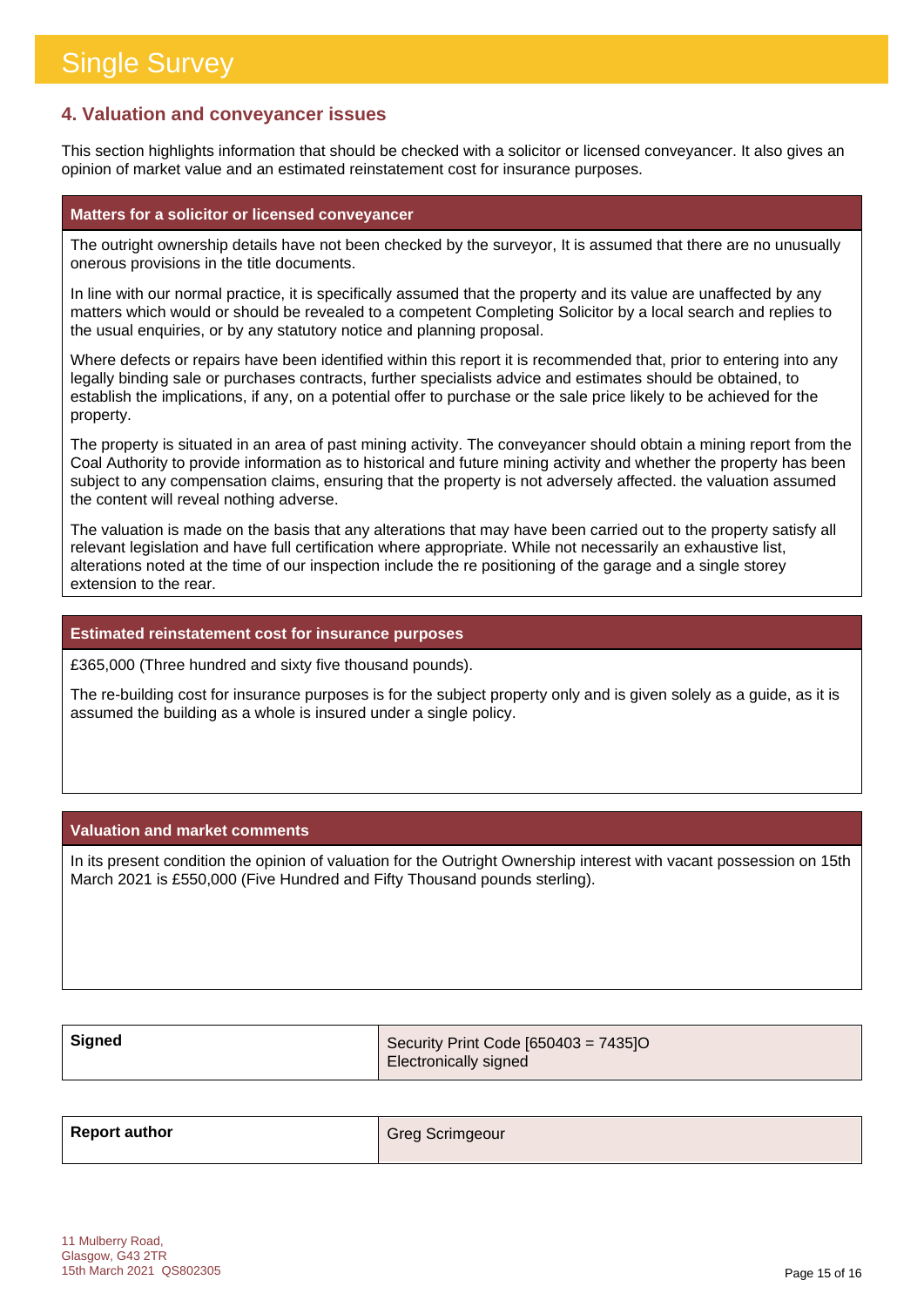| <b>Company name</b> | Harvey Donaldson And Gibson |
|---------------------|-----------------------------|
|---------------------|-----------------------------|

| <b>Address</b> | Suite 3/7 Standard Buildings, 94 Hope Street, Glasgow, G2 6PH |
|----------------|---------------------------------------------------------------|
|                |                                                               |

| Date of report | 19th March 2021 |
|----------------|-----------------|
|                |                 |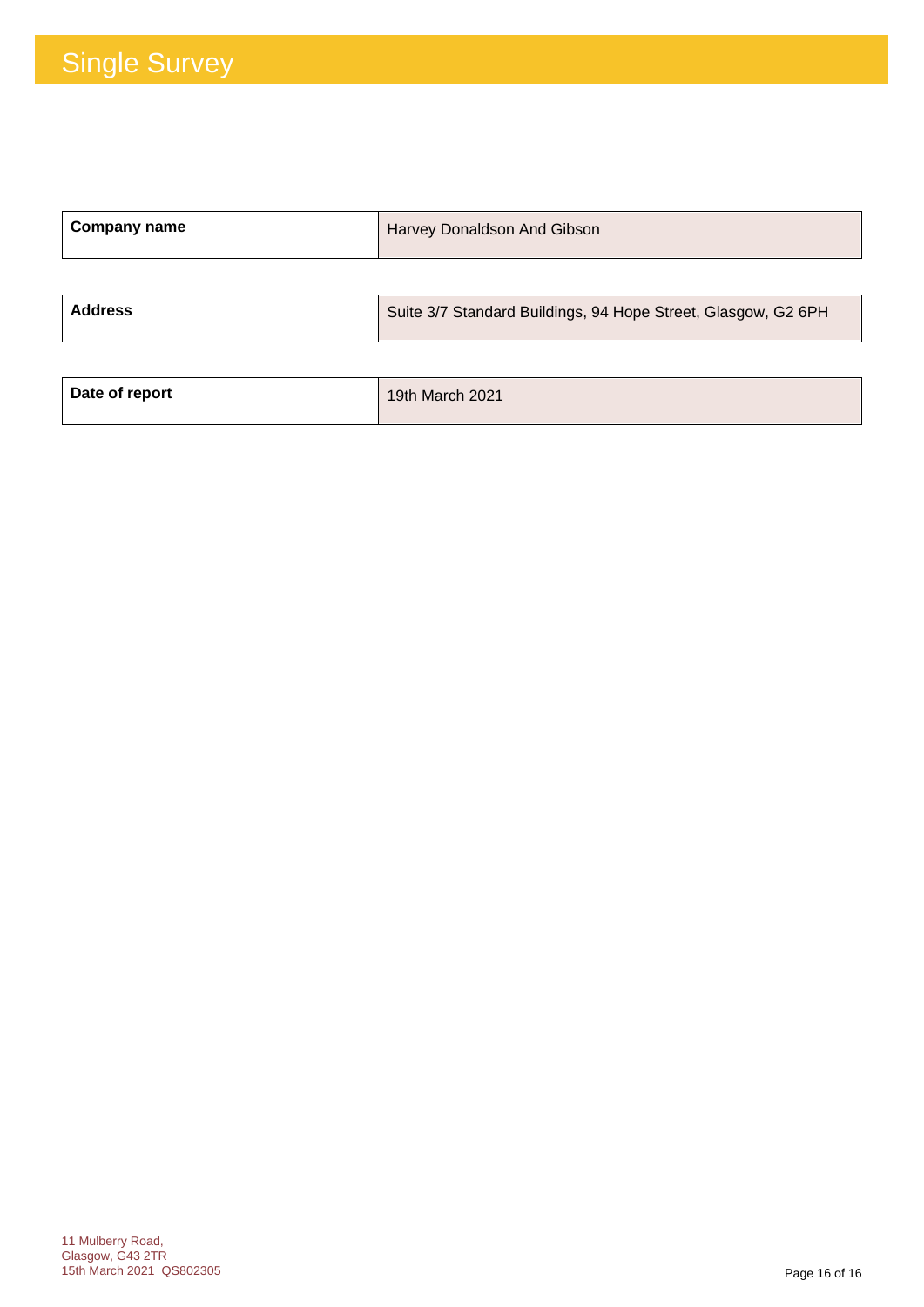# Mortgage Valuation Report



| <b>Property Address</b>                                                                                                 |                                                                                   |                                          |                                                                       |                        |                                                                                             |
|-------------------------------------------------------------------------------------------------------------------------|-----------------------------------------------------------------------------------|------------------------------------------|-----------------------------------------------------------------------|------------------------|---------------------------------------------------------------------------------------------|
| Address<br>Seller's Name<br>Date of Inspection                                                                          | 11 Mulberry Road, Glasgow, G43 2TR<br>Mr P Boyce & Mrs S Boyce<br>15th March 2021 |                                          |                                                                       |                        |                                                                                             |
| <b>Property Details</b>                                                                                                 |                                                                                   |                                          |                                                                       |                        |                                                                                             |
| <b>Property Type</b>                                                                                                    | XI<br>House<br>Purpose built flat                                                 | <b>Bungalow</b><br>Converted flat        | Purpose built maisonette<br>Tenement flat                             |                        | Converted maisonette<br>Flat over non-residential use<br>Other (specify in General Remarks) |
| <b>Property Style</b>                                                                                                   | Detached<br>Back to back                                                          | X Semi detached<br>High rise block       | Mid terrace<br>Low rise block                                         | End terrace            | Other (specify in General Remarks)                                                          |
| Does the surveyor believe that the property was built for the public sector,<br>e.g. local authority, military, police? |                                                                                   |                                          |                                                                       | Yes                    | $ \mathsf{X} $ No                                                                           |
| Flats/Maisonettes only                                                                                                  | Floor(s) on which located                                                         |                                          | No. of floors in block                                                | Lift provided?         | Yes<br>No                                                                                   |
| Approximate Year of Construction $\sqrt{1925}$                                                                          |                                                                                   |                                          | No. of units in block                                                 |                        |                                                                                             |
| <b>Tenure</b>                                                                                                           |                                                                                   |                                          |                                                                       |                        |                                                                                             |
| X Absolute Ownership                                                                                                    | Leasehold                                                                         | Ground rent £                            | Unexpired years                                                       |                        |                                                                                             |
| <b>Accommodation</b>                                                                                                    |                                                                                   |                                          |                                                                       |                        |                                                                                             |
| Number of Rooms                                                                                                         | 2<br>Living room(s)<br>$\overline{c}$<br>Bathroom(s)                              | 4<br>Bedroom(s)<br>$\mathbf{1}$<br>WC(s) | $\mathbf{1}$<br>Kitchen(s)<br>0<br>Other (Specify in General remarks) |                        |                                                                                             |
| Gross Floor Area (excluding garages and outbuildings)                                                                   |                                                                                   |                                          | 162<br>$m2$ (Internal)                                                | $m2$ (External)<br>186 |                                                                                             |
| Residential Element (greater than 40%) $ \overline{x} $ Yes                                                             |                                                                                   | No                                       |                                                                       |                        |                                                                                             |
| <b>Garage / Parking / Outbuildings</b>                                                                                  |                                                                                   |                                          |                                                                       |                        |                                                                                             |
| $X$ Single garage<br>Available on site?                                                                                 | Double garage<br>$ \overline{X} $ Yes<br><b>No</b>                                |                                          | Parking space                                                         |                        | No garage / garage space / parking space                                                    |
| Permanent outbuildings:                                                                                                 |                                                                                   |                                          |                                                                       |                        |                                                                                             |
|                                                                                                                         |                                                                                   |                                          |                                                                       |                        |                                                                                             |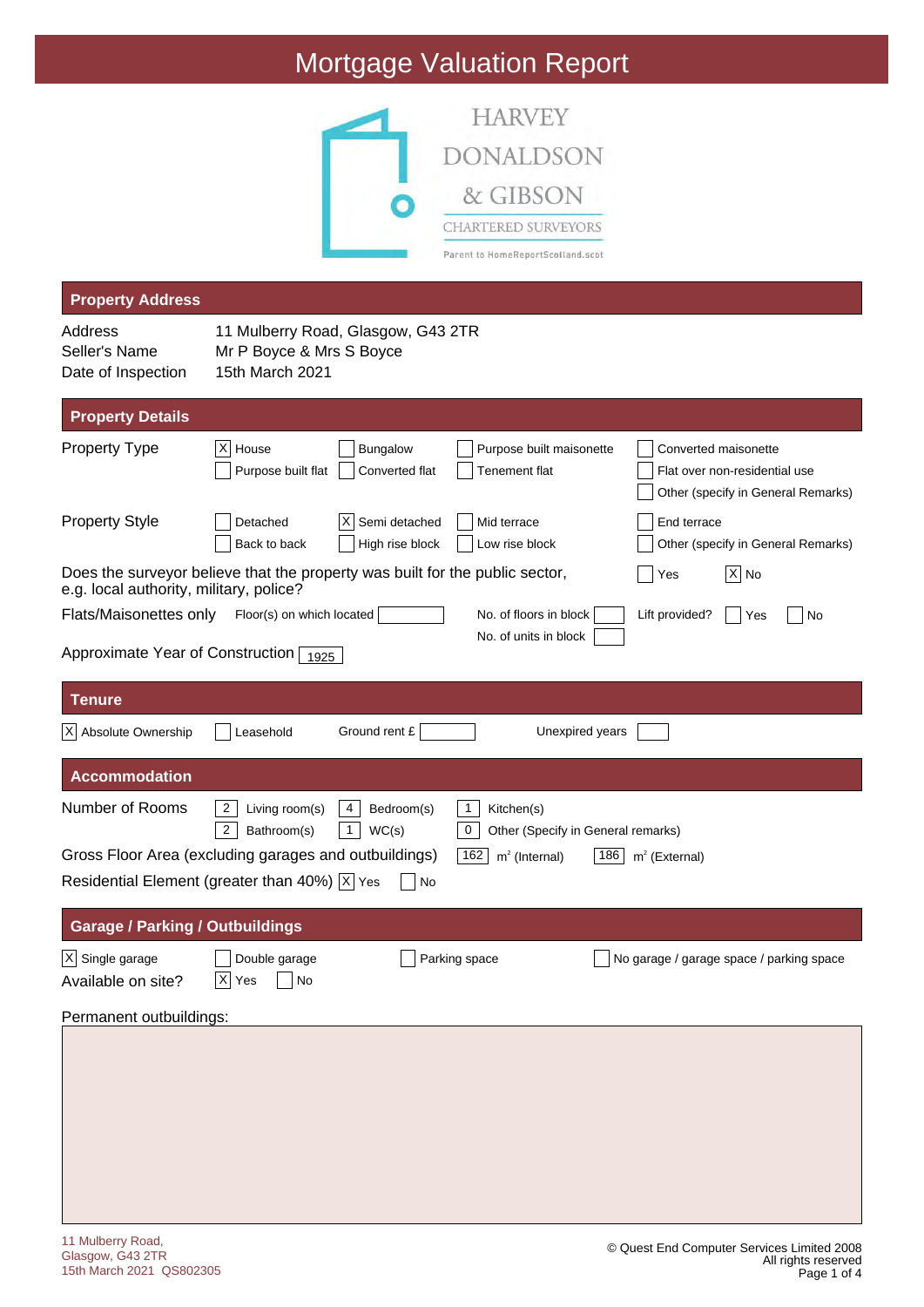## Mortgage Valuation Report

| <b>Construction</b>                                                                                                                                   |                        |                                                  |                                          |                                                           |           |                                    |                                    |
|-------------------------------------------------------------------------------------------------------------------------------------------------------|------------------------|--------------------------------------------------|------------------------------------------|-----------------------------------------------------------|-----------|------------------------------------|------------------------------------|
| Walls                                                                                                                                                 | $ X $ Brick            | Stone                                            | Concrete                                 | Timber frame                                              |           | Other (specify in General Remarks) |                                    |
| Roof                                                                                                                                                  | $ X $ Tile             | Slate                                            | Asphalt                                  | Felt                                                      |           | Other (specify in General Remarks) |                                    |
| <b>Special Risks</b>                                                                                                                                  |                        |                                                  |                                          |                                                           |           |                                    |                                    |
| Has the property suffered structural movement?                                                                                                        |                        |                                                  |                                          |                                                           |           | Yes                                | $ \mathsf{X} $ No                  |
| If Yes, is this recent or progressive?                                                                                                                |                        |                                                  |                                          |                                                           |           | Yes                                | No                                 |
| Is there evidence, history, or reason to anticipate subsidence, heave, landslip or flood in the<br>immediate vicinity?                                |                        |                                                  |                                          |                                                           |           | Yes                                | $ X $ No                           |
| If Yes to any of the above, provide details in General Remarks.                                                                                       |                        |                                                  |                                          |                                                           |           |                                    |                                    |
| <b>Service Connection</b>                                                                                                                             |                        |                                                  |                                          |                                                           |           |                                    |                                    |
| Based on visual inspection only. If any services appear to be non-mains, please comment on the type and location<br>of the supply in General Remarks. |                        |                                                  |                                          |                                                           |           |                                    |                                    |
| Drainage                                                                                                                                              | $ X $ Mains            | Private                                          | None                                     | Water                                                     | X   Mains | Private                            | None                               |
| Electricity                                                                                                                                           | $ X $ Mains            | Private                                          | None                                     | Gas                                                       | X Mains   | Private                            | None                               |
| <b>Central Heating</b>                                                                                                                                | $ \overline{X} $ Yes   | Partial                                          | None                                     |                                                           |           |                                    |                                    |
| Brief description of Central Heating:                                                                                                                 |                        |                                                  |                                          |                                                           |           |                                    |                                    |
| Heating fuel: Gas<br>Heating type: Radiators                                                                                                          |                        |                                                  |                                          |                                                           |           |                                    |                                    |
| <b>Site</b>                                                                                                                                           |                        |                                                  |                                          |                                                           |           |                                    |                                    |
| Apparent legal issues to be verified by the conveyancer. Please provide a brief description in General Remarks.                                       |                        |                                                  |                                          |                                                           |           |                                    |                                    |
| Rights of way                                                                                                                                         | Shared drives / access |                                                  |                                          | Garage or other amenities on separate site                |           | Shared service connections         |                                    |
| Ill-defined boundaries                                                                                                                                |                        |                                                  | Agricultural land included with property |                                                           |           |                                    | Other (specify in General Remarks) |
|                                                                                                                                                       |                        |                                                  |                                          |                                                           |           |                                    |                                    |
| <b>Location</b>                                                                                                                                       |                        |                                                  |                                          |                                                           |           |                                    |                                    |
| Residential suburb<br>$\vert X \vert$<br>Commuter village                                                                                             |                        | Residential within town / city<br>Remote village |                                          | Mixed residential / commercial<br>Isolated rural property |           | Mainly commercial                  | Other (specify in General Remarks) |
| <b>Planning Issues</b>                                                                                                                                |                        |                                                  |                                          |                                                           |           |                                    |                                    |
| Has the property been extended / converted / altered?                                                                                                 |                        |                                                  |                                          | $ \overline{X} $ Yes<br>No                                |           |                                    |                                    |
| If Yes provide details in General Remarks.                                                                                                            |                        |                                                  |                                          |                                                           |           |                                    |                                    |
| <b>Roads</b>                                                                                                                                          |                        |                                                  |                                          |                                                           |           |                                    |                                    |
| X Made up road                                                                                                                                        | Unmade road            |                                                  | Partly completed new road                | Pedestrian access only                                    |           | Adopted                            | Unadopted                          |
|                                                                                                                                                       |                        |                                                  |                                          |                                                           |           |                                    |                                    |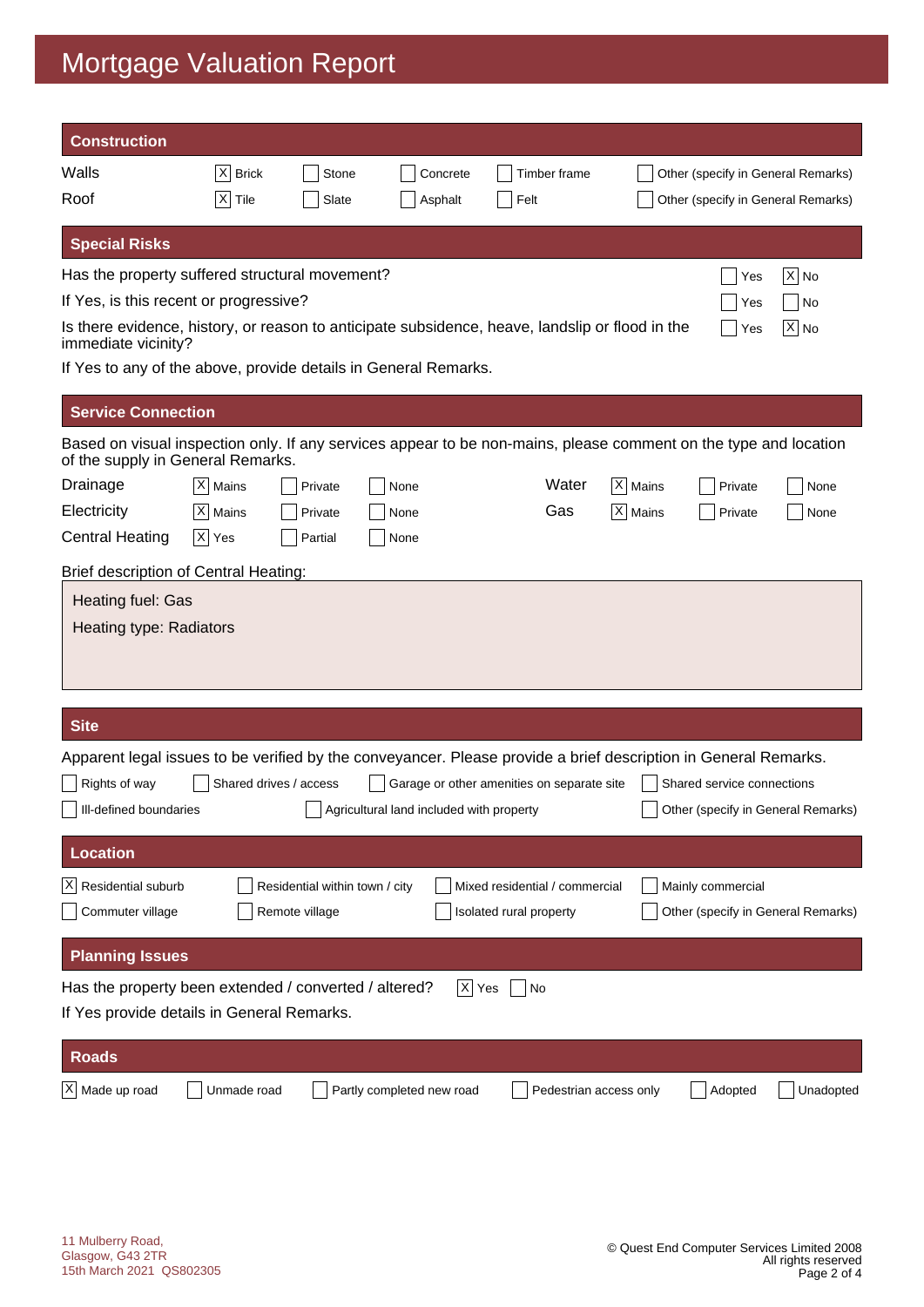### **General Remarks**

When inspected within limits imposed by occupation, the general condition of the property appears consistent with its age and type of construction, and no obvious significant defects were noted which would adversely affect the subjects as a mortgage security.

The property is situated in an area of past mining activity. The conveyancer should obtain a mining report from The Coal Authority to provide information as to historical and future mining activity and whether the property has been the subject of any compensation claims, ensuring that the property is not adversely affected. The valuation assumes the content will reveal nothing adverse.

The valuation is made on the basis that any alterations that may have been carried out to the property satisfy all relevant legislation and have full certification where appropriate. While not necessarily an exhaustive list, alterations noted at the time of our inspection include the re positioning of the garage and a single storey extension to the rear.

#### **Essential Repairs**

| None noted.                           |                                         |                   |          |
|---------------------------------------|-----------------------------------------|-------------------|----------|
|                                       |                                         |                   |          |
|                                       |                                         |                   |          |
|                                       |                                         |                   |          |
|                                       |                                         |                   |          |
|                                       |                                         |                   |          |
|                                       |                                         |                   |          |
|                                       |                                         |                   |          |
|                                       |                                         |                   |          |
| Estimated cost of essential repairs £ | Retention recommended?<br>Yes<br>$\sim$ | $\overline{X}$ No | Amount £ |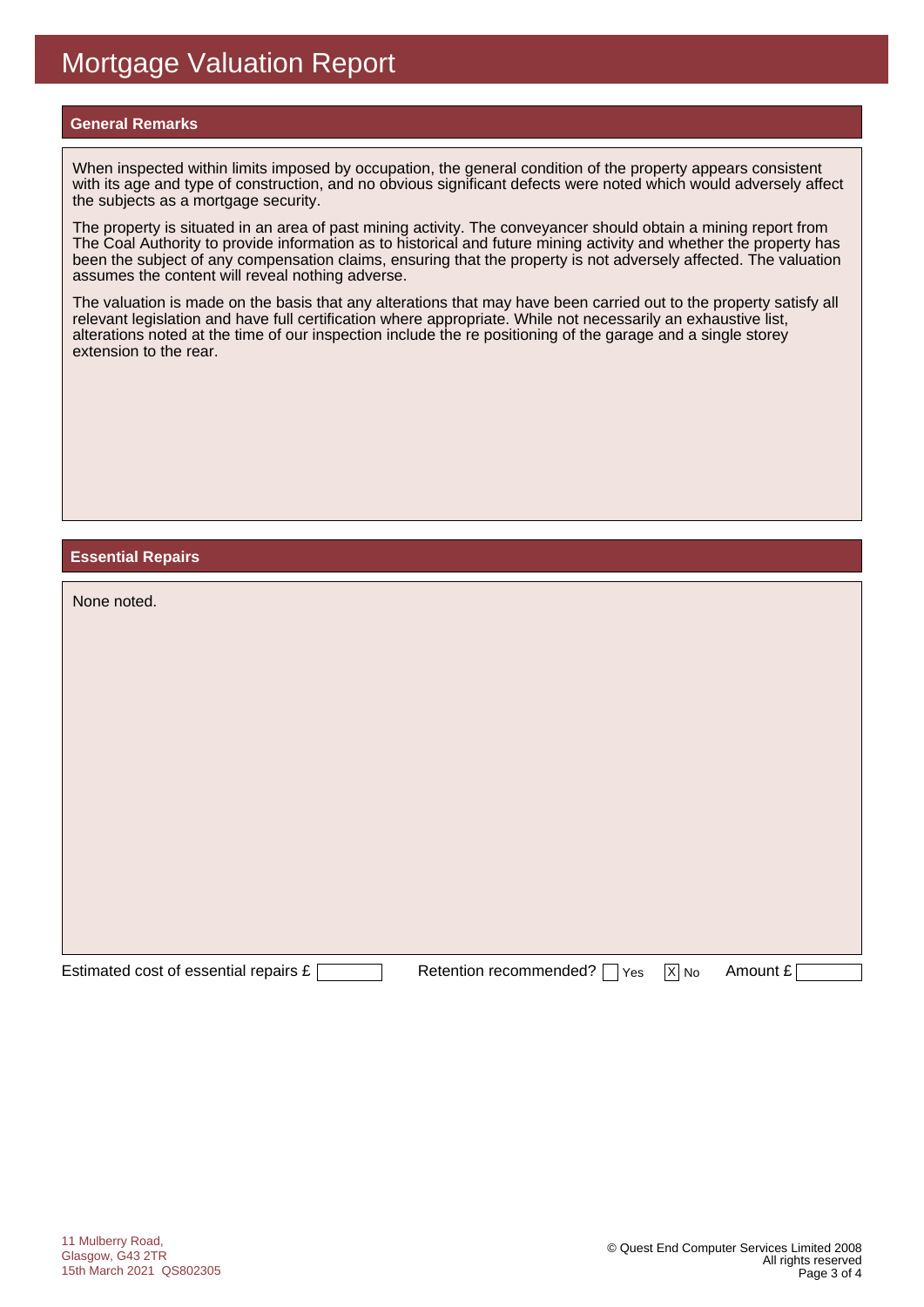## Mortgage Valuation Report

### **Comment on Mortgageability**

The property affords adequate security for loan purposes based on the valuation figure.

| <b>Valuations</b>                                                                                                                         |                         |
|-------------------------------------------------------------------------------------------------------------------------------------------|-------------------------|
| Market value in present condition                                                                                                         | £<br>550,000            |
| Market value on completion of essential repairs                                                                                           |                         |
| Insurance reinstatement value<br>(to include the cost of total rebuilding, site clearance, professional fees, ancillary charges plus VAT) | £<br>365,000            |
| Is a reinspection necessary?                                                                                                              | Yes $ \overline{X} $ No |
| <b>Buy To Let Cases</b>                                                                                                                   |                         |
| What is the reasonable range of monthly rental income for the property assuming a letting on a 6<br>month Short Assured Tenancy basis?    | £                       |
| Is the property in an area where there is a steady demand for rented accommodation of this type?                                          | No.<br>⁄es              |
| <b>Declaration</b>                                                                                                                        |                         |

| Signed                      | Security Print Code [650403 = 7435]O<br>Electronically signed by:- |
|-----------------------------|--------------------------------------------------------------------|
| Surveyor's name             | <b>Greg Scrimgeour</b>                                             |
| Professional qualifications | <b>MRICS</b>                                                       |
| Company name                | Harvey Donaldson And Gibson                                        |
| Address                     | Suite 3/7 Standard Buildings, 94 Hope Street, Glasgow, G2 6PH      |
| Telephone                   | 01412040808                                                        |
| Fax                         | 0203 880 9193                                                      |
| Report date                 | 19th March 2021                                                    |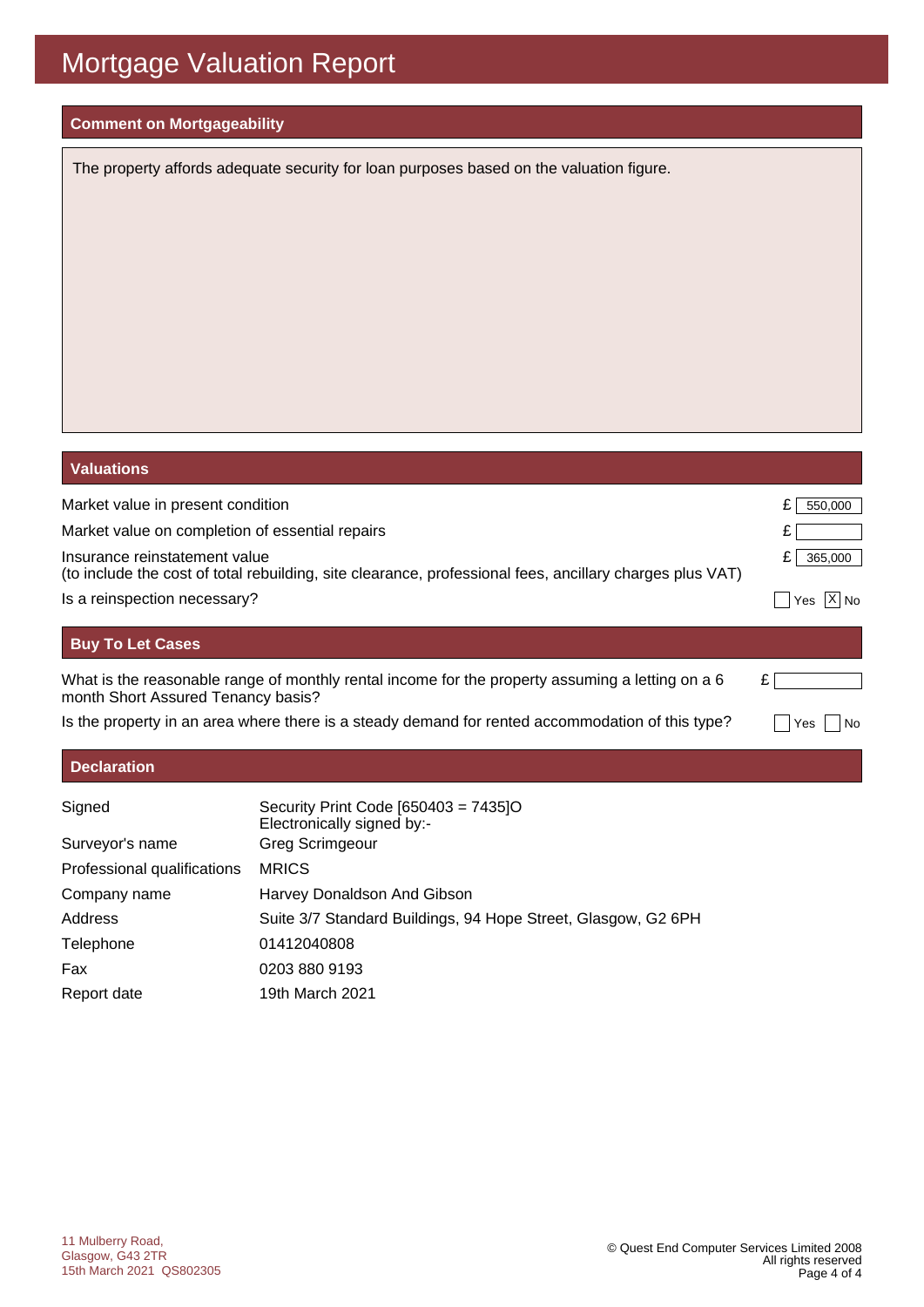### **Energy Performance Certificate (EPC)**

# **Scotland**

**Dwellings** 

### **11 MULBERRY ROAD, GLASGOW, G43 2TR**

| <b>Dwelling type:</b>                                         | Semi-detached house |
|---------------------------------------------------------------|---------------------|
| Date of assessment:                                           | 16 March 2021       |
| Date of certificate:                                          | 16 March 2021       |
| Total floor area:                                             | $162 \text{ m}^2$   |
| <b>Primary Energy Indicator:</b> 230 kWh/m <sup>2</sup> /year |                     |

**Type of assessment:** RdSAP, existing dwelling **Approved Organisation:** Elmhurst

**Reference number:** 7719-2527-9100-0936-7292 **Main heating and fuel:** Boiler and radiators, mains gas

#### **You can use this document to:**

- **Compare current ratings of properties to see which are more energy efficient and environmentally friendly**
- **Find out how to save energy and money and also reduce CO2 emissions by improving your home**

| Estimated energy costs for your home for 3 years* | £4,056        | See vour<br>recommendations                 |
|---------------------------------------------------|---------------|---------------------------------------------|
| Over 3 years you could save*                      | <b>E1,305</b> | report for more<br>information <sup>1</sup> |

the based upon the cost of energy for heating, hot water, lighting and ventilation, calculated using standard assumptions



### **Energy Efficiency Rating**

This graph shows the current efficiency of your home, taking into account both energy efficiency and fuel costs. The higher this rating, the lower your fuel bills are likely to be.

Your current rating is **band D (66)**. The average rating for EPCs in Scotland is **band D (61).**

The potential rating shows the effect of undertaking all of the improvement measures listed within your recommendations report.

### **Environmental Impact (CO2) Rating**

This graph shows the effect of your home on the environment in terms of carbon dioxide  $(CO<sub>2</sub>)$ emissions. The higher the rating, the less impact it has on the environment.

Your current rating is **band D (58)**. The average rating for EPCs in Scotland is **band D (59).**

The potential rating shows the effect of undertaking all of the improvement measures listed within your recommendations report.

### **Top actions you can take to save money and make your home more efficient**

| Recommended measures                      | Indicative cost  | Typical savings over 3 years |
|-------------------------------------------|------------------|------------------------------|
| 1 Flat roof or sloping ceiling insulation | £850 - £1,500    | £213.00                      |
| 2 Cavity wall insulation                  | £500 - £1,500    | £471.00                      |
| 3 Internal or external wall insulation    | £4,000 - £14,000 | £240.00                      |

A full list of recommended improvement measures for your home, together with more information on potential cost and savings and advice to help you carry out improvements can be found in your recommendations report.

To find out more about the recommended measures and other actions you could take today to stop wasting energy and money, visit greenerscotland.org or contact Home Energy Scotland on 0808 808 2282.

Not environmentally friendly - higher  $\mathsf{CO}_2$  emissions

**THIS PAGE IS THE ENERGY PERFORMANCE CERTIFICATE WHICH MUST BE AFFIXED TO THE DWELLING AND NOT BE REMOVED UNLESS IT IS REPLACED WITH AN UPDATED CERTIFICATE**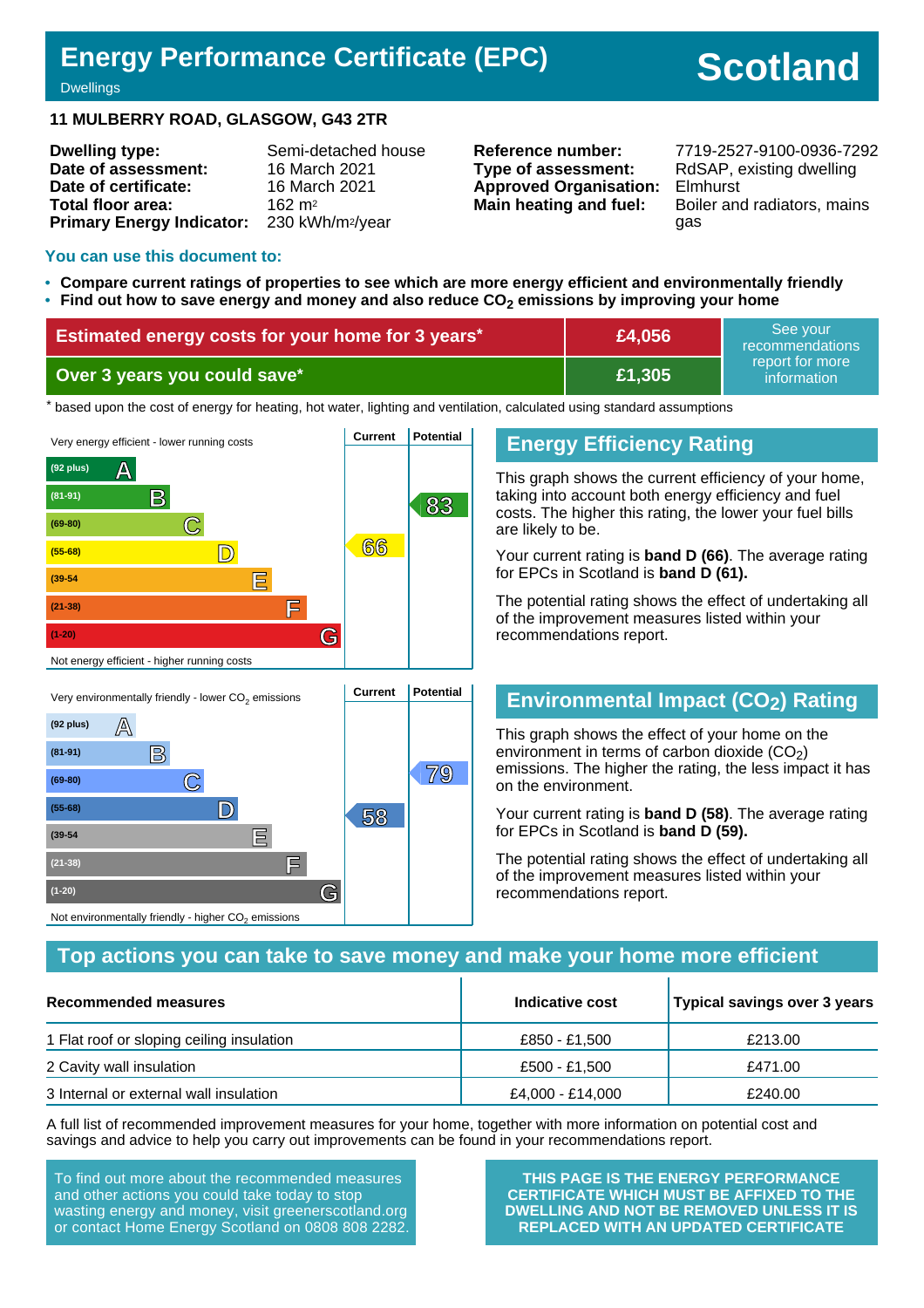### **Summary of the energy performance related features of this home**

This table sets out the results of the survey which lists the current energy-related features of this home. Each element is assessed by the national calculation methodology; 1 star = very poor (least efficient), 2 stars = poor, 3 stars = average, 4 stars = good and 5 stars = very good (most efficient). The assessment does not take into consideration the condition of an element and how well it is working. 'Assumed' means that the insulation could not be inspected and an assumption has been made in the methodology, based on age and type of construction.

| <b>Element</b>        | <b>Description</b>                                                                               | <b>Energy Efficiency</b> | Environmental  |
|-----------------------|--------------------------------------------------------------------------------------------------|--------------------------|----------------|
| Walls                 | Cavity wall, as built, no insulation (assumed)<br>Solid brick, as built, no insulation (assumed) | ★★☆☆☆<br>★☆☆☆☆           | ★★☆☆☆<br>★☆☆☆☆ |
| Roof                  | Pitched, 270 mm loft insulation<br>Flat, no insulation (assumed)                                 | ★★★★☆<br>★☆☆☆☆           | ★★★★☆<br>★☆☆☆☆ |
| Floor                 | Suspended, no insulation (assumed)                                                               |                          |                |
| Windows               | Fully double glazed                                                                              | ★★★★☆                    | ★★★★☆          |
| Main heating          | Boiler and radiators, mains gas                                                                  | ★★★★☆                    | ★★★★☆          |
| Main heating controls | Programmer, room thermostat and TRVs                                                             | ★★★★☆                    | ★★★★☆          |
| Secondary heating     | None                                                                                             |                          |                |
| Hot water             | From main system                                                                                 | ★★★★☆                    | ★★★★☆          |
| Lighting              | Low energy lighting in 71% of fixed outlets                                                      | ★★★★★                    | ★★★★★          |

### **The energy efficiency rating of your home**

Your Energy Efficiency Rating is calculated using the standard UK methodology, RdSAP. This calculates energy used for heating, hot water, lighting and ventilation and then applies fuel costs to that energy use to give an overall rating for your home. The rating is given on a scale of 1 to 100. Other than the cost of fuel for electrical appliances and for cooking, a building with a rating of 100 would cost almost nothing to run.

As we all use our homes in different ways, the energy rating is calculated using standard occupancy assumptions which may be different from the way you use it. The rating also uses national weather information to allow comparison between buildings in different parts of Scotland. However, to make information more relevant to your home, local weather data is used to calculate your energy use,  $CO<sub>2</sub>$  emissions, running costs and the savings possible from making improvements.

### **The impact of your home on the environment**

One of the biggest contributors to global warming is carbon dioxide. The energy we use for heating, lighting and power in our homes produces over a quarter of the UK's carbon dioxide emissions. Different fuels produce different amounts of carbon dioxide for every kilowatt hour (kWh) of energy used. The Environmental Impact Rating of your home is calculated by applying these 'carbon factors' for the fuels you use to your overall energy use.

The calculated emissions for your home are 41 kg  $CO<sub>2</sub>/m<sup>2</sup>/yr$ .

The average Scottish household produces about 6 tonnes of carbon dioxide every year. Based on this assessment, heating and lighting this home currently produces approximately 6.6 tonnes of carbon dioxide every year. Adopting recommendations in this report can reduce emissions and protect the environment. If you were to install all of these recommendations this could reduce emissions by 3.2 tonnes per year. You could reduce emissions even more by switching to renewable energy sources.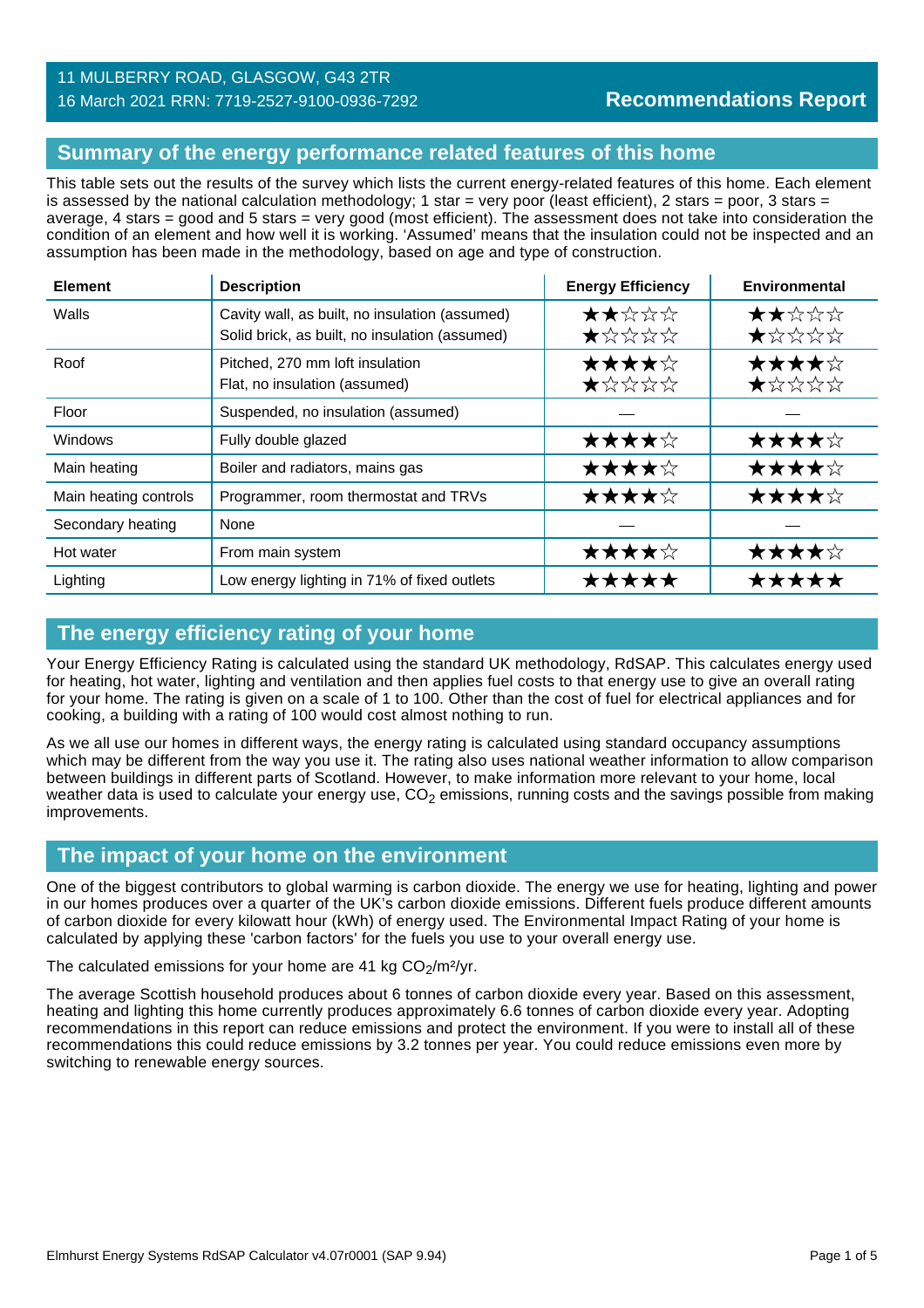### 11 MULBERRY ROAD, GLASGOW, G43 2TR 16 March 2021 RRN: 7719-2527-9100-0936-7292

### **Estimated energy costs for this home**

| <b>EDITION OF SHOP WAS SERVED TO MARKET OF SHOP</b> |                             |                               |                                 |  |  |
|-----------------------------------------------------|-----------------------------|-------------------------------|---------------------------------|--|--|
|                                                     | <b>Current energy costs</b> | <b>Potential energy costs</b> | <b>Potential future savings</b> |  |  |
| <b>Heating</b>                                      | $\,$ £3,348 over 3 years    | £2,130 over 3 years           |                                 |  |  |
| <b>Hot water</b>                                    | £312 over 3 years           | £312 over 3 years             | <b>You could</b>                |  |  |
| Lighting                                            | £396 over 3 years           | £309 over 3 years             | save £1,305                     |  |  |
|                                                     | Totals $£4,056$             | £2,751                        | over 3 years                    |  |  |

These figures show how much the average household would spend in this property for heating, lighting and hot water. This excludes energy use for running appliances such as TVs, computers and cookers, and the benefits of any electricity generated by this home (for example, from photovoltaic panels). The potential savings in energy costs show the effect of undertaking all of the recommended measures listed below.

### **Recommendations for improvement**

The measures below will improve the energy and environmental performance of this dwelling. The performance ratings after improvements listed below are cumulative; that is, they assume the improvements have been installed in the order that they appear in the table. Further information about the recommended measures and other simple actions to take today to save money is available from the Home Energy Scotland hotline which can be contacted on 0808 808 2282. Before carrying out work, make sure that the appropriate permissions are obtained, where necessary. This may include permission from a landlord (if you are a tenant) or the need to get a Building Warrant for certain types of work.

| <b>Recommended measures</b> |                                           |                        | <b>Typical saving</b> | <b>Rating after improvement</b> |                    |  |
|-----------------------------|-------------------------------------------|------------------------|-----------------------|---------------------------------|--------------------|--|
|                             |                                           | <b>Indicative cost</b> | per year              | <b>Energy</b>                   | <b>Environment</b> |  |
| 1                           | Flat roof or sloping ceiling insulation   | £850 - £1,500          | £71                   | <b>D 68</b>                     | $D$ 60             |  |
| 2                           | Cavity wall insulation                    | £500 - £1,500          | £157                  | C <sub>72</sub>                 | 66                 |  |
| 3                           | Internal or external wall insulation      | £4,000 - £14,000       | £80                   | C74                             | 69                 |  |
| 4                           | Floor insulation (suspended floor)        | £800 - £1,200          | £100                  | C76                             | C 73               |  |
| 5                           | Low energy lighting for all fixed outlets | £20                    | £26                   | C 77                            | 73<br>$\mathbb{C}$ |  |
| 6                           | Solar photovoltaic panels, 2.5 kWp        | £3,500 - £5,500        | £309                  | <b>B</b> 83                     | 7/9)               |  |

### **Alternative measures**

There are alternative improvement measures which you could also consider for your home. It would be advisable to seek further advice and illustration of the benefits and costs of such measures.

• External insulation with cavity wall insulation

### **Choosing the right improvement package**

For free and impartial advice on choosing suitable measures for your property, contact the Home Energy Scotland hotline on 0808 808 2282 or go to www.greenerscotland.org.

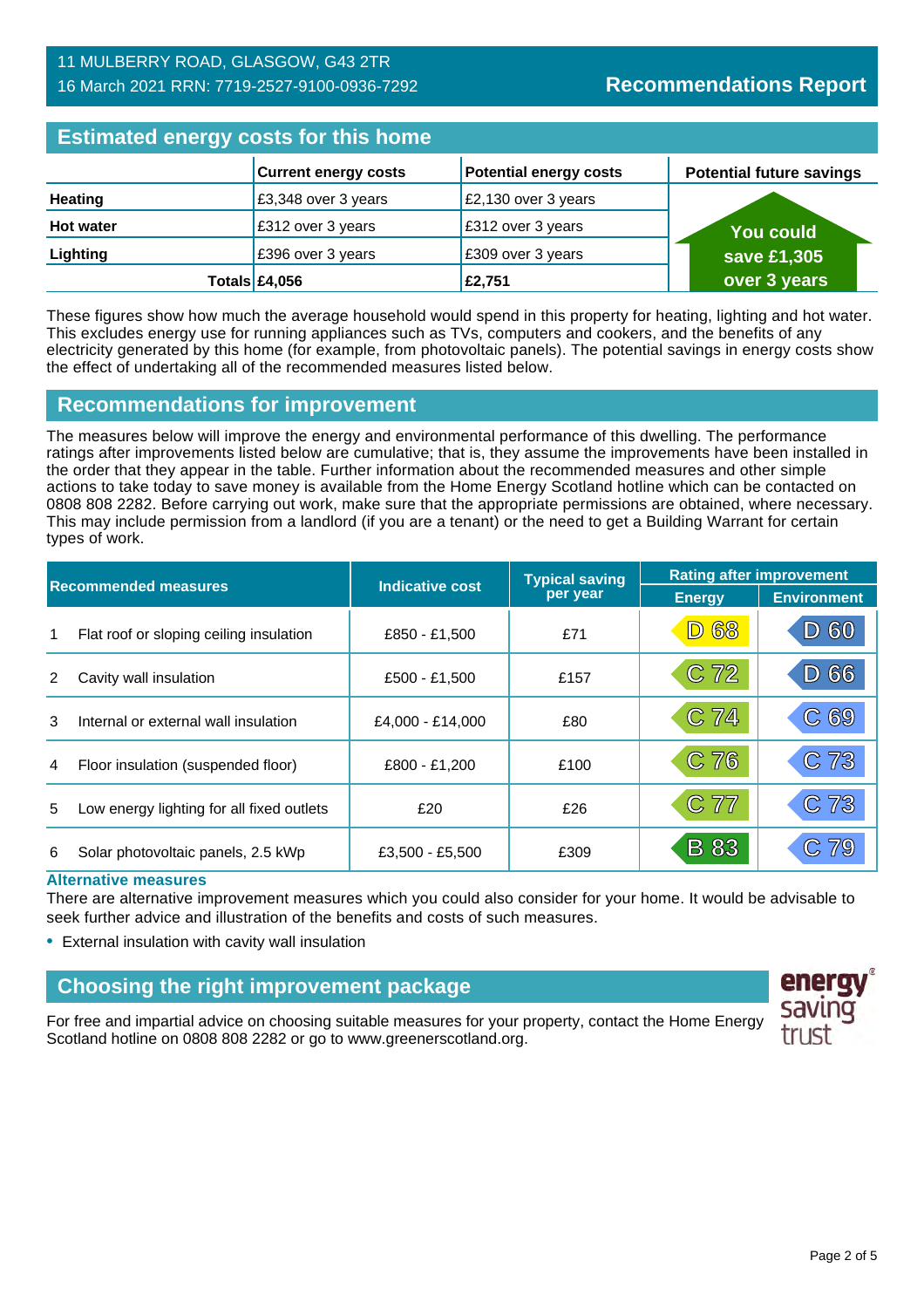### **About the recommended measures to improve your home's performance rating**

This section offers additional information and advice on the recommended improvement measures for your home

### **1 Flat roof or sloping ceiling insulation**

Insulating a flat roof or sloping ceiling will significantly reduce heat loss through the roof; this will improve levels of comfort, reduce energy use and lower fuel bills. Insulation can be placed on top of the roof under the waterproof membrane and should particularly be considered when the waterproofing needs to be replaced. Further information about roof insulation and details of local contractors can be obtained from the National Insulation Association (www.nationalinsulationassociation.org.uk). Building regulations generally apply to this work so it is best to check with your local authority building standards department.

### **2 Cavity wall insulation**

Cavity wall insulation, to fill the gap between the inner and outer layers of external walls with an insulating material, reduces heat loss; this will improve levels of comfort, reduce energy use and lower fuel bills. The insulation material is pumped into the gap through small holes that are drilled into the outer walls, and the holes are made good afterwards. As specialist machinery is used to fill the cavity, a professional installation company should carry out this work, and they should carry out a thorough survey before commencing work to ensure that this type of insulation is suitable for this home and its exposure. They should also provide a guarantee for the work and handle any building standards issues. Further information about cavity wall insulation and details of local installers can be obtained from the National Insulation Association (www.nationalinsulationassociation.org.uk).

#### **3 Internal or external wall insulation**

Internal or external wall insulation involves adding a layer of insulation to either the inside or the outside surface of the external walls, which reduces heat loss and lowers fuel bills. As it is more expensive than cavity wall insulation it is only recommended for walls without a cavity, or where for technical reasons a cavity cannot be filled. Internal insulation, known as dry-lining, is where a layer of insulation is fixed to the inside surface of external walls; this type of insulation is best applied when rooms require redecorating. External solid wall insulation is the application of an insulant and a weather-protective finish to the outside of the wall. This may improve the look of the home, particularly where existing brickwork or rendering is poor, and will provide longlasting weather protection. Further information can be obtained from the National Insulation Association (www.nationalinsulationassociation.org.uk). It should be noted that a building warrant is required for the installation of external wall insulation. Planning permission may also be required and that building regulations apply to external insulation so it is best to check with your local authority on both issues.

### **4 Floor insulation (suspended floor)**

Insulation of a floor will significantly reduce heat loss; this will improve levels of comfort, reduce energy use and lower fuel bills. Suspended floors can often be insulated from below but must have adequate ventilation to prevent dampness; seek advice about this if unsure. Further information about floor insulation is available from many sources including www.energysavingtrust.org.uk/scotland/Insulation/Floor-insulation. Building regulations generally apply to this work so it is best to check with your local authority building standards department.

#### **5 Low energy lighting**

Replacement of traditional light bulbs with energy saving bulbs will reduce lighting costs over the lifetime of the bulb, and they last many times longer than ordinary light bulbs. Low energy lamps and fittings are now commonplace and readily available. Information on energy efficiency lighting can be found from a wide range of organisations, including the Energy Saving Trust (http://www.energysavingtrust.org.uk/home-energyefficiency/lighting).

#### **6 Solar photovoltaic (PV) panels**

A solar PV system is one which converts light directly into electricity via panels placed on the roof with no waste and no emissions. This electricity is used throughout the home in the same way as the electricity purchased from an energy supplier. Planning permission might be required, building regulations generally apply to this work and a building warrant may be required, so it is best to check with your local authority. The assessment does not include the effect of any Feed-in Tariff which could appreciably increase the savings that are shown on this EPC for solar photovoltaic panels, provided that both the product and the installer are certified by the Microgeneration Certification Scheme (or equivalent). Details of local MCS installers are available at www.microgenerationcertification.org.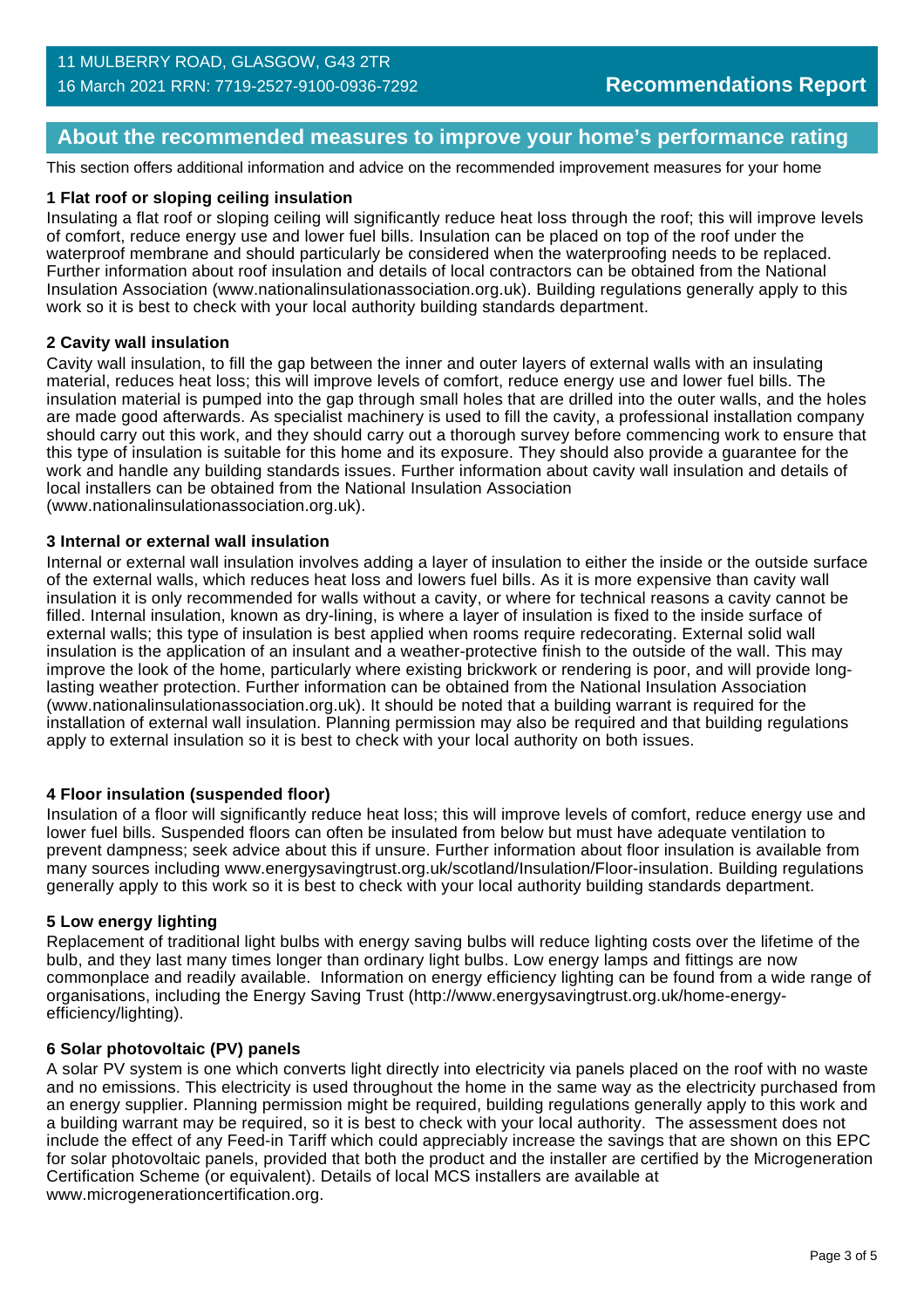### 11 MULBERRY ROAD, GLASGOW, G43 2TR 16 March 2021 RRN: 7719-2527-9100-0936-7292

### **Low and zero carbon energy sources**

Low and zero carbon (LZC) energy sources are sources of energy that release either very little or no carbon dioxide into the atmosphere when they are used. Installing these sources may help reduce energy bills as well as cutting carbon.

**LZC energy sources present:** There are none provided for this home

### **Your home's heat demand**

You could receive Renewable Heat Incentive (RHI) payments and help reduce carbon emissions by replacing your existing heating system with one that generates renewable heat and, where appropriate, having your loft insulated and cavity walls filled. The estimated energy required for space and water heating will form the basis of the payments. For more information go to www.energysavingtrust.org.uk/scotland/rhi.

| <b>Heat demand</b>           | <b>Existing dwelling</b> | Impact of loft<br>insulation | Impact of cavity<br>wall insulation | Impact of solid wall<br>insulation |
|------------------------------|--------------------------|------------------------------|-------------------------------------|------------------------------------|
| Space heating (kWh per year) | 23.147                   | N/A                          | (3.562)                             | (1,809)                            |
| Water heating (kWh per year) | 2.326                    |                              |                                     |                                    |

### **Addendum**

### **About this document**

This Recommendations Report and the accompanying Energy Performance Certificate are valid for a maximum of ten years. These documents cease to be valid where superseded by a more recent assessment of the same building carried out by a member of an Approved Organisation.

The Energy Performance Certificate and this Recommendations Report for this building were produced following an energy assessment undertaken by an assessor accredited by Elmhurst (www.elmhurstenergy.co.uk), an Approved Organisation Appointed by Scottish Ministers. The certificate has been produced under the Energy Performance of Buildings (Scotland) Regulations 2008 from data lodged to the Scottish EPC register. You can verify the validity of this document by visiting www.scottishepcregister.org.uk and entering the report reference number (RRN) printed at the top of this page.

| Assessor's name:            | Mr. Greg Scrimgeour                           |
|-----------------------------|-----------------------------------------------|
| Assessor membership number: | EES/018876                                    |
| Company name/trading name:  | Harvey Donaldson & Gibson Chartered Surveyors |
| Address:                    | Suite 3/7 Standard Buildings 94 Hope Street   |
|                             | Glasgow                                       |
|                             | G <sub>2</sub> 6PH                            |
| Phone number:               | 0141 2040808                                  |
| Email address:              | frances.wilson@hdg.co.uk                      |
| Related party disclosure:   | No related party                              |

If you have any concerns regarding the content of this report or the service provided by your assessor you should in the first instance raise these matters with your assessor and with the Approved Organisation to which they belong. All Approved Organisations are required to publish their complaints and disciplinary procedures and details can be found online at the web address given above.

### **Use of this energy performance information**

Once lodged by your EPC assessor, this Energy Performance Certificate and Recommendations Report are available to view online at www.scottishepcregister.org.uk, with the facility to search for any single record by entering the property address. This gives everyone access to any current, valid EPC except where a property has a Green Deal Plan, in which case the report reference number (RRN) must first be provided. The energy performance data in these documents, together with other building information gathered during the assessment is held on the Scottish EPC Register and is available to authorised recipients, including organisations delivering energy efficiency and carbon reduction initiatives on behalf of the Scottish and UK governments. A range of data from all assessments undertaken in Scotland is also published periodically by the Scottish Government. Further information on these matters and on Energy Performance Certificates in general, can be found at www.gov.scot/epc.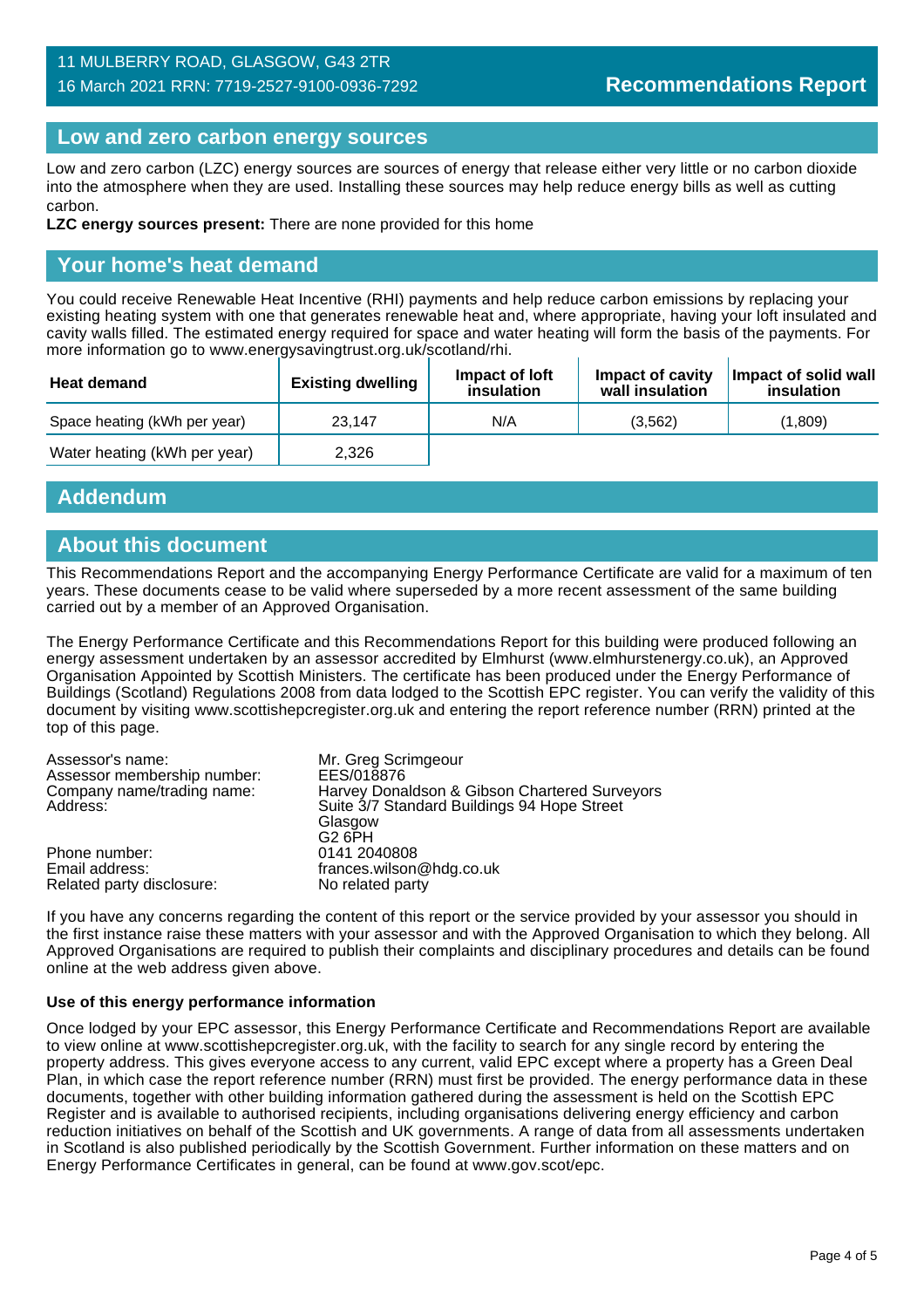### **Advice and support to improve this property**

There is support available, which could help you carry out some of the improvements recommended for this property on page 3 and stop wasting energy and money.For more information, visit greenerscotland.org or contact Home Energy Scotland on 0808 808 2282.

Home Energy Scotland's independent and expert advisors can offer free and impartial advice on all aspects of energy efficiency, renewable energy and more.



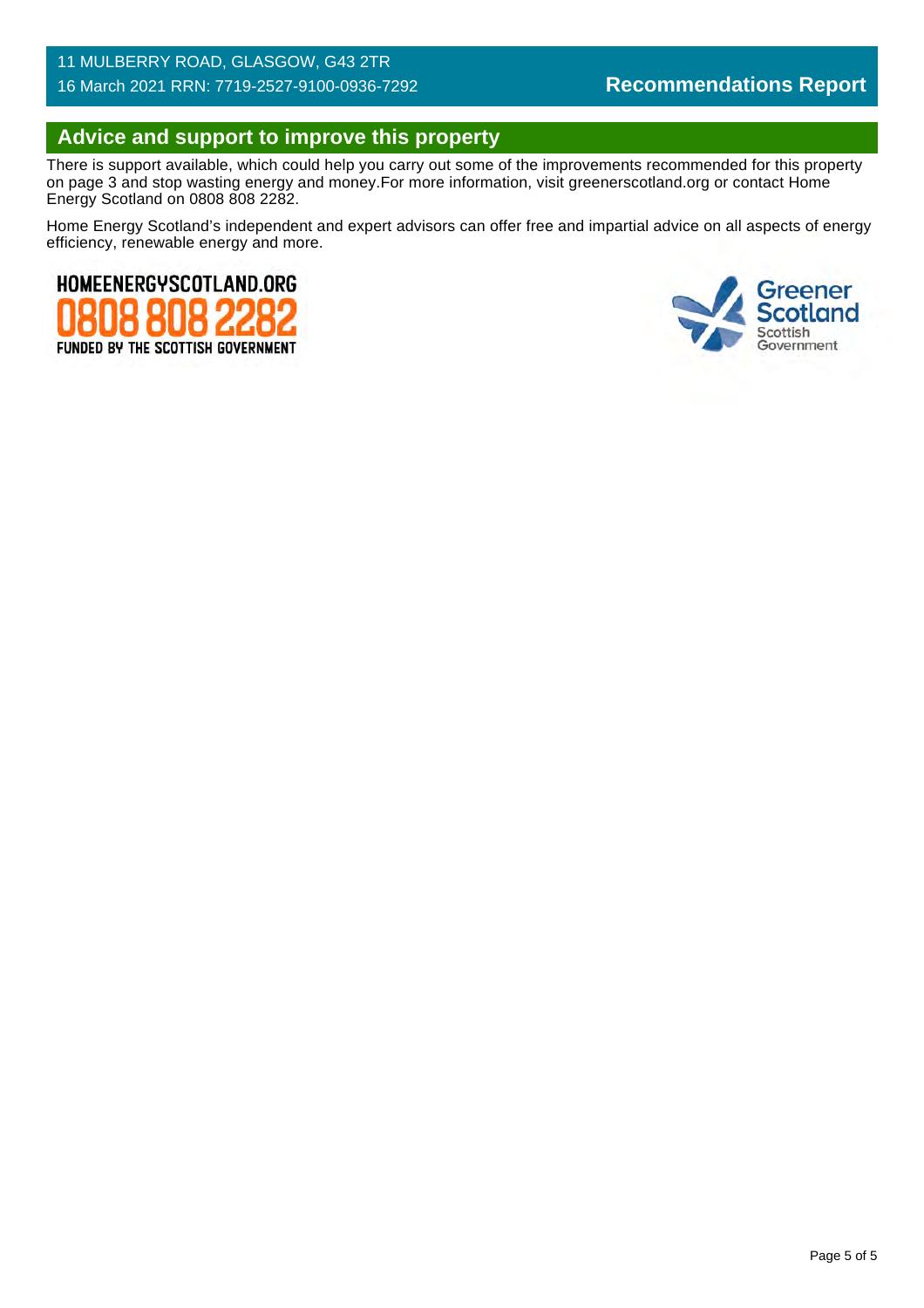

| 11 Mulberry Road<br><b>Property address</b><br>Newlands<br>Glasgow<br>G432TR |  |
|------------------------------------------------------------------------------|--|
|------------------------------------------------------------------------------|--|

| Seller(s) | Mr & Mrs Boyce |
|-----------|----------------|
|-----------|----------------|

| <b>Completion date of property</b> | 18/03/2021 |
|------------------------------------|------------|
| questionnaire                      |            |

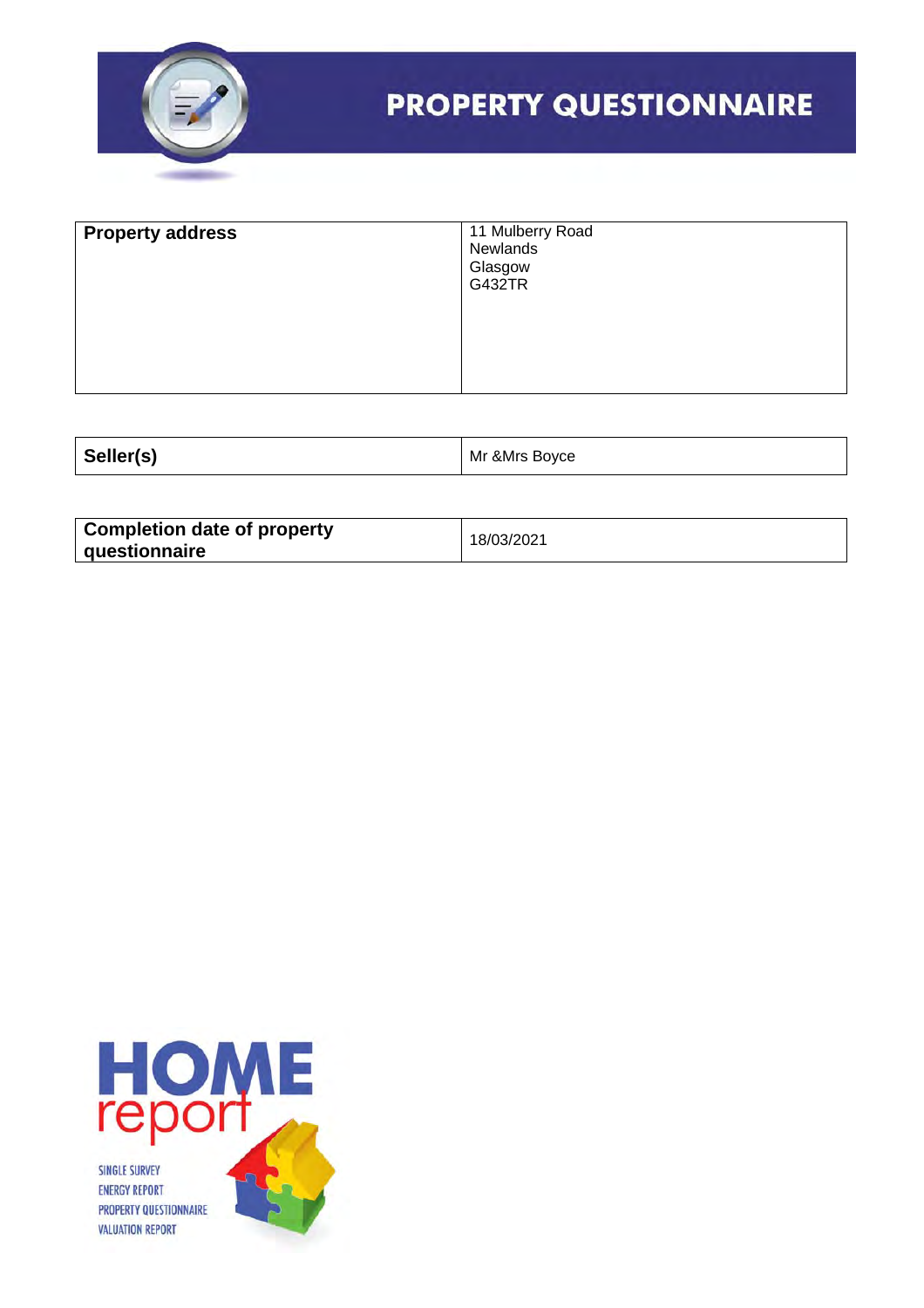

### **Note for sellers**

- Please complete this form carefully. It is important that your answers are correct.
- The information in your answers will help ensure that the sale of your house goes smoothly. Please answer each question with as much detailed information as you can.
- If anything changes after you fill in this questionnaire but before the date of entry for the sale of your house, tell your solicitor or estate agent immediately.

### **Information to be given to prospective buyer(s)**

| 1. | Length of ownership                                                                                                                                                                                      |                                       |  |
|----|----------------------------------------------------------------------------------------------------------------------------------------------------------------------------------------------------------|---------------------------------------|--|
|    | 10 Years 11 months<br>How long have you owned the property?                                                                                                                                              |                                       |  |
| 2. | <b>Council tax</b>                                                                                                                                                                                       |                                       |  |
|    | Which Council Tax band is your property in? (Please tick)                                                                                                                                                |                                       |  |
|    | $\mathsf{A}$<br>$\mathbf{B}$<br>G $\boxtimes$<br>$H \Box$<br>C I<br>D<br>ЕІ<br>F I                                                                                                                       |                                       |  |
| 3. | <b>Parking</b>                                                                                                                                                                                           |                                       |  |
|    | What are the arrangements for parking at your property?<br>(Please tick all that apply)                                                                                                                  |                                       |  |
|    | $\boxtimes$<br>Garage                                                                                                                                                                                    |                                       |  |
|    | <b>Allocated parking space</b>                                                                                                                                                                           |                                       |  |
|    | $\boxtimes$<br><b>Driveway</b><br>$\bullet$                                                                                                                                                              |                                       |  |
|    | <b>Shared parking</b>                                                                                                                                                                                    |                                       |  |
|    | $\boxtimes$<br>On street                                                                                                                                                                                 |                                       |  |
|    | <b>Resident permit</b>                                                                                                                                                                                   |                                       |  |
|    | <b>Metered parking</b><br>$\bullet$                                                                                                                                                                      |                                       |  |
|    | Other (please specify):                                                                                                                                                                                  |                                       |  |
| 4. | <b>Conservation area</b>                                                                                                                                                                                 |                                       |  |
|    | Is your property in a designated Conservation Area (that is an area of<br>special architectural or historical interest, the character or<br>appearance of which it is desirable to preserve or enhance)? | <b>Yes</b><br><b>No</b><br>Don't know |  |
| 5. | <b>Listed buildings</b>                                                                                                                                                                                  |                                       |  |
|    | Is your property a Listed Building, or contained within one<br>(that is a building recognised and approved as being of special<br>architectural or historical interest)?                                 | <b>Yes</b><br><b>No</b>               |  |
| 6. | Alterations/additions/extensions                                                                                                                                                                         |                                       |  |
| a. | (i) During your time in the property, have you carried out any<br>structural alterations, additions or extensions (for example,<br>provision of an extra bath/shower room, toilet, or bedroom)?          | <b>Yes</b><br><b>No</b>               |  |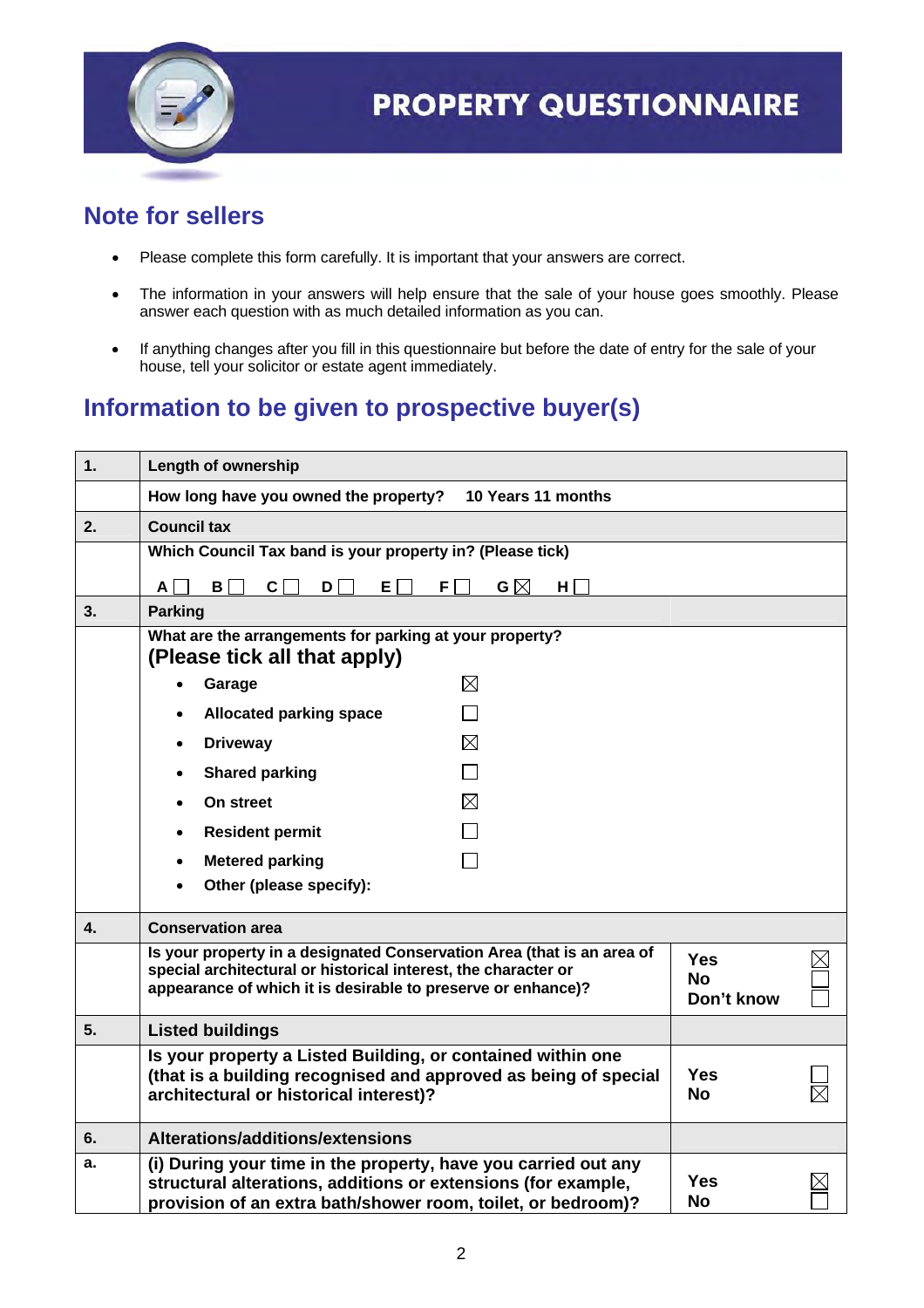

|    | If you have answered yes, please describe below the changes<br>which you have made:<br>Removal of existing garage and replacement with new one to<br>the side of the property                                                                                                                                                                                                                                                                               |                                           |  |
|----|-------------------------------------------------------------------------------------------------------------------------------------------------------------------------------------------------------------------------------------------------------------------------------------------------------------------------------------------------------------------------------------------------------------------------------------------------------------|-------------------------------------------|--|
|    | (ii) Did you obtain planning permission, building warrant,<br>completion certificate and other consents for this work?<br>If you have answered yes, the relevant documents will be<br>needed by the purchaser and you should give them to your<br>solicitor as soon as possible for checking.<br>If you do not have the documents yourself, please note below<br>who has these documents and your solicitor or estate agent<br>will arrange to obtain them: | <b>Yes</b><br><b>No</b>                   |  |
| b. | Have you had replacement windows, doors, patio doors or<br>double glazing installed in your property?<br>If you have answered yes, please answer the three questions<br>below:                                                                                                                                                                                                                                                                              | <b>Yes</b><br><b>No</b>                   |  |
|    | (i) Were the replacements the same shape and type as the<br>ones you replaced?                                                                                                                                                                                                                                                                                                                                                                              | <b>Yes</b><br><b>No</b>                   |  |
|    | (ii) Did this work involve any changes to the window or door<br>openings?                                                                                                                                                                                                                                                                                                                                                                                   | <b>Yes</b><br><b>No</b>                   |  |
|    | (iii) Please describe the changes made to the windows doors, or patio doors (with<br>approximate dates when the work was completed):<br>Please give any guarantees which you received for this work to your solicitor or<br>estate agent.                                                                                                                                                                                                                   |                                           |  |
| 7. | <b>Central heating</b>                                                                                                                                                                                                                                                                                                                                                                                                                                      |                                           |  |
| а. | Is there a central heating system in your property?<br>(Note: a partial central heating system is one which does not<br>heat all the main rooms of the property -<br>the main living room, the bedroom(s), the hall and the<br>bathroom).                                                                                                                                                                                                                   | <b>Yes</b><br><b>No</b><br><b>Partial</b> |  |
|    | If you have answered yes or partial - what kind of central<br>heating is there?<br>(Examples: gas-fired, solid fuel, electric storage heating, gas<br>warm air).                                                                                                                                                                                                                                                                                            |                                           |  |
|    | If you have answered yes, please answer the three questions<br>below:                                                                                                                                                                                                                                                                                                                                                                                       |                                           |  |
|    | i) When was your central heating system or partial central                                                                                                                                                                                                                                                                                                                                                                                                  |                                           |  |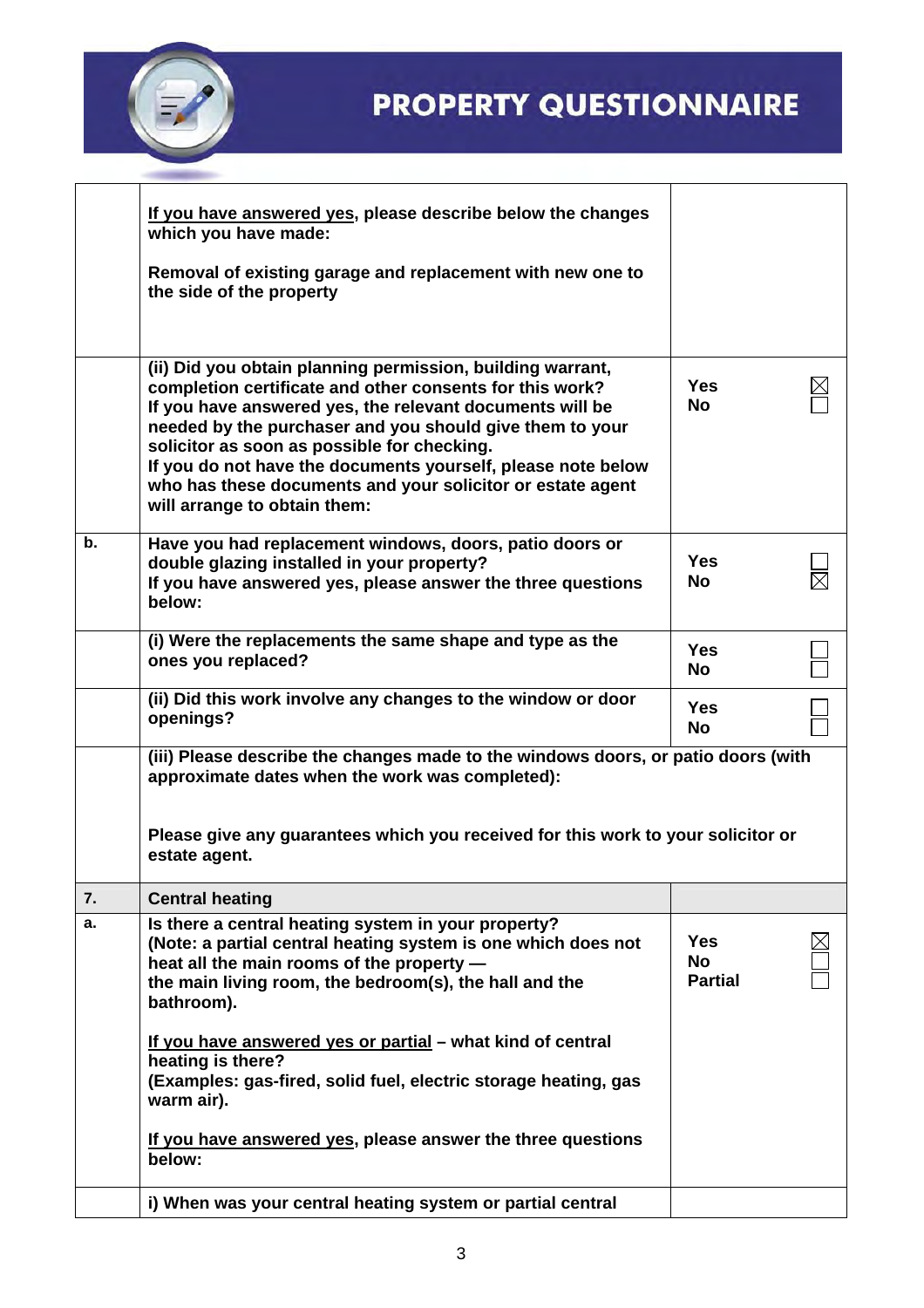

|               | heating system installed?                                                                                     |                         |  |
|---------------|---------------------------------------------------------------------------------------------------------------|-------------------------|--|
|               | (ii) Do you have a maintenance contract for the central heating<br>system?                                    | <b>Yes</b><br><b>No</b> |  |
|               | If you have answered yes, please give details of the company<br>with which you have a maintenance contract:   |                         |  |
|               | (iii) When was your maintenance agreement last renewed?<br>(Please provide the month and year).               |                         |  |
| 8.            | <b>Energy Performance Certificate</b>                                                                         |                         |  |
|               | Does your property have an Energy Performance Certificate<br>which is less than 10 years old?                 | <b>Yes</b><br>No        |  |
| 9.            | Issues that may have affected your property                                                                   |                         |  |
| a.            | Has there been any storm, flood, fire or other structural<br>damage to your property while you have owned it? | Yes<br><b>No</b>        |  |
|               | If you have answered yes, is the damage the subject of any<br>outstanding insurance claim?                    | Yes<br><b>No</b>        |  |
| $\mathbf b$ . | Are you aware of the existence of asbestos in your property?                                                  |                         |  |
|               | If you have answered yes, please give details:                                                                | Yes<br>No               |  |
|               |                                                                                                               |                         |  |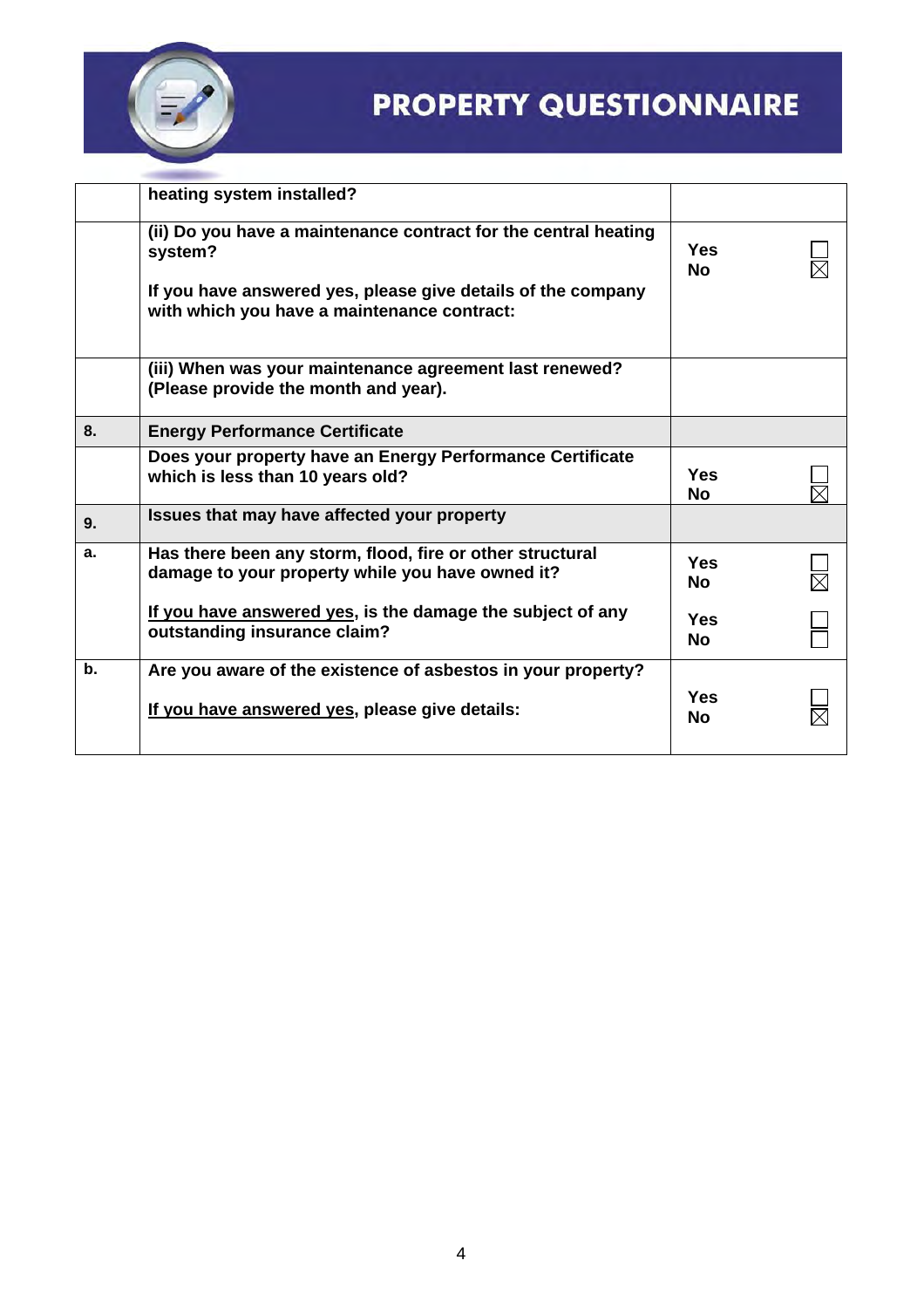

**10. Services**

**a. Please tick which services are connected to your property and give details of the supplier:**

| <b>Services</b>                               | <b>Connected</b> | <b>Supplier</b>       |
|-----------------------------------------------|------------------|-----------------------|
| Gas or liquid petroleum gas                   | <b>Yes</b>       | <b>Avro Energy</b>    |
| <b>Water mains or private</b><br>water supply | <b>Yes</b>       | <b>Scottish Water</b> |
| <b>Electricity</b>                            | <b>Yes</b>       | <b>Avro Energy</b>    |
| <b>Mains drainage</b>                         | <b>Yes</b>       | <b>Scottish Water</b> |
| <b>Telephone</b>                              | <b>Yes</b>       | <b>Now TV</b>         |
| <b>Cable TV or satellite</b>                  | <b>Yes</b>       | <b>Sky</b>            |
| <b>Broadband</b>                              | <b>Yes</b>       | <b>Now TV</b>         |

| $\overline{b}$ . | Is there a septic tank system at your property?<br>If you have answered yes, please answer the two questions<br>below:                                                                                                        | Yes<br><b>No</b>                      |  |
|------------------|-------------------------------------------------------------------------------------------------------------------------------------------------------------------------------------------------------------------------------|---------------------------------------|--|
|                  | (i) Do you have appropriate consents for the discharge from<br>your septic tank?                                                                                                                                              | <b>Yes</b><br><b>No</b><br>Don't know |  |
|                  | (ii) Do you have a maintenance contract for your septic tank?                                                                                                                                                                 | <b>Yes</b><br><b>No</b>               |  |
|                  | If you have answered yes, please give details of the company<br>with which you have a maintenance contract:                                                                                                                   |                                       |  |
| 11.              | Responsibilities for shared or common areas                                                                                                                                                                                   |                                       |  |
| a.               | Are you aware of any responsibility to contribute to the cost of<br>anything used jointly, such as the repair of a shared drive, private<br>road, boundary, or garden area?<br>If you have answered yes, please give details: | Yes<br><b>No</b><br>Don't know        |  |
|                  |                                                                                                                                                                                                                               |                                       |  |
| $b$ .            | Is there a responsibility to contribute to repair and maintenance of<br>the roof, common stairwell or other common areas?<br>If you have answered yes, please give details:                                                   | <b>Yes</b><br><b>No</b><br>Don't know |  |
|                  |                                                                                                                                                                                                                               |                                       |  |
| c.               | Has there been any major repair or replacement of any part of the<br>roof during the time you have owned the property?                                                                                                        | <b>Yes</b><br>No                      |  |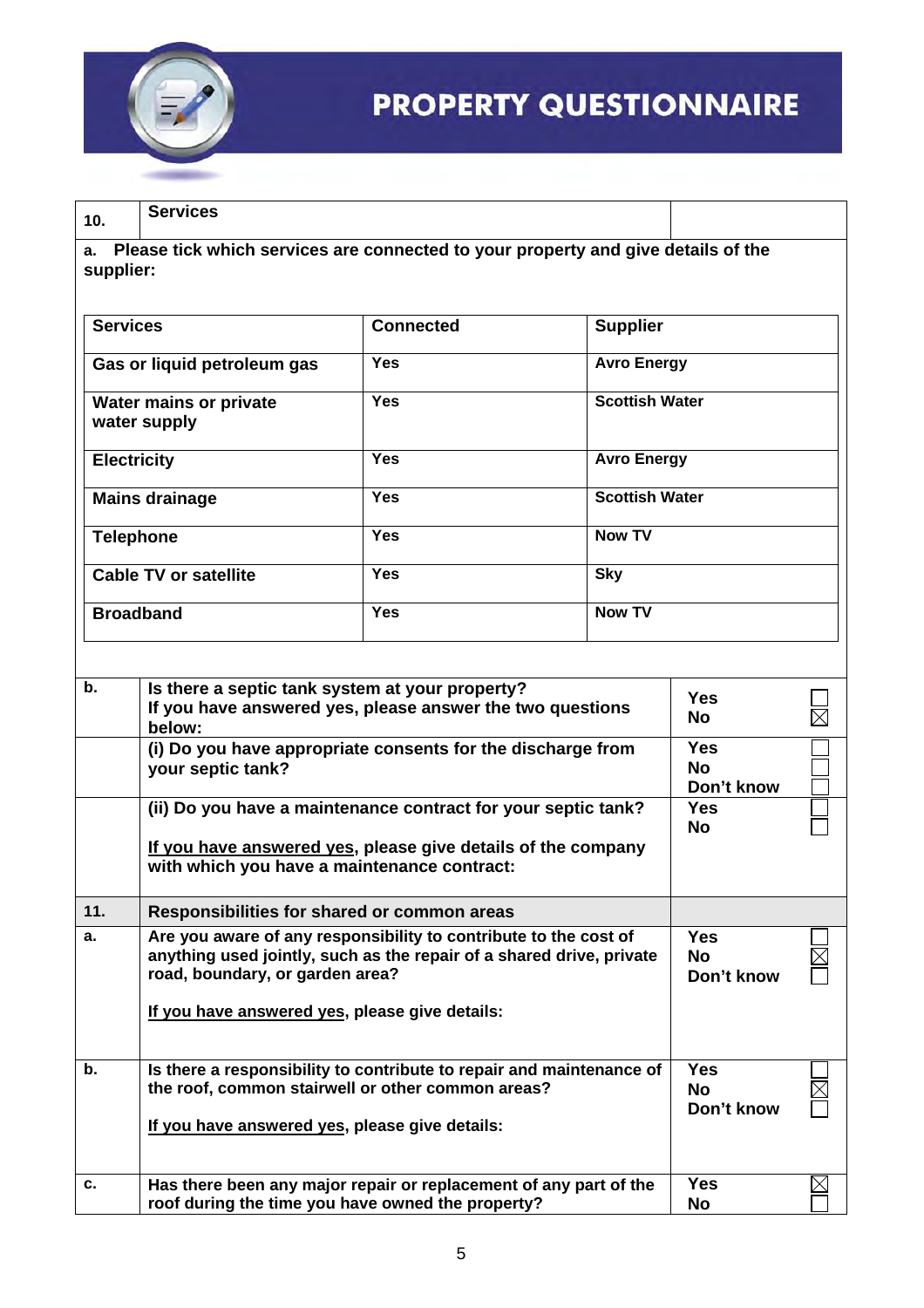

| d.  | Do you have the right to walk over any of your neighbours'<br>property — for example to put out your rubbish bin or to maintain<br>your boundaries?                                                                      | <b>Yes</b><br><b>No</b> |  |
|-----|--------------------------------------------------------------------------------------------------------------------------------------------------------------------------------------------------------------------------|-------------------------|--|
|     | If you have answered yes, please give details:                                                                                                                                                                           |                         |  |
| е.  | As far as you are aware, do any of your neighbours have the right<br>to walk over your property, for example to put out their rubbish<br>bin or to maintain their boundaries?                                            | <b>Yes</b><br><b>No</b> |  |
|     | If you have answered yes, please give details:                                                                                                                                                                           |                         |  |
| f.  | As far as you are aware, is there a public right of way across<br>any part of your property? (public right of way is a way over<br>which the public has a right to pass, whether or not the land is<br>privately-owned.) | <b>Yes</b><br>No        |  |
|     | If you have answered yes, please give details:                                                                                                                                                                           |                         |  |
| 12. | Charges associated with your property                                                                                                                                                                                    |                         |  |
| a.  | Is there a factor or property manager for your property?                                                                                                                                                                 | <b>Yes</b>              |  |
|     | If you have answered yes, please provide the name and address,<br>and give details of any deposit held and approximate charges:                                                                                          | <b>No</b>               |  |
| b.  | Is there a common buildings insurance policy?                                                                                                                                                                            | <b>Yes</b><br><b>No</b> |  |
|     | If you have answered yes, is the cost of the insurance included in<br>your monthly/annual factor's charges?                                                                                                              | Don't know              |  |
| c.  | Please give details of any other charges you have to pay on a regular basis for the<br>upkeep of common areas or repair works, for example to a residents' association, or<br>maintenance or stair fund.                 |                         |  |
| 13. | <b>Specialist works</b>                                                                                                                                                                                                  |                         |  |
| a.  | As far as you are aware, has treatment of dry rot, wet rot, damp or<br>any other specialist work ever been carried out to your property?                                                                                 | <b>Yes</b><br><b>No</b> |  |
|     | If you have answered yes, please say what the repairs were for,<br>whether you carried out the repairs (and when) or if they were<br>done before you bought the property.                                                |                         |  |
|     | As far as you are aware, has any preventative work for dry rot, wet<br>rot, or damp ever been carried out to your property?                                                                                              | <b>Yes</b><br>No        |  |
| b.  | If you have answered yes, please give details:                                                                                                                                                                           |                         |  |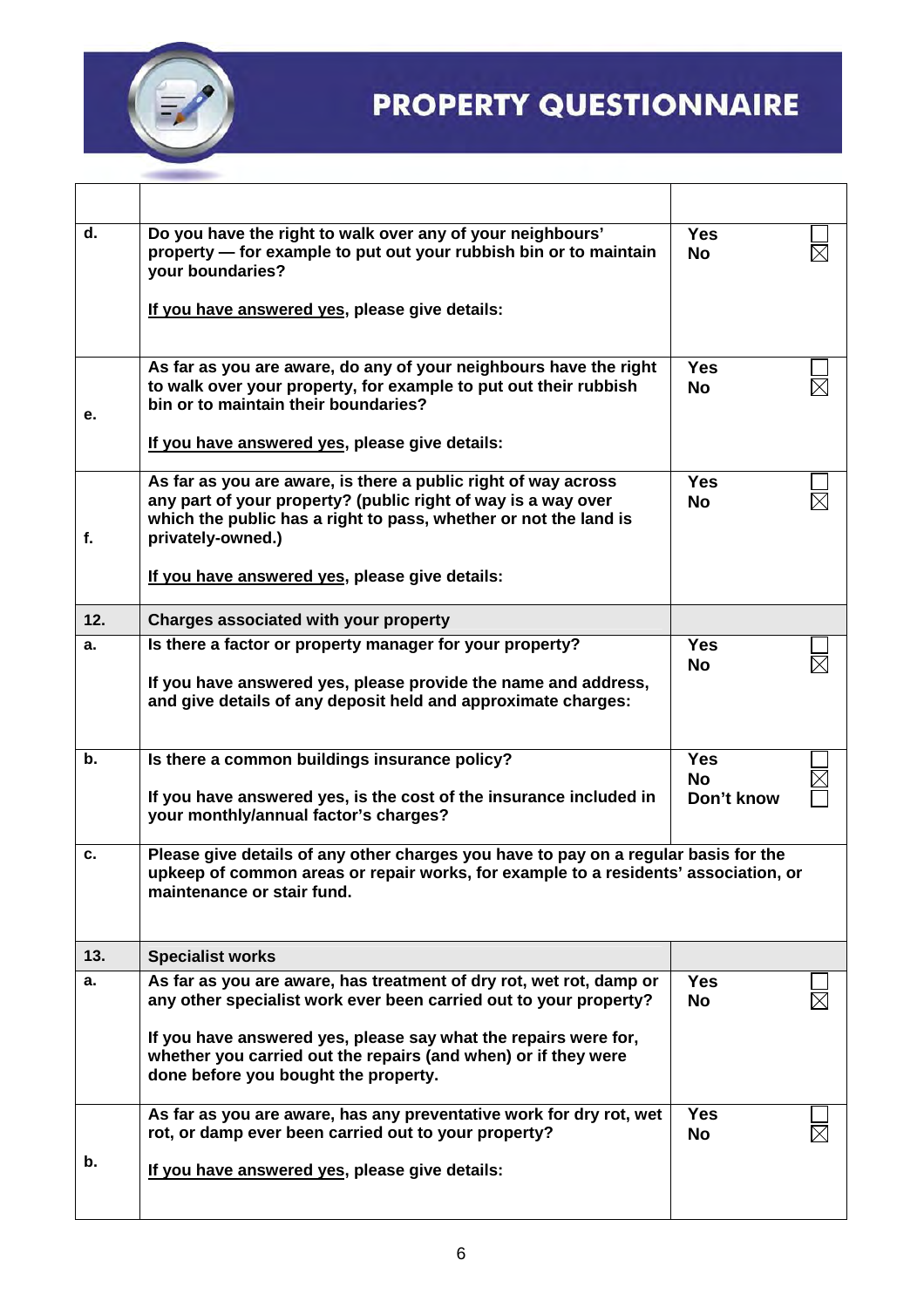

| If you have answered yes to 13(a) or (b), do you have any<br>guarantees relating to this work?                                                                                                                                                                                                                                                                                                  | <b>Yes</b><br><b>No</b> |  |
|-------------------------------------------------------------------------------------------------------------------------------------------------------------------------------------------------------------------------------------------------------------------------------------------------------------------------------------------------------------------------------------------------|-------------------------|--|
| If you have answered yes, these guarantees will be needed by the<br>purchaser and should be given to your solicitor as soon as<br>possible for checking. If you do not have them yourself<br>and<br>your solicitor or estate agent will arrange for them to be obtained.<br>You will also need to provide a description of the work carried<br>out. This may be shown in the original estimate. |                         |  |
| Guarantees are held by:                                                                                                                                                                                                                                                                                                                                                                         |                         |  |

| 14.   | <b>Guarantees</b>                                                                                                                                |             |            |               |                                 |      |  |
|-------|--------------------------------------------------------------------------------------------------------------------------------------------------|-------------|------------|---------------|---------------------------------|------|--|
| a.    | Are there any guarantees or warranties for any of the following:                                                                                 |             |            |               |                                 |      |  |
|       |                                                                                                                                                  | <b>No</b>   | <b>Yes</b> | Don't<br>know | <b>With title</b><br>deeds      | Lost |  |
| (i)   | <b>Electrical work</b>                                                                                                                           | $\times$    |            |               |                                 |      |  |
| (ii)  | <b>Roofing</b>                                                                                                                                   | $\boxtimes$ |            |               |                                 |      |  |
| (iii) | <b>Central heating</b>                                                                                                                           | $\boxtimes$ |            |               |                                 |      |  |
| (iv)  | <b>National House Building Council</b><br>(NHBC)                                                                                                 | $\boxtimes$ |            |               |                                 |      |  |
| (v)   | Damp course                                                                                                                                      | $\boxtimes$ |            |               |                                 |      |  |
| (vi)  | Any other work or installations?<br>(for example, cavity wall insulation,<br>underpinning, indemnity policy)                                     | $\boxtimes$ |            |               |                                 |      |  |
| b.    | If you have answered 'yes' or 'with title deeds', please give details of the work or<br>installations to which the guarantee(s) relate(s):       |             |            |               |                                 |      |  |
| c.    | Are there any outstanding claims under any of the guarantees<br>listed above?<br>If you have answered yes, please give details:                  |             |            |               | <b>Yes</b><br><b>No</b>         |      |  |
| 15.   | <b>Boundaries</b>                                                                                                                                |             |            |               |                                 |      |  |
|       | So far as you are aware, has any boundary of your property been<br>moved in the last 10 years?<br>If you have answered yes, please give details: |             |            |               | <b>Yes</b><br>No.<br>Don't know |      |  |
| 16.   | Notices that affect your property                                                                                                                |             |            |               |                                 |      |  |
|       | In the past three years have you ever received a notice:                                                                                         |             |            |               |                                 |      |  |
| a.    | advising that the owner of a neighbouring property has made a<br>planning application?                                                           |             |            |               | <b>Yes</b><br><b>No</b>         |      |  |
| b.    | that affects your property in some other way?                                                                                                    |             |            |               | <b>Yes</b>                      |      |  |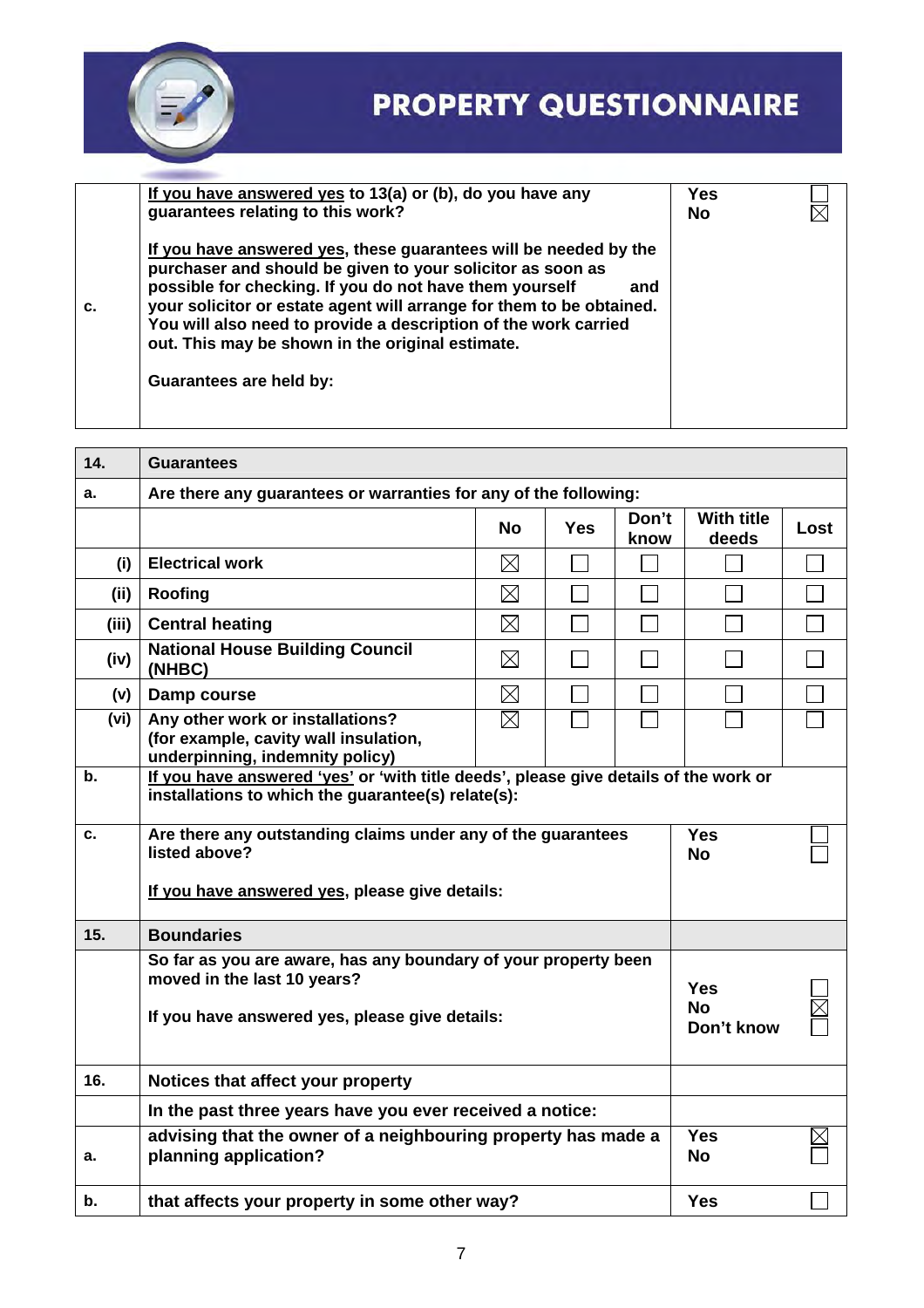

|    |                                                                                                                                                                                                                           | No        |  |
|----|---------------------------------------------------------------------------------------------------------------------------------------------------------------------------------------------------------------------------|-----------|--|
| С. | that requires you to do any maintenance, repairs or<br>improvements to your property?                                                                                                                                     | Yes<br>No |  |
|    | If you have answered yes to any of a-c above, please give the notices to your<br>solicitor or estate agent, including any notices which arrive at any time before the<br>date of entry of the purchaser of your property. |           |  |

**Declaration by the seller(s)/or other authorised body or person(s)** 

**I/We confirm that the information in this form is true and correct to the best of my/our knowledge and belief.** 

**Signature(s) : P. Boyce** 

**Date: 18/03/2021**